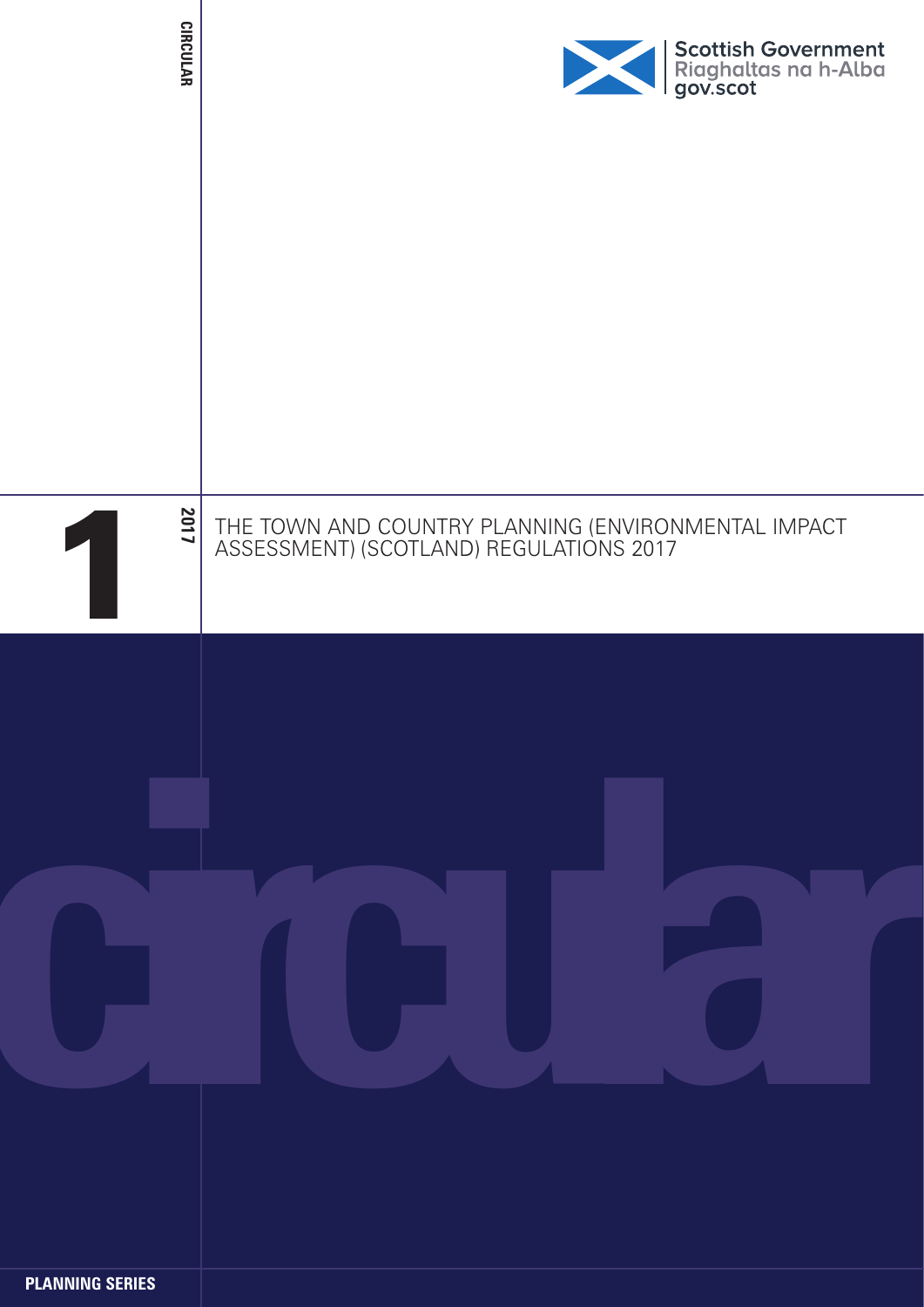# **PUBLICATION DETAILS:**

1st Edition Published 16/05/2017

#### **Publication Revisions Table**

|                 | Date       | Changes |
|-----------------|------------|---------|
| 1st Edition 1.0 | 16/05/2017 |         |
|                 |            |         |

#### **Publication Updates Page**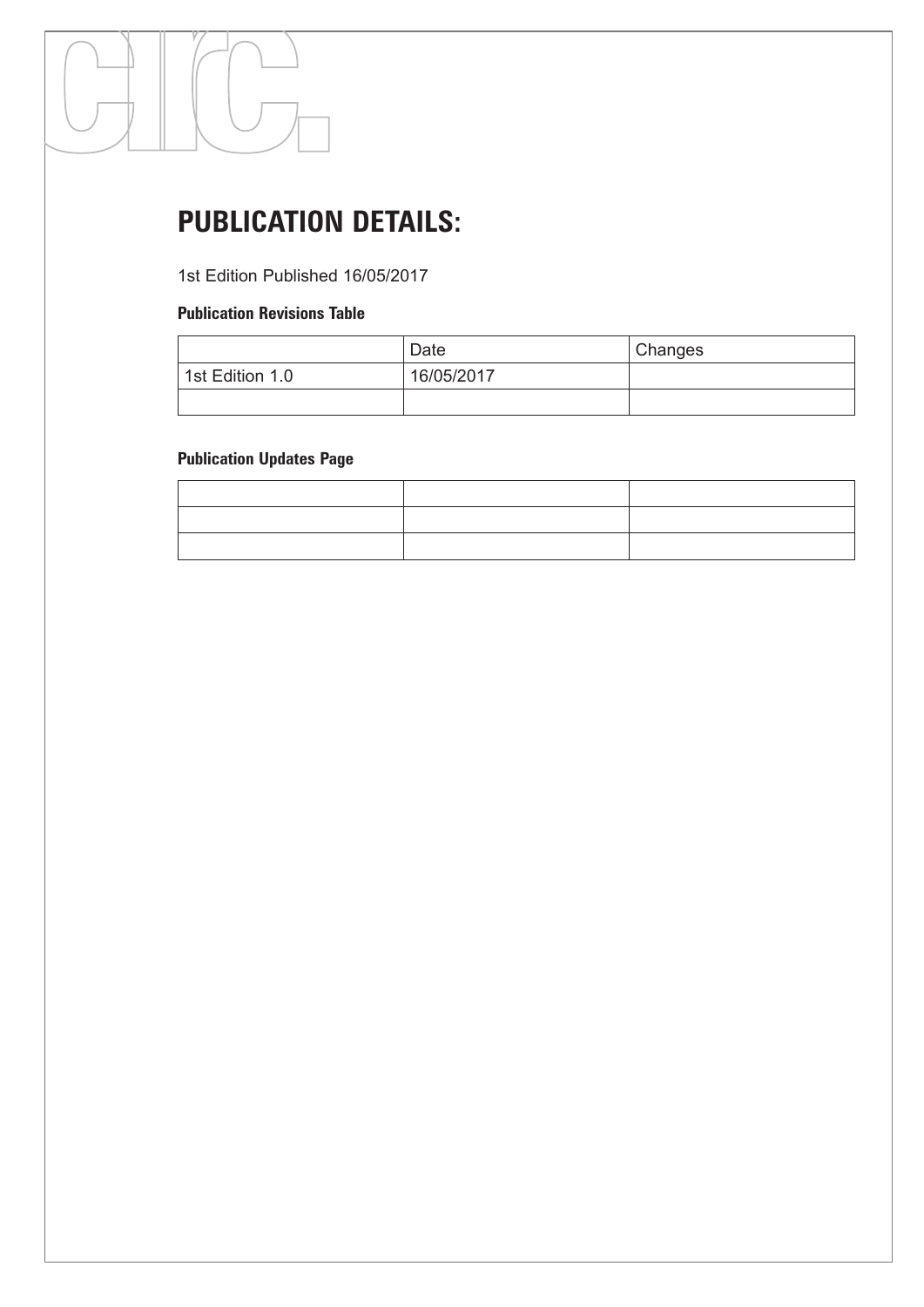**Scottish Planning Series**

**PLANNING CIRCULAR** 

# **THE TOWN AND COUNTRY PLANNING (ENVIRONMENTAL IMPACT ASSESSMENT) (SCOTLAND) REGULATIONS 2017**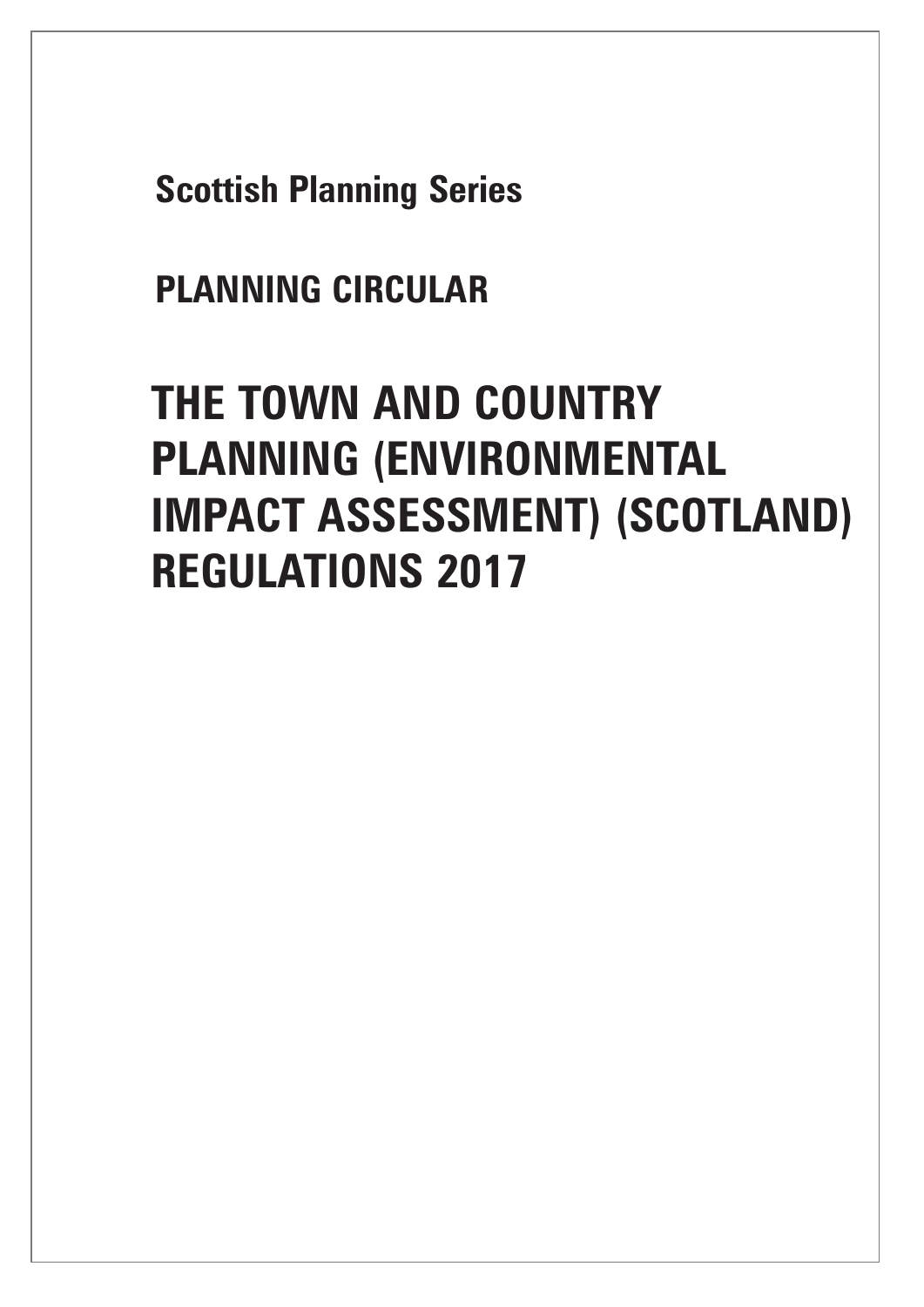# **PLANNING SERIES:**

**Scottish Planning Policy (SPP)** is the statement of Scottish Government policy on nationally important land use planning matters.

**National Planning Framework (NPF)** is the Scottish Government's strategy for Scotland's long term spatial development.

**Circulars** contain Scottish Government policy on the implementation of legislation or procedures.

Statements of Scottish Government policy in the SPP, NPF and Circulars may be material considerations to be taken into account in development plans and development management decisions.

Designing Places and the West Edinburgh Planning Framework have the same status in decision making as the SPP and NPF.

**Planning Advice Notes** provide advice and information on technical planning matters.

Further information in the Scottish Government's role in the planning system is available on <https://beta.gov.scot/policies/planning-architecture/>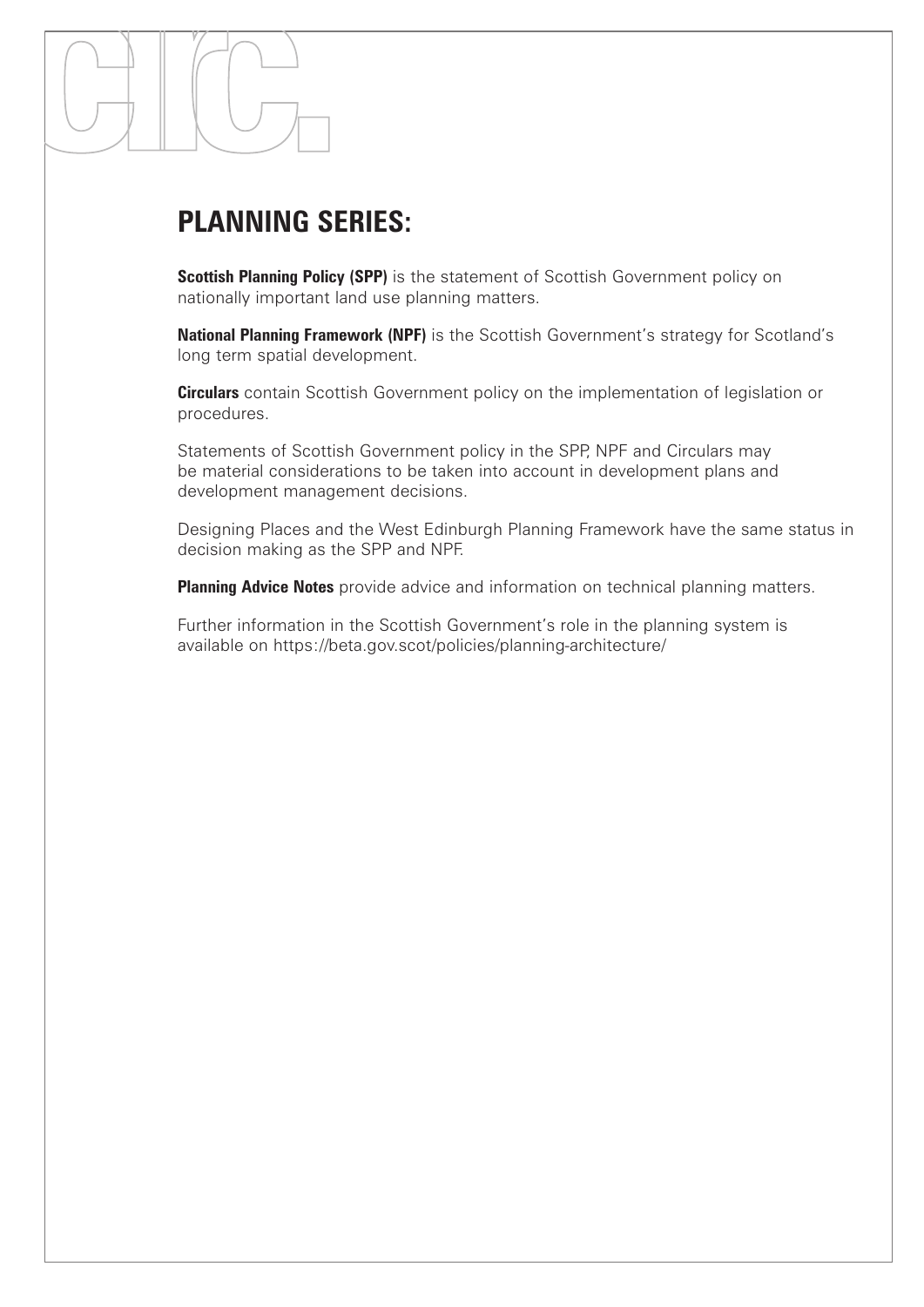# **CONTENTS**

| <b>INTRODUCTION</b>                                                         | 1                       |  |
|-----------------------------------------------------------------------------|-------------------------|--|
| <b>The EIA Directive</b>                                                    |                         |  |
| The 2017 Regulations                                                        |                         |  |
| The benefits of EIA                                                         |                         |  |
| <b>General Principles and Policy</b>                                        |                         |  |
| <b>Electronic Communications</b>                                            |                         |  |
| <b>Establishing whether EIA is required</b>                                 | $\overline{\mathbf{4}}$ |  |
| Schedule 1 and Schedule 2 development                                       | $\overline{4}$          |  |
| Scope and purpose of EIA                                                    | 5                       |  |
| Identifying Schedule 2 Development (Schedule 2)                             | $6\phantom{1}6$         |  |
| THE NEED FOR EIA FOR SCHEDULE 2 DEVELOPMENT                                 | 8                       |  |
| Requesting a screening opinion from the planning authority (Regulation 8)   | 8                       |  |
| Reaching a screening determination                                          | 9                       |  |
| <b>General considerations</b>                                               | $\boldsymbol{9}$        |  |
| Development in environmentally sensitive locations                          | 11                      |  |
| Reaching a screening opinion: proposed mitigation measures                  | 12                      |  |
| <b>Considering Cumulative Effects</b>                                       | 12                      |  |
| <b>Multiple applications</b>                                                | 13                      |  |
| STAGES AT WHICH SCREENING MAY BE CARRIED OUT                                | 14                      |  |
| Procedures following a screening request                                    | 14                      |  |
| Applying to Scottish Ministers for a screening direction                    | 15                      |  |
| Procedures on adoption of a screening opinion or direction                  | 15                      |  |
| Planning application or request to review made to a planning authority      |                         |  |
| without an EIA report                                                       | 16                      |  |
| Application or appeal to the Scottish Ministers without an EIA report       |                         |  |
| (Regulations 14, and 15)                                                    | 16                      |  |
| <b>SCOTTISH MINISTERS' GENERAL POWER TO MAKE DIRECTIONS</b>                 | 18                      |  |
| Request for a screening direction from Scottish Ministers by any person     |                         |  |
| (Regulation 7(4))                                                           | 18                      |  |
| Procedure for making a screening direction                                  | 19                      |  |
| <b>EFFECT OF SCREENING OPINIONS AND SCREENING DIRECTIONS</b>                | 20                      |  |
| PERMITTED DEVELOPMENT                                                       | 21                      |  |
| <b>Prior Approvals</b>                                                      | 21                      |  |
| EIA AND OTHER TYPES OF ENVIRONMENTAL ASSESSMENT                             | 23                      |  |
| PREPARATION AND CONTENT OF AN EIA REPORT                                    | 24                      |  |
| <b>General requirements</b>                                                 | 24                      |  |
| <b>Compiling an EIA report</b>                                              | 25                      |  |
| Provision to seek a formal opinion from the planning authority on the scope |                         |  |
| of an EIA Report ('scoping opinion') (Regulation 17)                        | 26                      |  |
| Provision for a planning authority to adopt a scoping opinion without being |                         |  |
| asked to do so (Regulation 17(10))                                          | 27                      |  |
| Request to Scottish Ministers for a scoping direction (Regulation 18)       | 27                      |  |
| Effect of a scoping opinion or direction                                    | 28                      |  |
| Provision of information by the consultation bodies (Regulation 19)         | 28                      |  |
| SUBMISSION OF EIA APPLICATION AND INITIAL PUBLICITY PROCEDURES              |                         |  |
| Submission of EIA report by developer                                       |                         |  |
| Notification and Publication of EIA Report (Regulations 20 and 21)          | 30                      |  |
| Consultation where EIA report received by planning authority                | 31                      |  |
| EIA report submitted after a planning application                           | 31                      |  |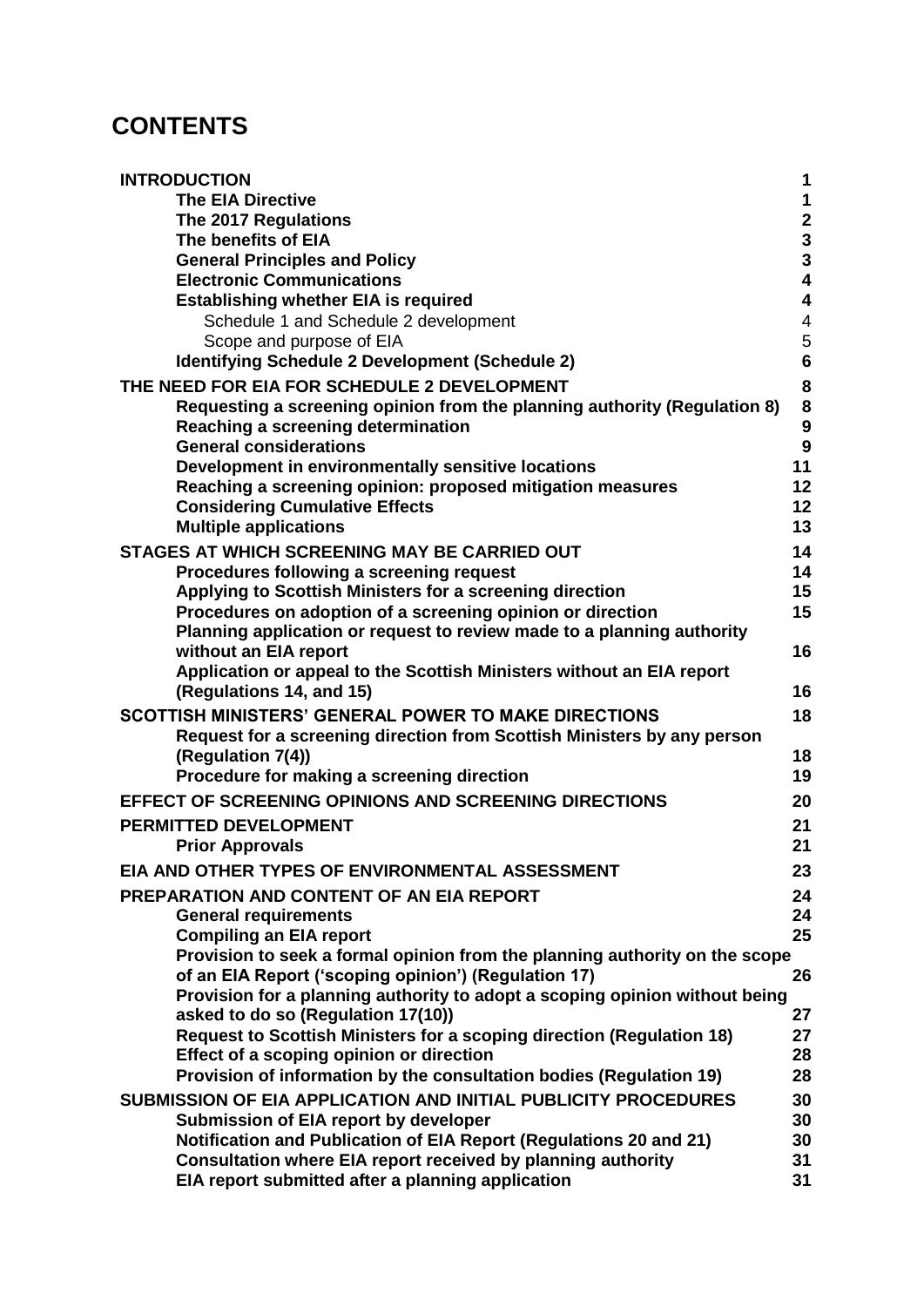| <b>CONSIDERATION OF EIA APPLICATIONS</b>                                                                                                |          |  |
|-----------------------------------------------------------------------------------------------------------------------------------------|----------|--|
| <b>Adequacy of the EIA Report</b>                                                                                                       |          |  |
| Provision of additional information (Regulation 26)                                                                                     |          |  |
| Additional information provided for a public inquiry<br>Verification of information in an EIA report                                    | 33<br>33 |  |
| Development with significant transboundary effects (Regulations 41 and 42)33                                                            |          |  |
| <b>Determining the Planning Application</b>                                                                                             | 35       |  |
| Content of a decision notice for EIA development                                                                                        | 35       |  |
| Publicising determinations of EIA applications (Regulation 31)                                                                          |          |  |
| <b>Securing mitigation measures</b>                                                                                                     | 36<br>37 |  |
| <b>Monitoring Measures (Regulation 30)</b>                                                                                              | 37       |  |
| <b>SPECIAL CASES</b>                                                                                                                    | 39       |  |
| <b>Multi Stage Consents</b>                                                                                                             | 39       |  |
| Determining an Application for Multi Stage Consent                                                                                      | 39       |  |
| Provision to request additional information (Regulation 26)                                                                             | 40       |  |
| Application for multi-stage consent in connection with a development for which                                                          |          |  |
| EIA has not previously been undertaken (Regulation 34)                                                                                  | 41       |  |
| Provision to supersede earlier screening opinions or directions                                                                         | 41       |  |
| Extension of the period for an authority's decision on a planning application                                                           | 41       |  |
| <b>Changes or Extensions to approved Development</b>                                                                                    | 41       |  |
| Identifying Schedule 1 and Schedule 2 development                                                                                       | 42       |  |
| The need for EIA for Schedule 2 development                                                                                             | 42       |  |
| Preparation and content of an EIA Report                                                                                                | 43<br>45 |  |
| Simplified Planning Zones and Enterprise Zones (Regulation 37)<br>Permitted Development (Exception to the Town and Country Planning EIA |          |  |
| provisions)                                                                                                                             | 45       |  |
| <b>Urgent Crown Development (Regulation 39)</b>                                                                                         |          |  |
| <b>Marine Fish Farming (Regulation 40)</b>                                                                                              |          |  |
| <b>ROMP Applications (Regulation 38)</b>                                                                                                | 46       |  |
| <b>Existing ROMP Provisions</b>                                                                                                         | 46       |  |
| Disapplication of deemed approved provisions                                                                                            | 46       |  |
| Suspension of planning permission                                                                                                       | 47       |  |
| Right of appeal against non-determination                                                                                               | 47       |  |
| Establishing whether EIA is required                                                                                                    | 48       |  |
| Pre-application considerations                                                                                                          | 48       |  |
| Procedures when EIA is required                                                                                                         | 48       |  |
| <b>Suspension of Mineral Permissions</b>                                                                                                | 49       |  |
| <b>OFFENCES AND PENALTIES</b>                                                                                                           |          |  |
| <b>TRANSITIONAL MEASURES</b>                                                                                                            | 51       |  |
| <b>Applications for multi-stage consent</b>                                                                                             | 51       |  |
| <b>Screening</b>                                                                                                                        | 51       |  |
| PREVIOUS CIRCULARS CANCELLED OR AMENDED                                                                                                 | 53       |  |
| <b>FURTHER COPIES AND ENQUIRIES</b>                                                                                                     |          |  |
| ANNEX A: SELECTION CRITERIA FOR SCREENING SCHEDULE 2 DEVELOPMENT 54                                                                     |          |  |
| ANNEX B: INFORMATION TO BE INCLUDED IN AN EIA REPORT                                                                                    |          |  |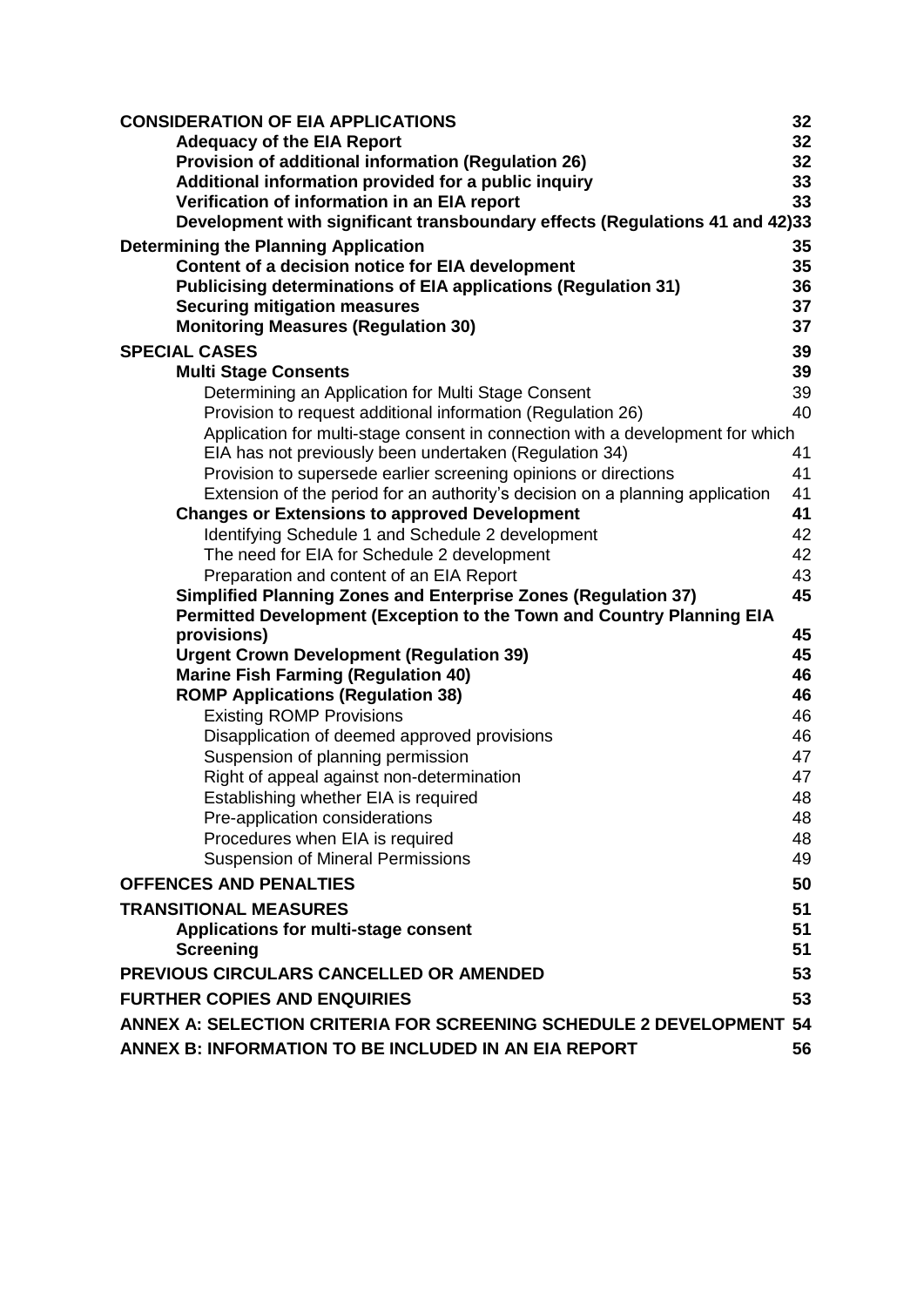# <span id="page-6-0"></span>**INTRODUCTION**

- 1. This Circular gives guidance on the Town and Country Planning (Environmental Impact Assessment) (Scotland) Regulations 2017, ("the 2017 Regulations"), as the Regulations which transpose the Environmental Impact Assessment or 'EIA' Directive**<sup>1</sup>** into the Scottish planning system. The 2017 Regulations entered into force on 16 May 2017.
- 2. This Circular concerns development under the Town and Country Planning (Scotland) Act 1997 as amended. Guidance on procedures for projects which are the subject of private legislation through the Scottish Parliament is available online via the Scottish Parliament's web pages. Procedures for projects which are granted consent under other legislation are the subject of separate guidance issued by the relevant Scottish Government or UK Government department or agency respectively.
- 3. This Circular is intended as a guide. It should be read in conjunction with the 2017 Regulations. Where guidance is offered on the interpretation of the legislation, it should be borne in mind that only the Courts can definitively interpret the law authoritatively. Further practical advice on EIA is to be set out in a PAN.

## <span id="page-6-1"></span>**The EIA Directive**

- 4. The main aim of the EIA Directive is to ensure that the authority granting consent (the 'competent authority') for a particular project makes its decision in full knowledge of any likely significant effects on the environment. The Directive therefore sets out a procedure that must be followed for certain types of project before they can be given 'development consent'. This procedure - known as Environmental Impact Assessment or 'EIA' - is a means of drawing together, in a systematic way, an assessment of a project's likely significant environmental effects. This helps to ensure that the importance of the predicted effects, and the scope for reducing any adverse effects, are properly understood by the public and the competent authority before it makes its decision.
- **5.** Projects of a type listed in Annex I to the Directive must always be subject to EIA. Projects of a type listed in Annex II must be subject to EIA where they are likely to have significant effects on the environment. This will usually be determined by the planning authority based on information to be provided by the developer prior to the submission of a planning application.
- 6. EIA is a process, as defined in Regulation 4. Where EIA is required, the following broad stages apply:

<sup>-</sup>**<sup>1</sup>** Directive 2011/92/EU on the assessment of the effects of certain public and private projects on the environment, as amended by Directive 2014/52/EU.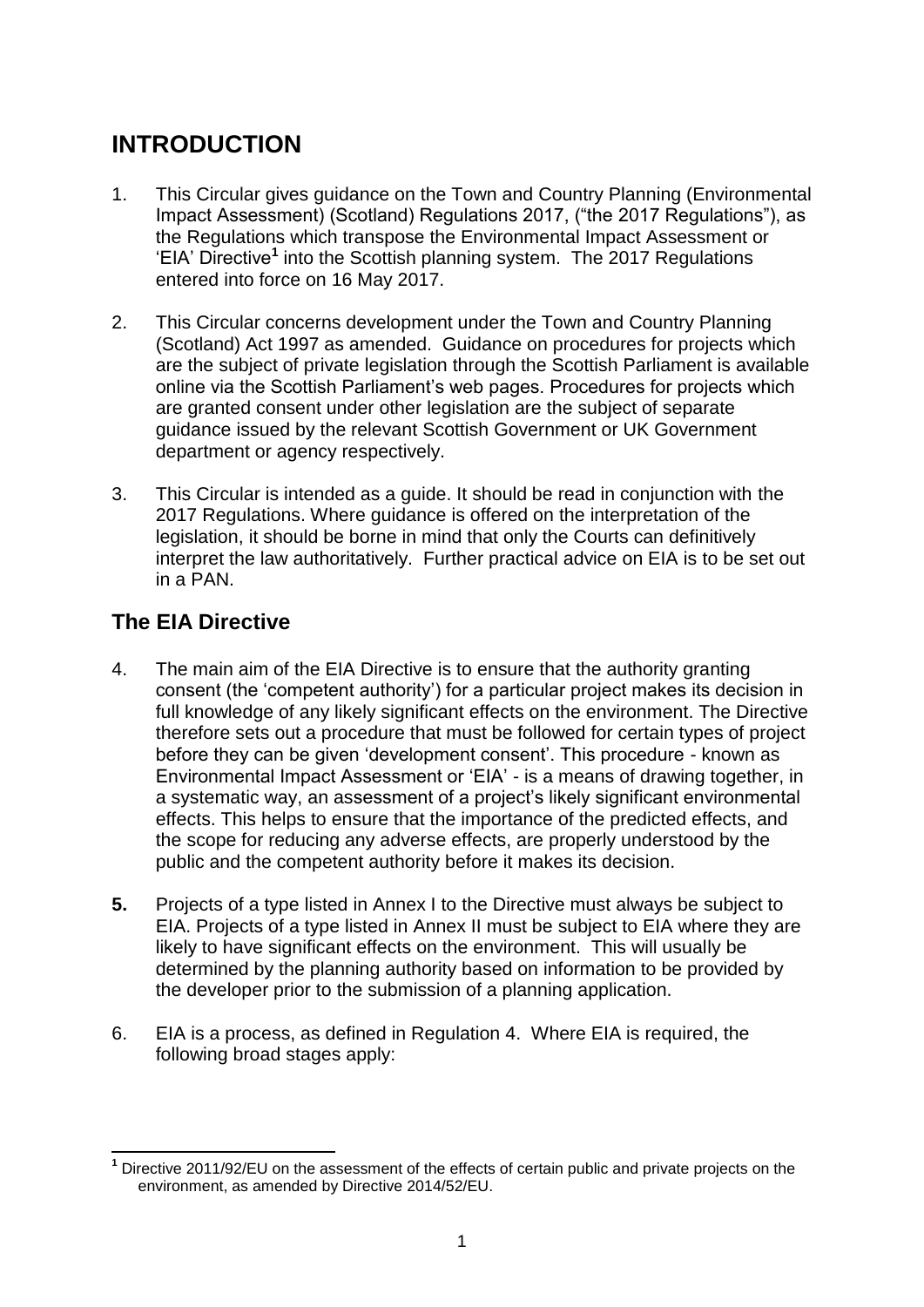- a) The developer must compile detailed information about the likely significant environmental effects. The developer can ask the 'competent authority'**<sup>2</sup>** for their opinion (known as a 'scoping opinion') on the information to be included. The information compiled by the developer is known as an EIA report, previously referred to as Environmental Statement in the Town and Country Planning (Environmental Impact Assessment) (Scotland) Regulations 2011 (the '2011 Regulations').
- b) The EIA report (and the application to which it relates) must be publicised. The consultation bodies and the public must be given an opportunity to give their views about the development and the EIA report.
- c) The competent authority must examine all the environmental information, including the EIA Report and any comments and representations received, and must reach their reasoned conclusion on the significant effects of the development on the environment.
- d) The environmental information, and the conclusions reached, must be taken into account by the competent authority in deciding whether or not to give consent for the development. The authority must also consider whether any monitoring measures are appropriate.
- e) The competent authority must inform the public and the consultation bodies of the decision and must publish a 'decision notice' which incorporates the authority's reasoned conclusion on the significant effects of the development on the environment.
- 7. The EIA Directive was amended and updated in 2014 by Directive 2014/52/EU. Key changes introduced include; new information requirements falling to the developer when making a screening request; the introduction of statutory provisions on the co-ordination of EIA and Habitats Regulations Appraisal; statutory provision on the use of competent experts to prepare an EIA Report, and requiring competent authorities to have access to sufficient expertise to examine the EIA Report; a new requirement to consider whether it is appropriate to require the monitoring of any significant adverse effects; changes to the information to be included in decision notices; and, the introduction of penalties for certain offences.

# <span id="page-7-0"></span>**The 2017 Regulations**

- 8. The 2017 Regulations must be interpreted in the context of the Directive itself. The Regulations apply to development in Scotland:
	- for which an application for planning permission is received by a planning authority or which is referred to the Scottish Ministers for determination (including a retrospective application); or
	- for which an application for approval, consent or agreement required by any planning permission granted, or deemed to be granted under Section 57 of the Act**<sup>3</sup>** , where that approval, consent or agreement must be obtained before all or part of the development permitted by the planning permission may be begun (an 'application for multi-stage consent'); or

 **2** For the purposes of the 2017 Regulations, the competent authority is the relevant planning authority or Scottish Ministers, as the case may be.

**<sup>3</sup>** The Town and Country Planning (Scotland) Act 1997, as amended.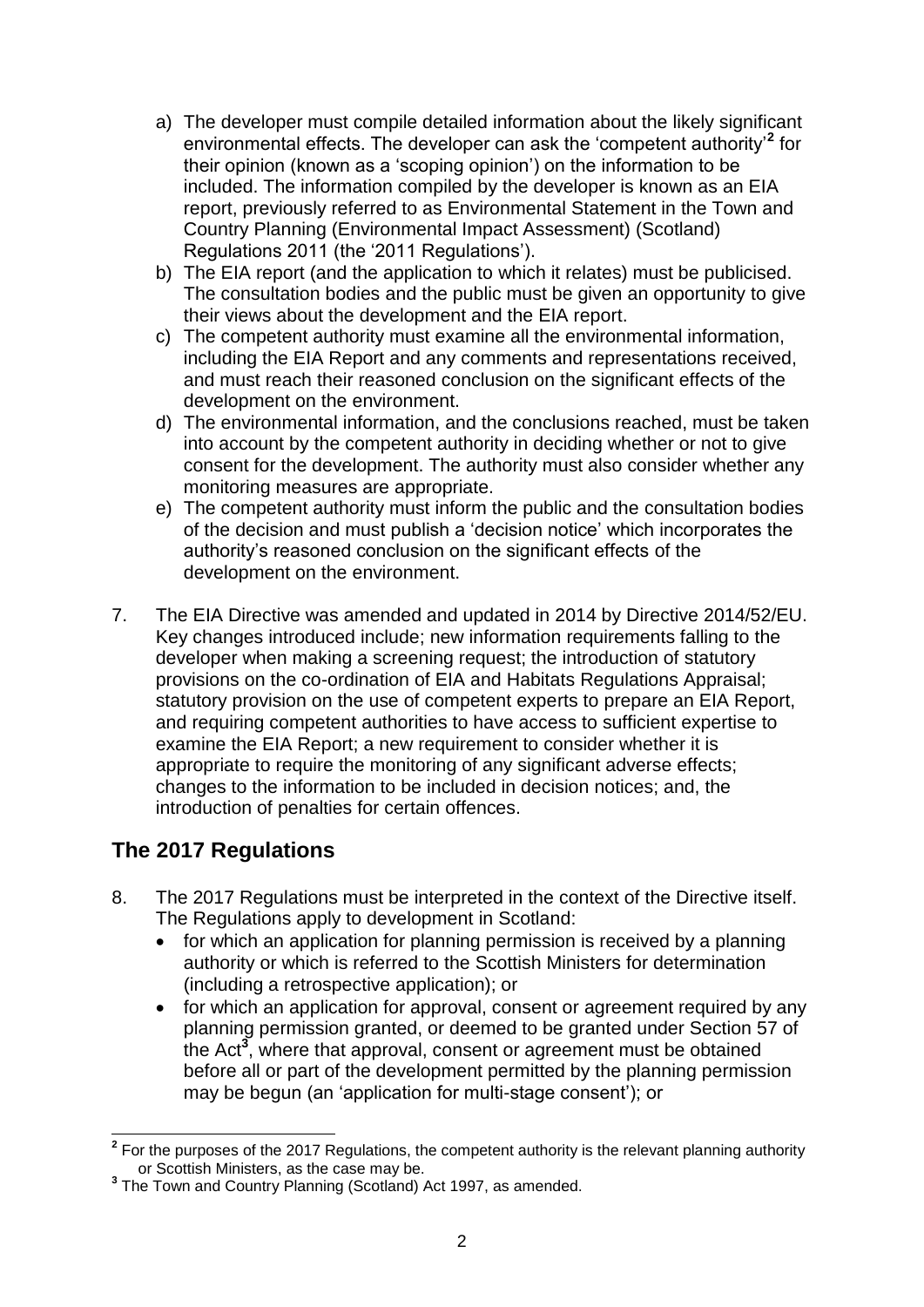- which is carried out under permitted development rights; or
- which is carried out under permission granted by a simplified planning zone scheme or enterprise zone order;
- for which an application for a review of mineral permission under Sections 8, 9 or 10 of the 1997 Act is received by a planning authority, and applications for approval of ROMP conditions;
- for which an urgent application (for Crown development) is made to the Scottish Ministers under Section 242A of the 1997 Act (see paragraph 159)
- 9. The Regulations also apply to development with significant transboundary effects (Regulations 41 and 42).
- 10. Planning authorities already have a well-established general responsibility to consider the environmental implications of developments which are subject to planning control, and the 2017 Regulations integrate EIA procedures into this existing framework. In this way EIA can provide a more systematic method of assessing the environmental implications of developments that are likely to have significant effects. While only a small proportion of development will require EIA, it is stressed that EIA is not discretionary. If a planning application is made for schedule 1 development, or for schedule 2 development which is likely to have significant effects on the environment, EIA is required.
- 11. Where the EIA procedure shows that a development will have an adverse impact on the environment, it does not automatically follow that planning permission must be refused. It remains the task of the planning authority to judge each planning application on its merits within the context of the Development Plan, taking account of all material considerations, including the environmental impacts.

# <span id="page-8-0"></span>**The benefits of EIA**

12. For developers, EIA can help to identify the likely significant environmental effects of a particular development at an early stage. This can produce improvements in the planning and design of the development and in decision making by both parties. In addition, developers may find EIA a useful tool for considering alternative approaches to a development. This can result in a final proposal that is more environmentally acceptable, and can form the basis for a more robust application for planning permission. The presentation of environmental information in a more systematic way may also simplify the planning authority's task of appraising the application and drawing up appropriate planning conditions, lead to more meaningful consultations, and can help enable swifter decisions to be reached.

## <span id="page-8-1"></span>**General Principles and Policy**

13. Applications for planning permission for which EIA is required are referred to in the Regulations and the Circular as 'EIA applications'. Subject to any direction by Scottish Ministers, an application is, or would be, an EIA application if: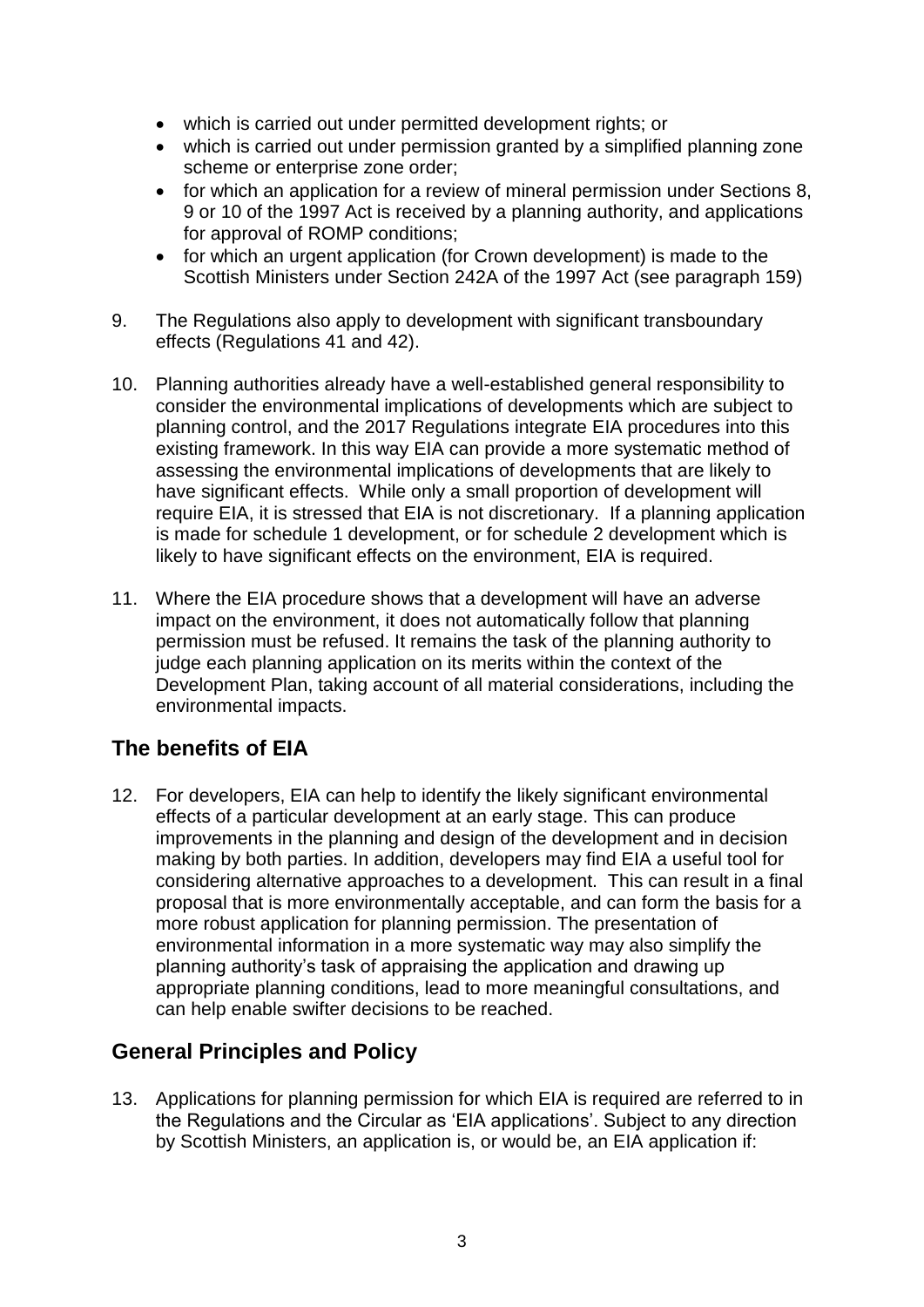- the relevant planning authority has adopted a screening opinion such that the development in question is EIA development; or
- where no screening opinion has been adopted or screening direction made by the Scottish Ministers, the developer submits an EIA Report.
- 14. Planning authorities, or as the case may be, Scottish Ministers must not grant planning permission for EIA development unless an environmental impact assessment has been carried out and the environmental information taken into account. That EIA must identify the likely significant effects of the proposed development on the environment before any decision to grant planning permission is made unless the competent authority consider the likely significant effects on the environment are not identifiable at the time of their determination of the application, and they are minded to grant planning permission subject to a multi-stage condition. The procedures outlined in paragraphs 141 to 144 apply in respect of applications for consent required by a multi-stage condition.
- 15. Although the submission of an EIA report is not subject to statutory time limits, every effort should be made to submit it within a reasonable time scale. Until it is submitted, the application cannot be determined except by refusal.
- 16. Regulation 49 extends the time period for determining an EIA application from 2 to 4 months. Where the date on which the EIA report is submitted is later than the validation date, that 4 month period runs from the date on which the EIA report and accompanying documents are submitted.

#### <span id="page-9-0"></span>**Electronic Communications**

17. Regulations 44 to 46 allow for the use of electronic communications when carrying out certain procedures. Further information and guidance on electronic communication within the planning system can be found in [Circular](http://www.gov.scot/Resource/Doc/47060/0026294.pdf)  [3/2004](http://www.gov.scot/Resource/Doc/47060/0026294.pdf) and in [PAN 70.](http://www.gov.scot/Publications/2008/11/17142750/0)

#### <span id="page-9-1"></span>**Establishing whether EIA is required**

#### <span id="page-9-2"></span>**Schedule 1 and Schedule 2 development**

- 18. Figure 1 sets out the process for determining whether a proposed development requires EIA.
	- **Schedule 1 development**; Development of a type listed in Schedule 1 always requires EIA.
	- **Schedule 2 development;** Development of a type listed in Schedule 2 requires EIA if it is likely to have significant effects on the environment by virtue of factors such as its nature, size or location. See paragraphs 22-23 for guidance on identifying schedule 2 development.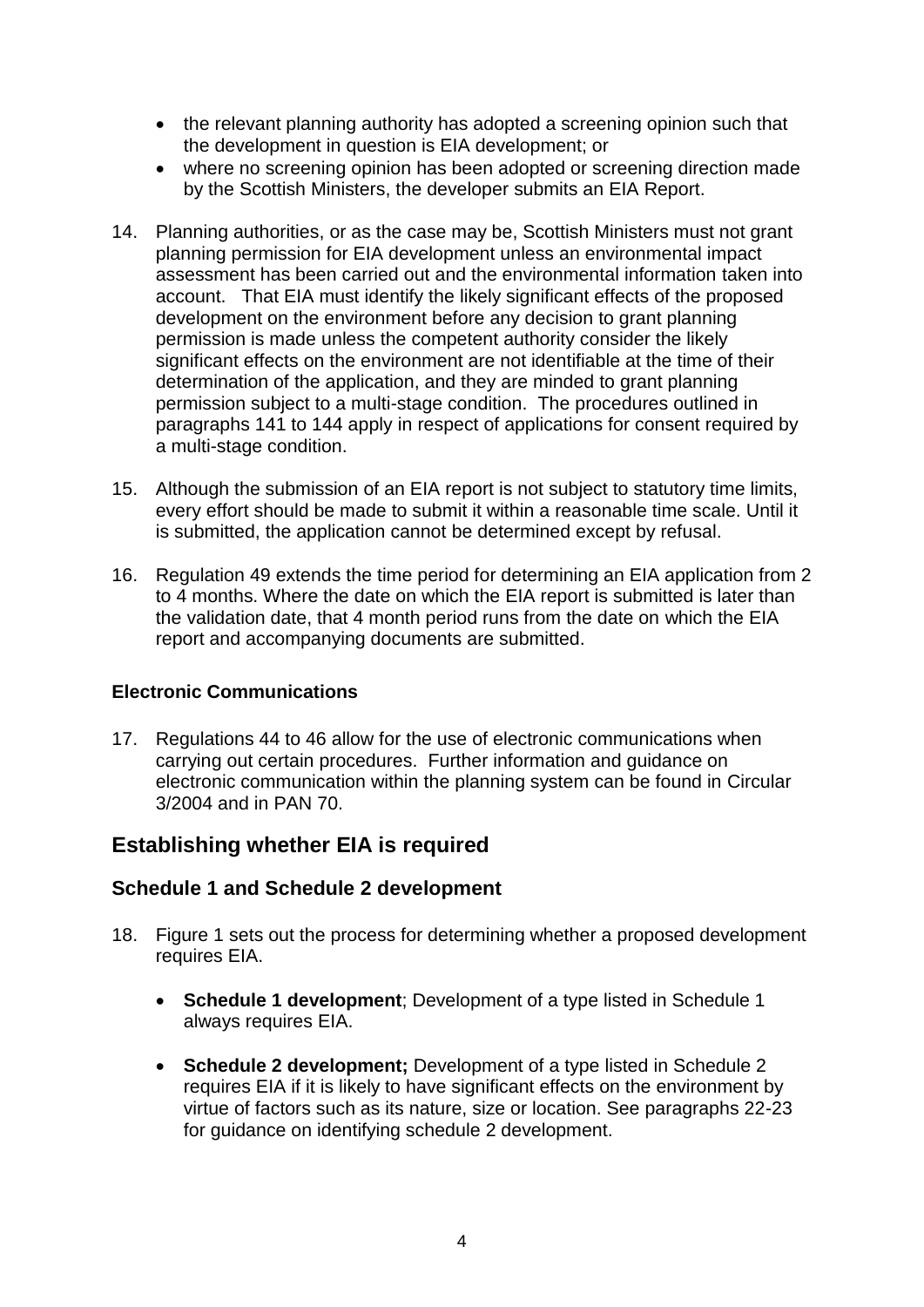**Changes or extensions to Schedule 1 or Schedule 2 developments**; developments which may have significant effects on the environment also fall within the Regulations. Further guidance is contained in paragraphs 151-153 and Figure 2.

#### <span id="page-10-0"></span>**Scope and purpose of EIA**

- 19. In determining whether a particular development is of a type listed in Schedule 1 or 2, planning authorities should have regard to the ruling of the European Court that the EIA Directive has a "wide scope and broad purpose". The fact that a particular type of development is not specifically identified in one of the Schedules does not necessarily mean that it falls outside the scope of the Regulations. In particular, authorities should be aware that "urban development" in paragraph 10(b) of Schedule 2, embraces residential development (houses and flats) as well as what might be regarded as development of a more obviously urban nature. It should also be borne in mind that, in this context, the term "urban" applies not only to development which is to be sited in an already existing urban area. It could apply to development proposed for out of town or even rural areas which might have an urbanising effect on the local environment. This might be the case for example, where the development will bring a significant increase in the amount of traffic in that area (e.g. an out of town shopping complex).
- 20. The European Court of Justice has also previously made clear, in the case of Commission vs Ireland (C-50/09), that demolition works may constitute a 'project' for the purposes of the EIA Directive. In this respect, authorities should be aware that the schedules of the 2017 regulations refer to sectoral categories of projects, without describing the precise nature of the works provided for. As an illustration, the ECJ has noted that 'urban development projects' can include the demolition of existing structures.
- <span id="page-10-1"></span>21. The wide scope of the EIA Directive should also be noted in connection with the paragraph headings in Schedule 2 to the Regulations. For example, paragraph 10, which amongst other things includes urban development and industrial estate development, is headed "Infrastructure projects". In the case of Goodman and another v Lewisham Borough Council [2003] the planning authority took the view that a storage and distribution facility did not constitute Schedule 2 development. The court, however, stated that "The examples of urban development projects set out in paragraph 10(b) of the Regulations demonstrate that in this instance 'infrastructure' goes wider, indeed far wider, than the normal understanding, as quoted to us from the Shorter Oxford Dictionary, of "the installations and services (power stations, sewers, roads, housing, etc) regarded as the economic foundations of a country." The case also referred to the decision in the case of Kraaijveld (ECJ C- 72/95,1-5403) where it was stated that "The wording of the directive indicates that it has wide scope and a broad purpose." In this connection it is important to consider the scope and purpose of a project, and not simply its label. Further guidance on the Interpretation of definitions of certain project categories of annex I and II of the EIA Directive is available on the European Commission's web pages.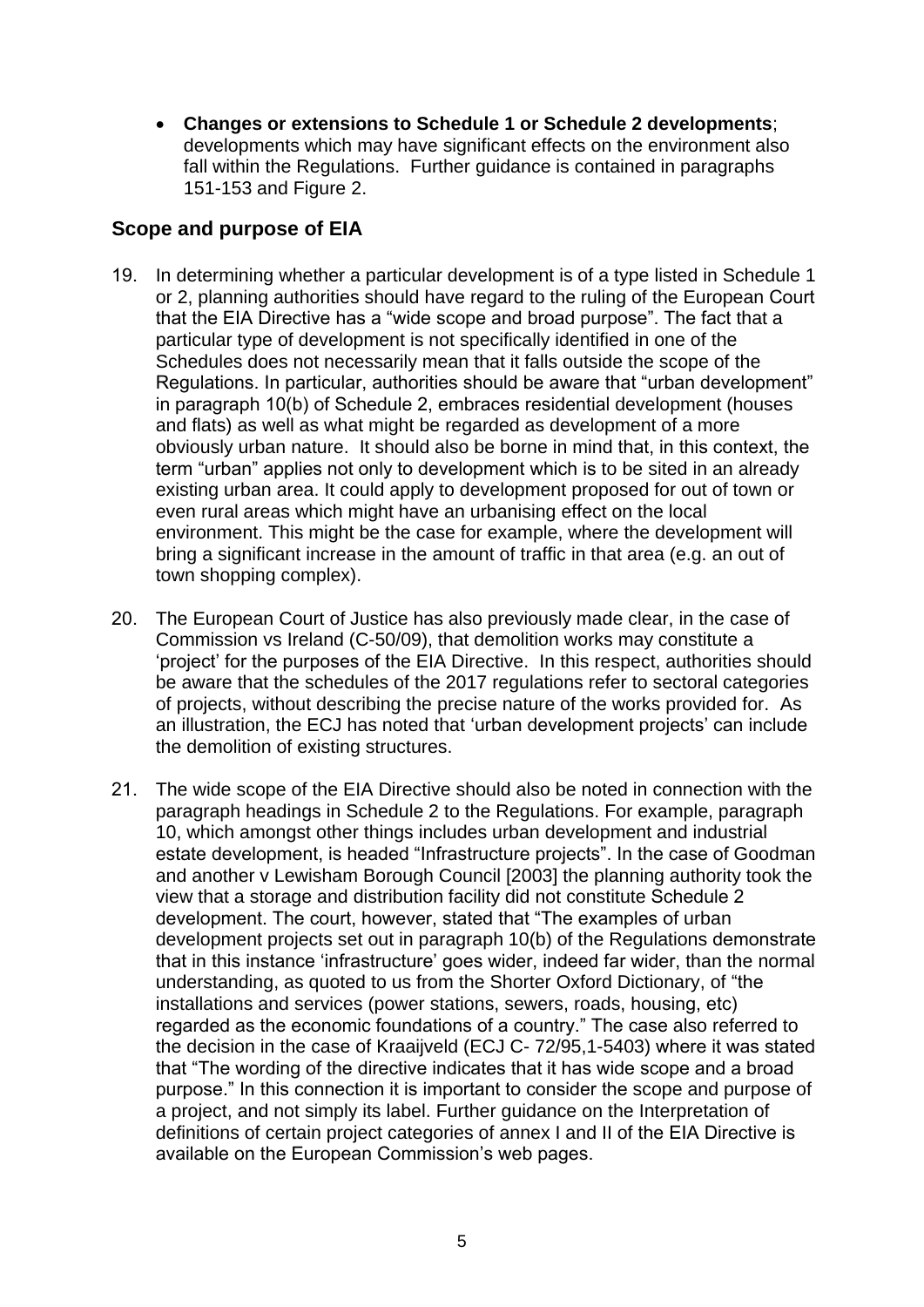# **Identifying Schedule 2 Development (Schedule 2)**

- 22. Schedule 2 development is development of a type listed in column 1 of Schedule 2 which:
	- is located wholly or in part in a 'sensitive area' as defined in Regulation 2(1) (see paragraph 37); or
	- meets one of the relevant criteria or exceeds one of the relevant thresholds listed in the second column of the table in Schedule 2.
- 23. Development which does not exceed the thresholds or meet the criteria in the second column of the table in Schedule 2 and which is not wholly or partly in a "sensitive area" as defined in Regulation 2(1), is not Schedule 2 development and therefore does not require EIA. Development which does not exceed the thresholds or meet the criteria in Schedule 2 but is in or partly in a "sensitive area", is Schedule 2 development but will require EIA only if it is screened as being likely to have significant effects on the environment. However, there may be circumstances in which development of a type listed in column 1 of Schedule 2 that does not fall under (a) or (b) in paragraph 18 above might give rise to significant environmental effects. In those exceptional cases, Scottish Ministers can use their powers under Regulation 7(5) (see paragraph 62) to direct that EIA is required.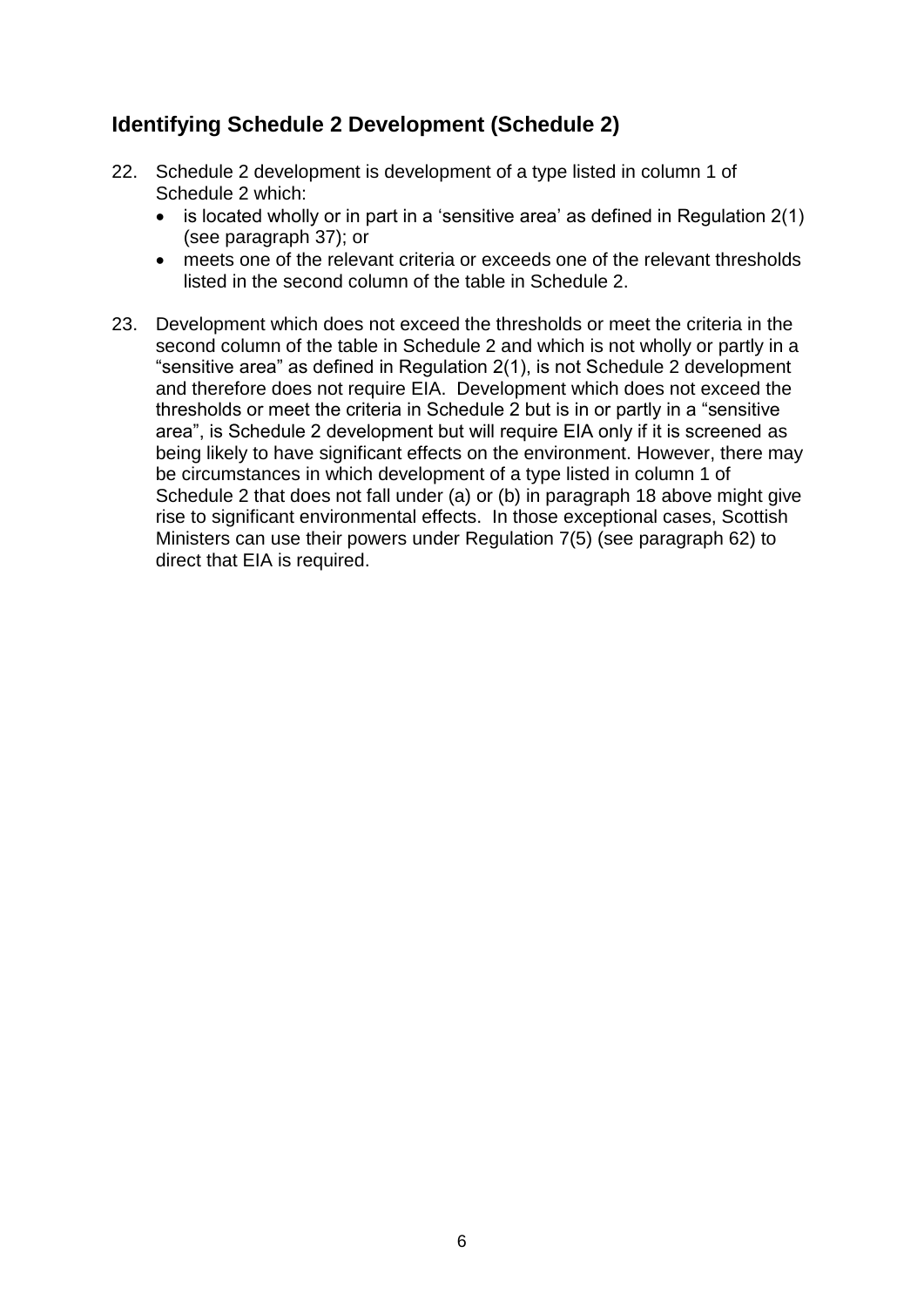

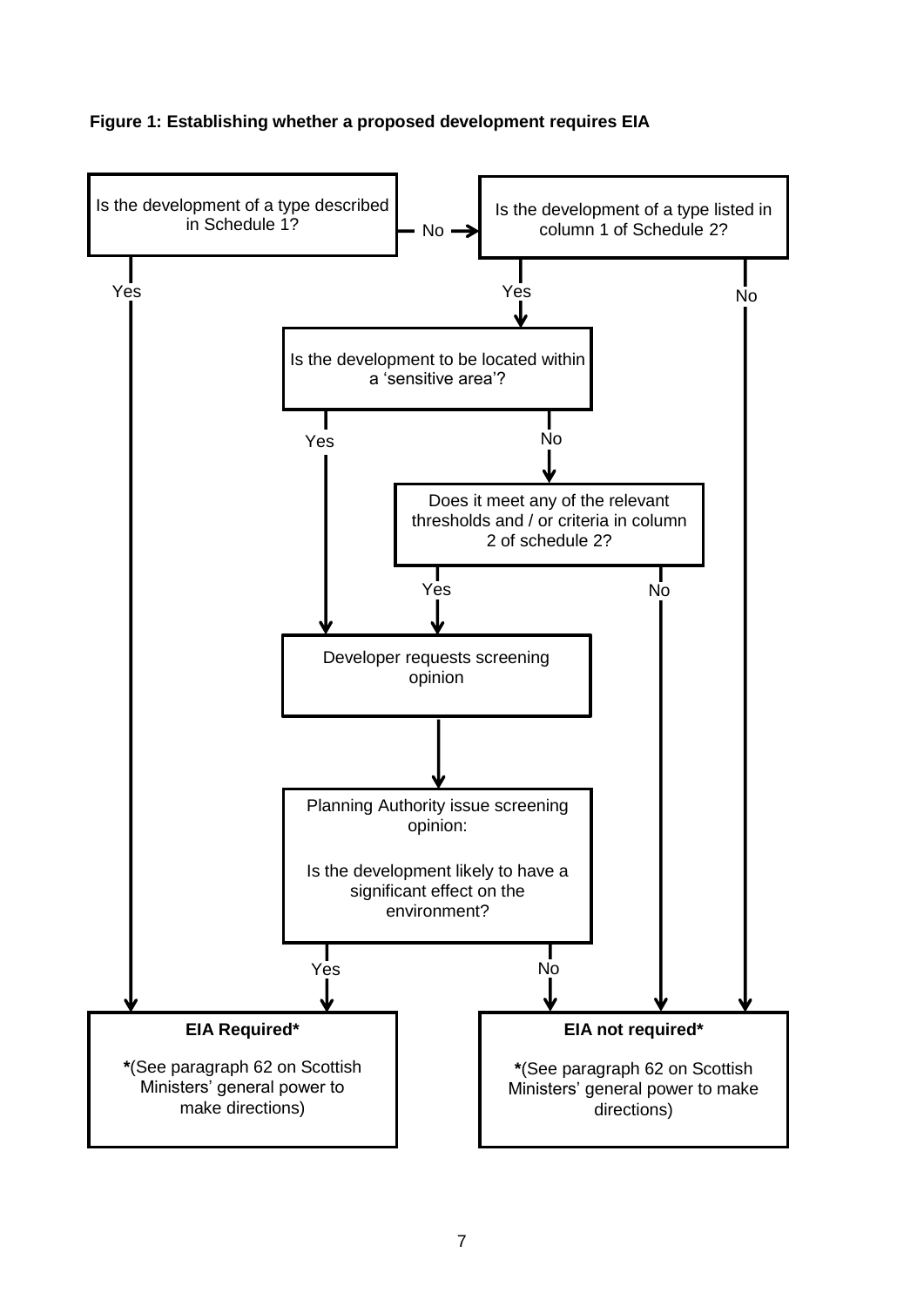# <span id="page-13-0"></span>**THE NEED FOR EIA FOR SCHEDULE 2 DEVELOPMENT**

#### <span id="page-13-1"></span>**Requesting a screening opinion from the planning authority (Regulation 8)**

- 24. Before submitting an application for planning permission for schedule 2 development, developers may ask the planning authority to adopt a screening opinion (Regulation 8(1)). The screening process is an opportunity for both parties to ensure that EIA is only undertaken for those projects which are likely to have significant effects on the environment. When making a screening request, the developer should therefore clearly and succinctly set out the information specified in Regulation 8, taking into account, where relevant, the selection criteria in Schedule 3 to the Regulations (reproduced at Annex A). In compiling this information, developers should bear in mind that what is in question at this stage is whether or not there are likely to be significant effects on the environment. It is not expected, that developers will have full knowledge of every environmental effect. The information must include:
	- a) a description of the location of the development, including a plan sufficient to identify the land;
	- b) a description of the proposed development including;
		- i. a description of the physical characteristics of the proposed development and, where relevant, of demolition works;
		- ii. a description of the location of the proposed development, with particular regard to the environmental sensitivity of geographical areas likely to be affected;
	- c) a description of the aspects of the environment likely to be significantly affected by the proposed development; and,
	- d) a description of any likely significant effects, to the extent of the information available on such effects, of the proposed development on the environment resulting from –
		- i. the expected residues and emissions and the production of waste, where relevant;
		- ii. the use of natural resources, in particular soil, land, water and biodiversity.
- 25. The developer may also include a description of any features of the proposed development, or proposed measures, envisaged to avoid or prevent significant adverse effects on the environment.
- 26. When compiling the above information, Regulation 8(4) requires the developer to take into account where relevant the available results of any 'relevant assessment', which is defined in Regulation 2 as meaning, "in relation to a proposed development, an assessment, or verification, of effects on the environment carried out pursuant to national legislation which is relevant to the assessment of the environmental impacts of the proposed development". For example, this could include the SEA of the relevant Local Development Plan.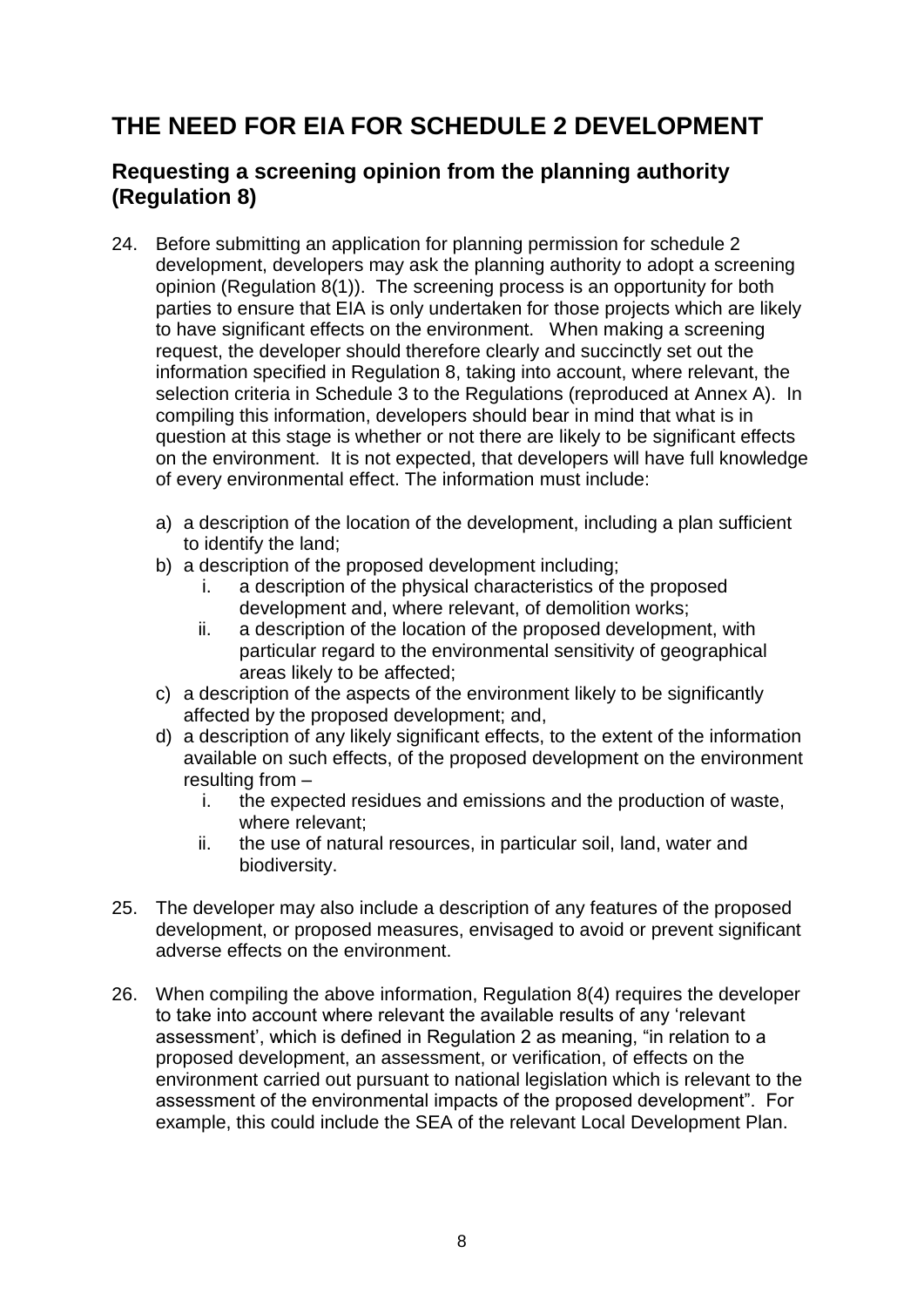27. Developers are advised to consult planning authorities as early as possible where EIA might be required, particularly where the proposed development would otherwise benefit from permitted development rights (paragraph 67-70 refers). Developers submitting applications for developments categorised as national developments or as major developments under the Town and Country Planning (Hierarchy of Developments) (Scotland) Regulations 2009, which includes all Schedule 1 development, will be required to undertake statutory Pre-Application Consultations with communities, unless it relates to a Section 42 application. Whilst there is no requirement to consult the relevant planning authority or the consultation bodies prior to submitting such applications, nevertheless Circular 3/2013 as revised continues to encourage pre-application discussions between prospective applicants, agencies and the planning authority. It also proposes a more formal tool for project managing the planning process for national and major developments – 'the processing agreement'. It will generally be helpful for developers to be aware of the concerns of planning authorities and consultation bodies well before a planning application is submitted. To provide some certainty for the developer, they can apply formally for a 'screening opinion' (Regulation 8) from the planning authority before making a planning application. A valid planning application may be made without prior recourse to this procedure, but developers should bear in mind that any informal view from an authority has no legally-binding effect.

#### <span id="page-14-0"></span>**Reaching a screening determination**

- 28. In each case, the basic question to be asked is: 'Would this particular development be likely to have significant effects on the environment?' That will be a matter of professional judgement for the planning authority, based on the information provided by the developer. On receipt of a screening request, the planning authority should therefore consider whether the proposed development is likely to have significant effects on the environment by virtue of factors such as its nature, size or location, taking into account the selection criteria in Schedule 3 (Annex A); the information supplied by the developer under Regulation 8(2); and, the available results of any relevant assessment (see paragraph 26 above).
- 29. The information supplied by the developer should usually be sufficient to enable the planning authority to adopt a screening opinion. However, where the authority considers that is not the case, it must notify the developer of those points on which further information is required (Regulation 9(4)). Very exceptionally, authorities may also wish to seek advice from one or more of the consultation bodies or non-statutory bodies.

## <span id="page-14-1"></span>**General considerations**

30. The planning authority must screen every application for Schedule 2 development not already accompanied by an EIA Report in order to determine whether or not EIA is required. Where an EIA Report has been submitted, it would be open to the Scottish Ministers, to determine that EIA is not required and to issue a screening direction to that effect.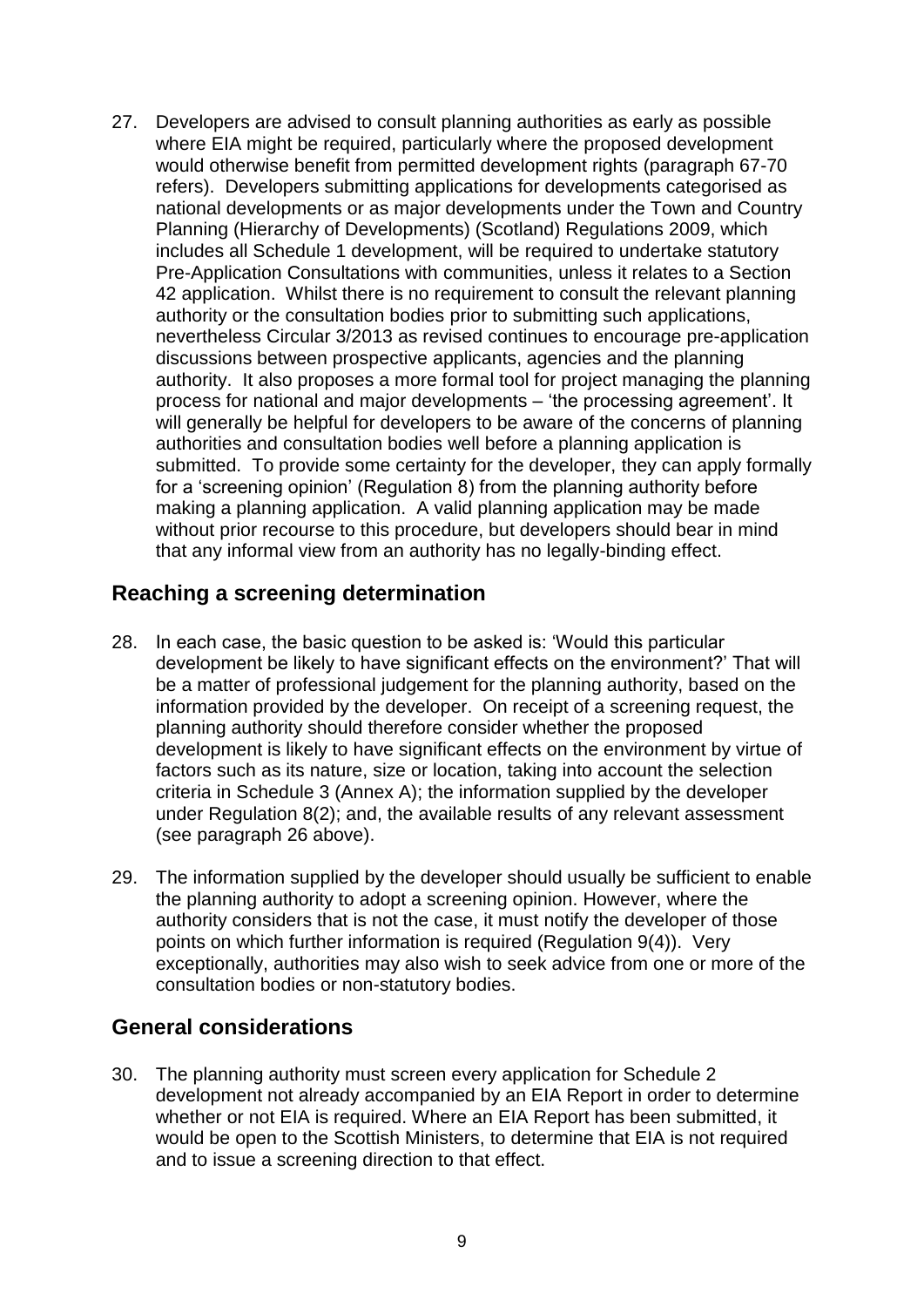- 31. The Regulations reflect the requirement in the Directive to determine whether the proposed development is likely to have significant effects on the environment by virtue of factors such as "its nature, size or location". The word "or" indicates that EIA may be required by reason of just one of these factors. That certain types of development can be likely to have significant environmental effects solely because of their characteristics is evidenced by the mandatory requirement for EIA for all types of development listed in Schedule 1, regardless of where they are to be located.
- 32. In the majority of cases, it will however be necessary to consider the characteristics of the proposed development in combination with its proposed location in order to identify the potential for interactions between it and its environment and therefore to determine whether there are likely to be significant environmental effects. In determining whether a particular development is likely to have such effects, authorities must take account of the selection criteria in Schedule 3 to the Regulations (Annex A refers). Three categories of criteria are listed:-
	- 1. Characteristics of the development
	- 2. Location of the development
	- 3. Characteristics of the potential impact
- 33. Consideration of the third of these categories is designed to help in determining whether any interactions between the first two categories (i.e. between a development and its environment) are likely to be significant. Planning authorities may wish to consider using some form of checklist as an aid to this determination.
- 34. There is no requirement to use screening checklists or other screening aids, but there are advantages in doing so: they provide a systematic approach to the process of screening, which should make for a more considered and balanced screening opinion; and a record of the basis on which the opinion was reached, in the event that a decision is subsequently questioned or challenged in the courts. Authorities will also wish to refer back to that record in the event the need for EIA is subsequently queried in connection with an application for multistage consent.
- 35. It is emphasised that the basic test of the need for EIA in a particular case is the likelihood of significant effects on the environment. It should not be assumed, for example, that conformity with a development plan rules out the need for EIA. Nor is the amount of opposition or controversy to a development relevant to this determination, unless the substance of opponents' arguments reveals that there are likely to be significant effects on the environment.
- 36. As indicated above, in some cases, the scale of a development can be sufficient for it to have wide-ranging environmental effects that would justify EIA. There will be some overlap between the circumstances in which EIA is required because of the scale of the development proposed and those in which Scottish Ministers may wish to exercise their power to "call in" an application for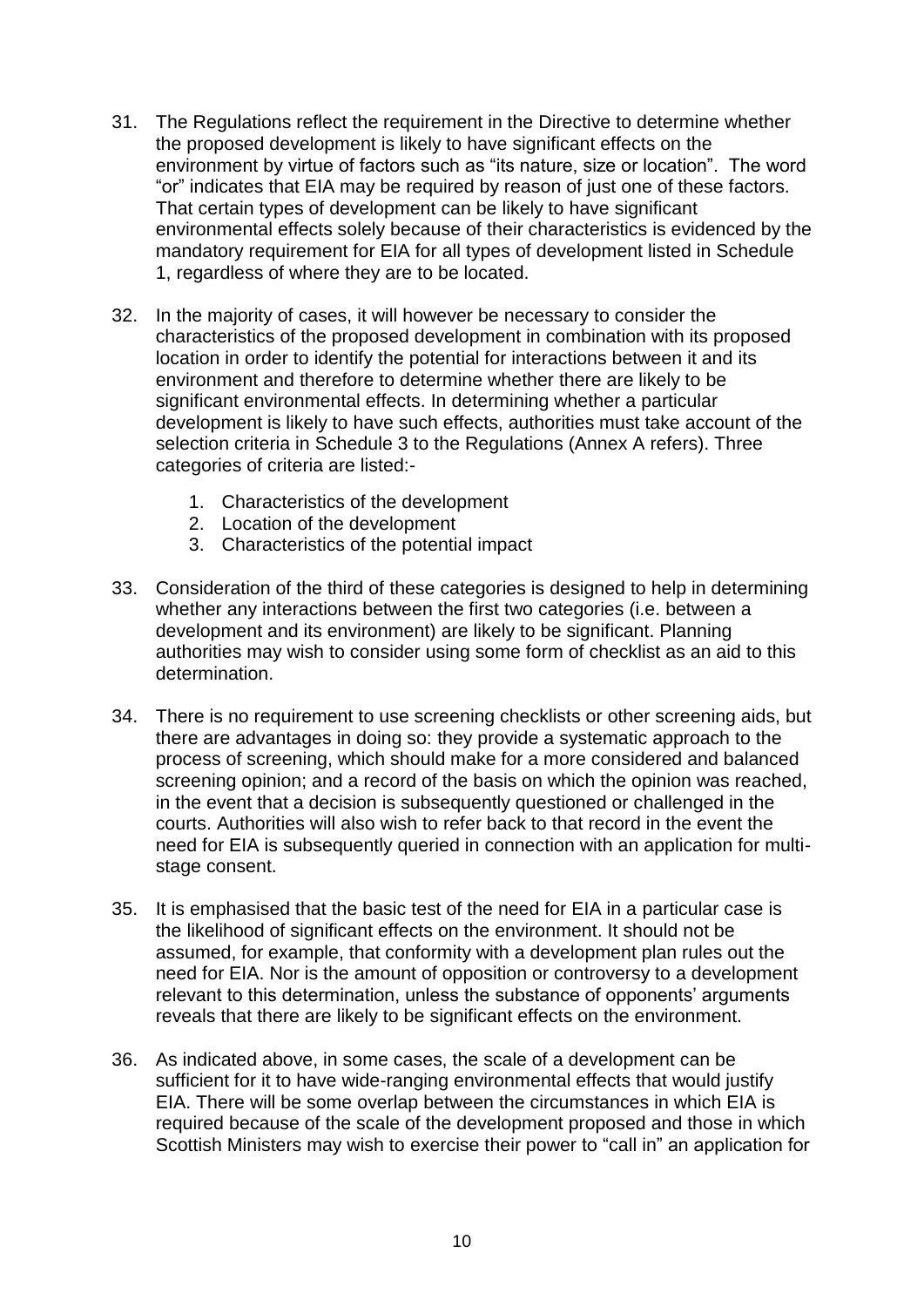their own determination. However, there is no presumption that all called-in applications require EIA, nor that all EIA applications will be called in.

## <span id="page-16-0"></span>**Development in environmentally sensitive locations**

- 37. The relationship between a proposed development and its location is a crucial consideration. For any given development proposal, the more environmentally sensitive the location, the more likely it is that the effects will be significant and will require EIA. Certain designated sites are defined in Regulation 2(1) as 'sensitive areas' and the thresholds/criteria in the second column of Schedule 2 do not apply there. All developments of a type listed in Schedule 2 to be located in such areas must be screened for the need for EIA. The 'sensitive areas' are:
	- Sites of Special Scientific Interest
	- Land subject to Nature Conservation Orders
	- European Sites**<sup>4</sup>**
	- National Scenic Areas
	- World Heritage Sites
	- Scheduled Monuments
	- National Parks
	- Marine Protected Areas
- 38. For the purposes of reaching a screening determination, special considerations will apply to all of these sensitive areas, and regard should also be given to any connectivity where a proposal is located close to, but not in, a sensitive area. In certain cases other statutory and non-statutory designations which are not included in the definition of 'sensitive areas,' but which are nonetheless environmentally sensitive, may also be relevant in determining whether EIA is required, such as local landscape or biodiversity designations.
- 39. In considering the sensitivity of a particular location, regard should also be given to whether any national or internationally agreed environmental standards are already being approached or exceeded. Examples include air quality, drinking water and bathing water. Where there are local standards for other aspects of the environment, consideration should be given to whether the proposed development would affect these standards or levels.
- 40. A small number of developments may be likely to have significant effects on the environment because of the particular nature of their impact. Consideration should be given to development which could have complex, long term, or irreversible impacts, and where expert and detailed analysis of those impacts would be desirable and would be relevant to the issue of whether or not the development should be allowed. Industrial development involving emissions which are potentially hazardous to human health may fall in to this category. So occasionally, may other types of development which are proposed for severely contaminated land and where the development might lead to more hazardous contaminants escaping from the site than would otherwise be the case if the development did not take place.

<span id="page-16-1"></span> $\overline{a}$ **<sup>4</sup>** Habitats Directive 92/43/EEC and Wild Birds Directive 79/404/EEC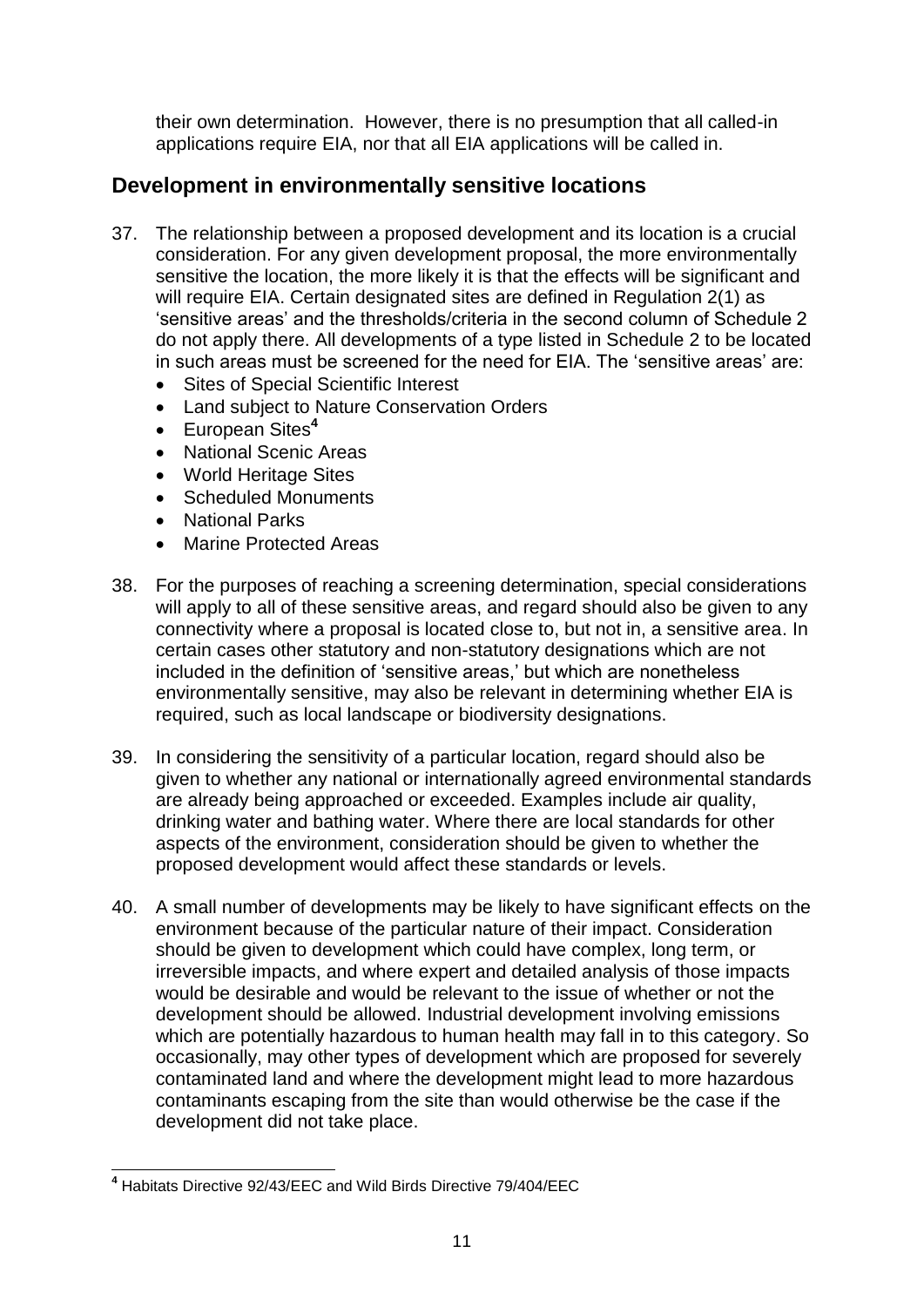#### **Reaching a screening opinion: proposed mitigation measures**

- 41. The Regulations expressly provide that a developer may, when requesting a screening opinion, include a description of any features of the proposed development, or proposed measures, envisaged to avoid, or prevent significant adverse effects on the environment, and the planning authority must take this information into account in reaching a screening opinion.
- 42. The extent to which mitigation or other measures are taken into account in reaching a screening opinion will depend on the facts of each case. In some cases, the measures may form part of the proposal, be modest in scope or so plainly and easily achievable that it will be possible to reach a conclusion that there is no likelihood of significant environmental effects. The planning authority must have regard to the information provided by the developer, and should interpret this in light of the precautionary principle and taking into account the degree of uncertainty in relation to the environmental impact, bearing in mind that there may be cases where the uncertainties are such that Environmental Impact Assessment is required.
- 43. Where, in reaching a screening opinion, a planning authority takes into account proposed mitigation measures, the authority should subsequently consider the need for appropriate obligations to ensure these measures are delivered and included in any subsequent grant of permission, regardless of whether or not the development is EIA development.

#### <span id="page-17-0"></span>**Considering Cumulative Effects**

- 44. Each application (or request for a screening opinion) should be considered for EIA on its own merits. The development should be judged on the basis of what is proposed by the applicant.
- <span id="page-17-1"></span>45. In determining whether significant effects are likely, planning authorities should have regard to the cumulative effects of the project under consideration, together with any effects from existing or approved development. Generally, it would not be feasible to consider the cumulative effects with other applications which have not yet been determined, since there can be no certainty that they will receive planning permission. However, there could be circumstances where 2 or more applications for development should be considered together. Such circumstances are likely to be where the applications in question are not directly in competition with one another so that both or all of them might be approved, and where the overall combined environmental impact of the proposals might be greater or have different effects than the sum of the separate parts. The consideration of cumulative effects is different in principle from the issue of multiple applications which need to be considered together.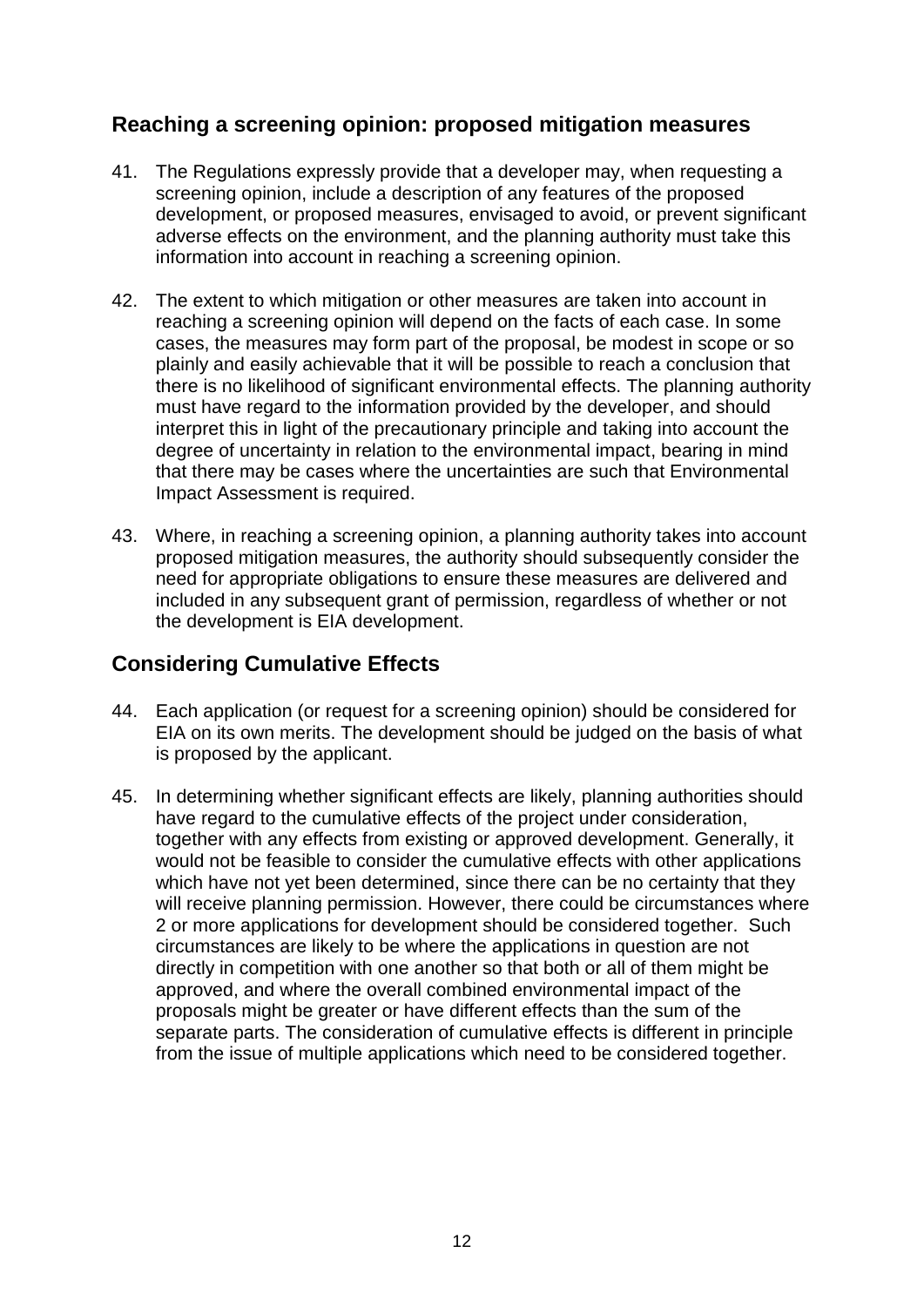## **Multiple applications**

<span id="page-18-0"></span>46. For the purposes of determining whether EIA is required, a particular planning application should not be considered in isolation if, in reality, it is properly to be regarded as an integral part of an inevitably more substantial development. In such cases, the need for EIA must be considered in respect of the total development. This is not to say that all applications which form part of some wider scheme must be considered together. In this context, it will be important to establish whether each of the proposed developments could proceed independently and whether the aims of the Regulations and Directive are being frustrated by the submission of multiple planning applications. In the event that multiple applications are received by different planning authorities which ought properly to be regarded as an integral part of a more substantial development, for example where such a development crosses an authority boundary, the respective parties will wish to liaise at screening and scoping stages.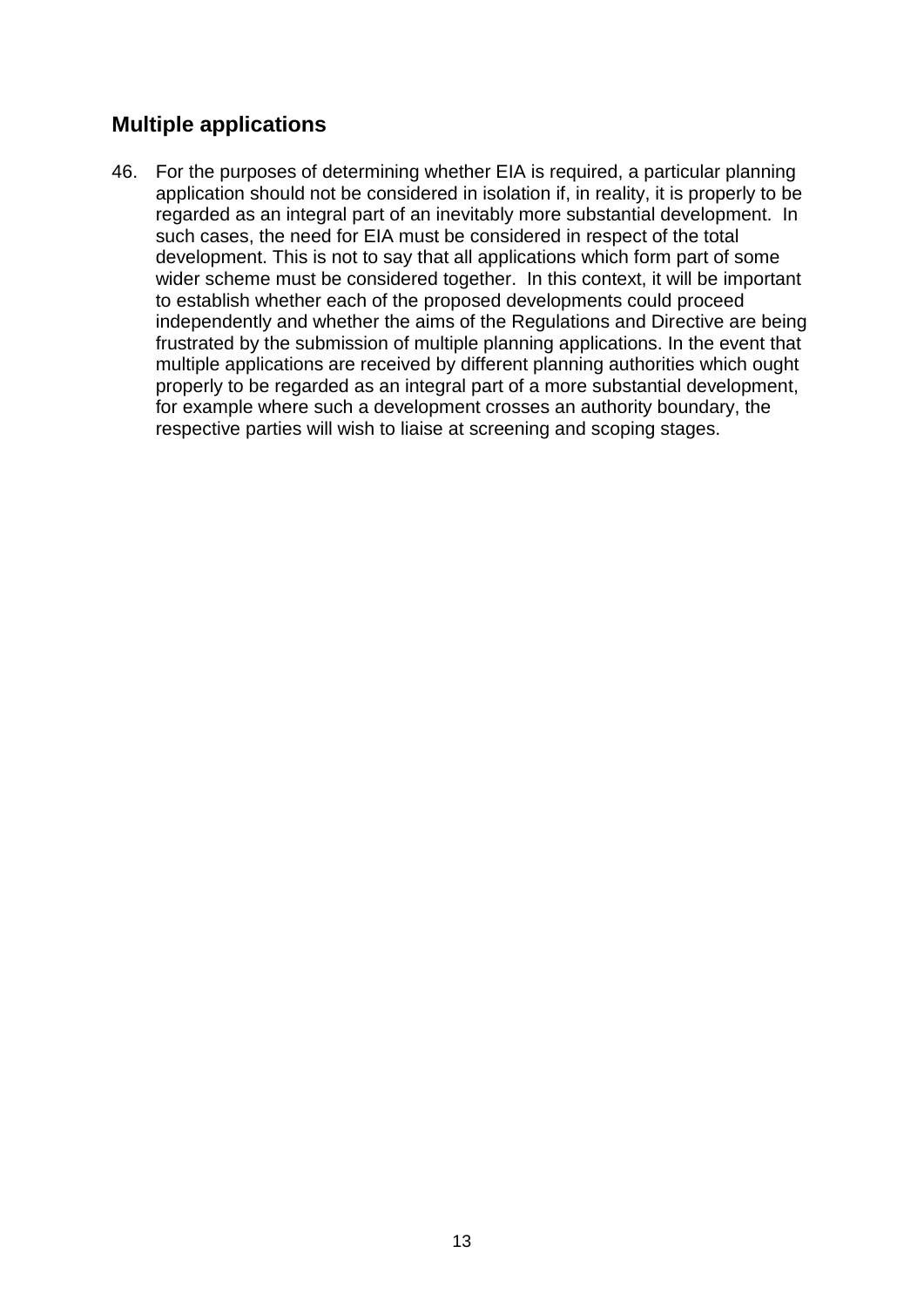# **STAGES AT WHICH SCREENING MAY BE CARRIED OUT**

- 47. The determination of whether or not EIA is required for a particular development proposal can take place at a number of different stages:
	- I. where no screening opinion has been adopted or a screening direction is made by the Scottish Ministers, the developer may decide that EIA will be required and submit an EIA Report. (See paragraph 13);
	- II. the developer may, before submitting any application, including an application for multi-stage consent, request a screening opinion from the planning authority (paragraphs 24-26). If the applicant disputes the need for EIA (or a screening opinion is not adopted within the required period), the developer may apply to Scottish Ministers for a screening direction (paragraphs 51-52). Similar procedures apply to permitted development (paragraph 69);
	- III. the planning authority may determine that EIA is required following receipt of a planning application (paragraphs 30-32), including an application for multi-stage consent (paragraph 44-46). If the developer disputes the need for EIA, they may ask the Scottish Ministers for a screening direction (paragraphs 51-52);
	- IV. the determinations at II) and III) also apply in relation to urgent applications (for Crown Development) made directly to the Scottish Ministers (see paragraph 159);
	- V. Scottish Ministers may determine that EIA is required for an application that has been called-in for their determination or is before them on appeal (paragraphs 59-61);
	- VI. Scottish Ministers may direct that EIA is required at any stage prior to the final consent being granted for a particular development (paragraph 62).
	- VII. a Local Review Body may determine that EIA is required for an application which is before them for review (references to planning authority include reference to Local Review Bodies and the same procedures and considerations apply).
- 48. Applicants should bear in mind that if the need for EIA only arises after the planning application has been submitted, time periods relating to the consideration of the application will be suspended pending submission of an EIA report (Regulation 49).

#### <span id="page-19-0"></span>**Procedures following a screening request**

- 49. The planning authority must, unless a screening direction is made by Scottish ministers, adopt a screening opinion within:
	- The period of 21 days beginning with the date of receipt of the request; or,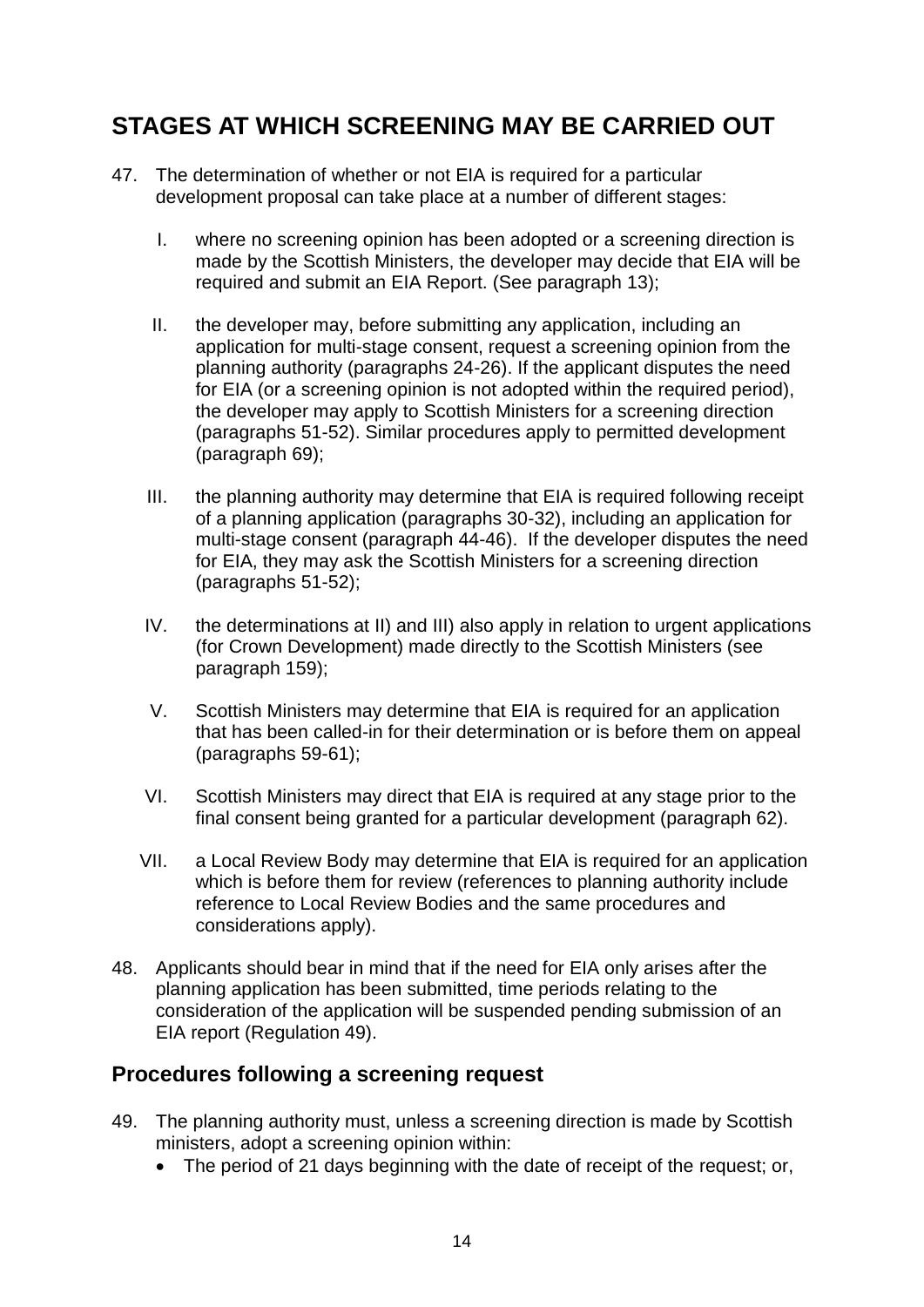- Such longer period, not exceeding the period of 90 days beginning with the date of receipt of the request, as may be agreed in writing between the planning authority and the applicant.
- 50. The Regulations provide (Regulation 9(2)) that where a planning authority consider that due to exceptional circumstances relating to the nature, complexity, location or size of the proposed development that it is not practicable to adopt a screening opinion within 90 days, the authority may extend that period by notice in writing to the applicant. It is however unlikely that such exceptional circumstances will arise within the planning system.

## <span id="page-20-0"></span>**Applying to Scottish Ministers for a screening direction**

- 51. Where a developer disagrees with the planning authority's opinion that EIA is required, or where an authority fails to adopt any opinion within 21 days (or any agreed extension), the developer may ask Scottish Ministers to make a screening direction (Regulation 9 (5)). The request must be accompanied by all the previous documents relating to the request for a screening opinion, and any screening opinion adopted or requests for further information issued by the planning authority and any response made, as well as any representations that the developer wishes to make. The developer should also send a copy of the request and any representations to the planning authority, which has 14 days to make its own further representations.
- 52. Scottish Ministers should make a screening direction within 21 days from the date of receipt of the request, or such longer period as they may reasonably require not exceeding 90 days. Scottish Ministers may extend the period beyond 90 days by notice where they consider that, due to exceptional circumstances relating to the nature, complexity, location or size of the development it is not practicable to adopt a screening direction within that time period. In such circumstances, Scottish Ministers must write to the developer stating the justification for the extension and must specify the date by which a screening direction is to be made.

## <span id="page-20-1"></span>**Procedures on adoption of a screening opinion or direction**

- 53. When adopting an screening opinion or screening direction, the planning authority or Scottish Ministers as the case may be must accompany it with a written statement giving the main reasons for their conclusion, with reference to the relevant criteria in Schedule 3 to the Regulations (Annex A refers). Where the screening opinion or direction is to the effect that the development is not EIA development, the statement must also state any features of the proposed development or proposed measures envisaged to avoid or prevent significant adverse effects on the environment.
- 54. A copy of any screening opinion or direction and the written statement referred to above must be sent to the developer and, where applicable, will help them to prepare the EIA Report by indicating those aspects of the proposal considered likely to have significant environmental effects (see also the sections on scoping opinions). Where Scottish Ministers adopt a screening direction the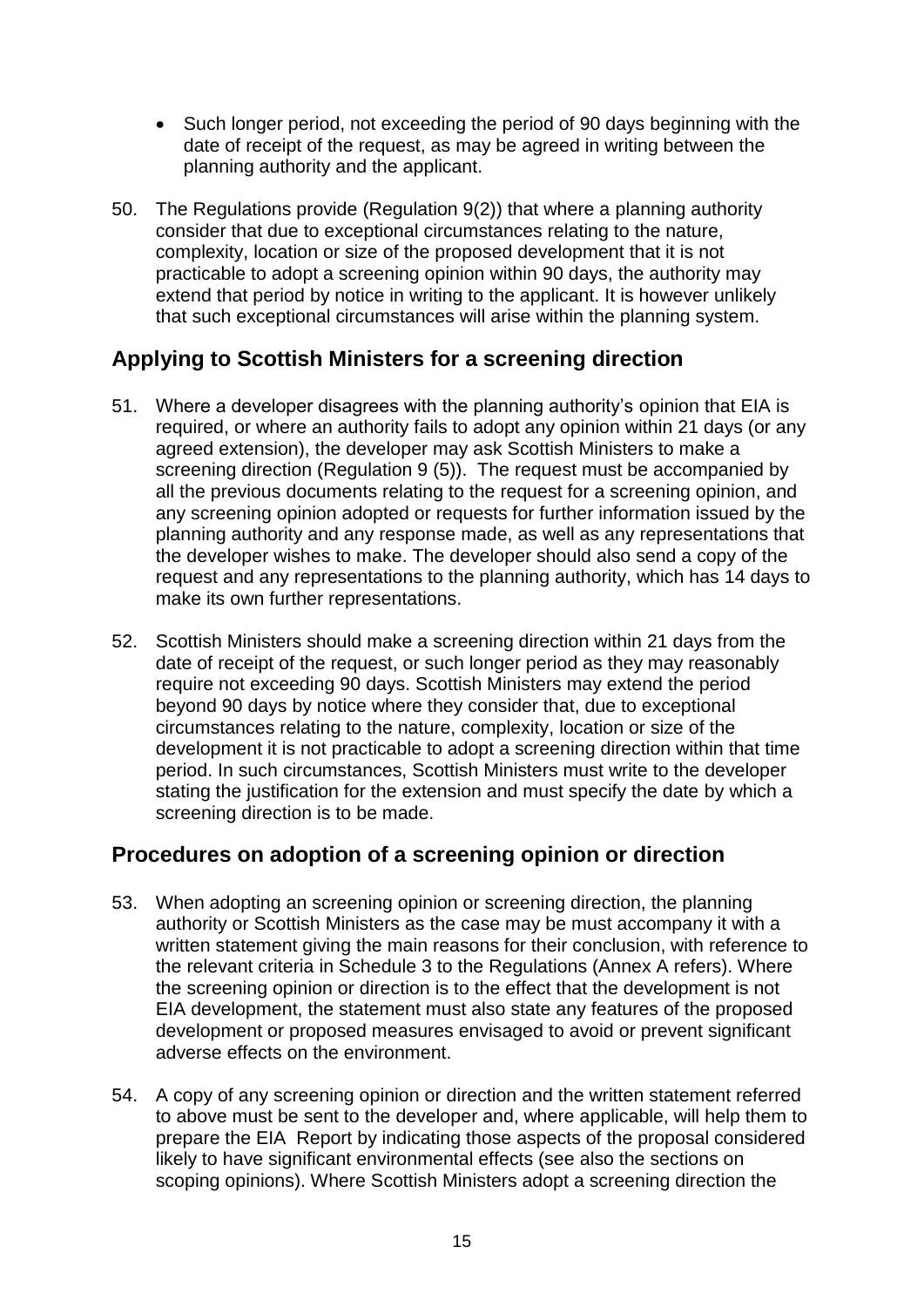above information must be sent to the relevant planning authority as well as to the developer.

55. Where a planning authority adopts a screening opinion, a copy of that opinion and of any accompanying statement of reasons must be made available on a website and at the place where the planning register is kept. The documents must remain available for at least two years. Where a planning application is made for the development, the opinion should be made available on Part 1 of the register along with the application. Any screening direction by Scottish Ministers and received by a planning authority must be made available in the same way. Regulation 28 refers.

#### <span id="page-21-0"></span>**Planning application or request to review made to a planning authority without an EIA report**

- 56. Where a planning authority receives a planning application or a request for Review of a planning decision by a Local Review Body, which is for Schedule 1 or Schedule 2 development and is not accompanied by an EIA Report, they should check their records for any associated screening opinion or screening direction. Where no such opinion or direction exists, the planning authority must adopt a screening opinion within 21 days (or such longer period as may be agreed) from receipt of the application. If the authority considers the application does not include the information set out in Regulation 8(2) (see paragraph 24 above), it must ask the developer to provide the relevant information.
- 57. Where the screening opinion is that an EIA is required, the authority must notify the developer in writing, in accordance with Regulation 12, that submission of an EIA report is necessary. On receipt of that notice the developer should, within 21 days of the date of the notice, reply to the authority stating their intention either to provide an EIA Report or to ask Scottish Ministers for a screening direction. If the developer does not reply within the 21 days, the planning application will be deemed to have been refused and will not give rise either to any appeal to Scottish Ministers against such a deemed refusal or to a review of the case by the Local Review Body where applicable.
- 58. Where the developer responds indicating an EIA Report will be provided, the authority should suspend consideration of the planning application (unless they are already minded to refuse planning permission because of other material considerations, in which case they should proceed to do so as quickly as possible and in any event before the end of the 21 day period when the application is deemed to be refused).

## <span id="page-21-1"></span>**Application or appeal to the Scottish Ministers without an EIA report (Regulations 14, and 15)**

59. When an application for planning permission for schedule 1 or schedule 2 development is called in for determination by Scottish Ministers or an appeal made to Scottish Ministers which is not accompanied by an EIA Report, and for which no previous screening opinion or direction exists. Scottish Ministers must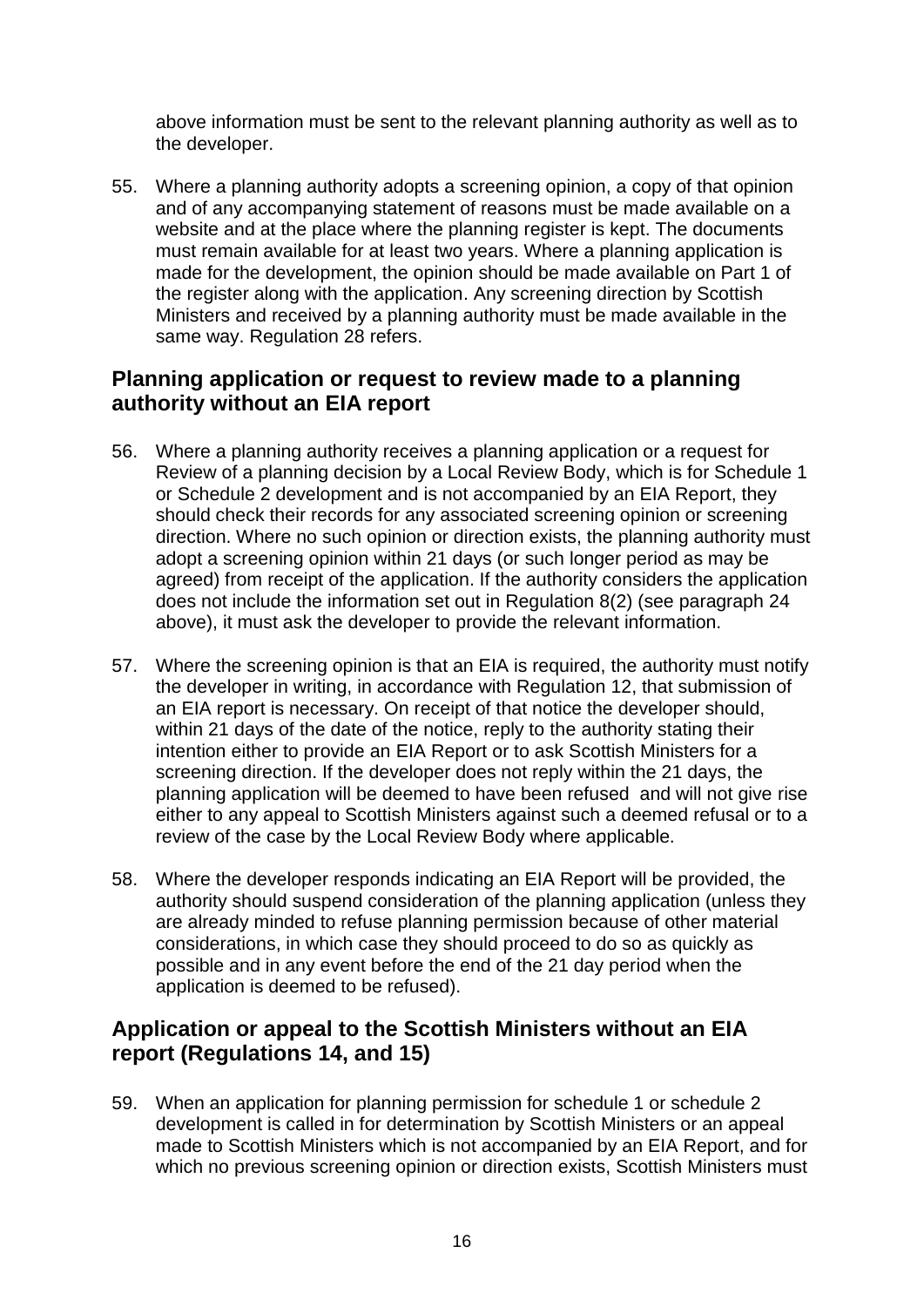issue a screening direction. If the Scottish Ministers consider the application does not include the information set out in Regulation 8(2) (see paragraph 24 above), it must ask the developer to provide the relevant information.

- 60. If Scottish Ministers direct that EIA is required, they must notify the applicant and the planning authority accordingly. A developer who wishes to continue with the application must reply within 21 days of such a notification, stating that an EIA report will be provided. The developer may also ask the Scottish Ministers to make a scoping direction under Regulation 18. If no reply has been received at the end of the 21 day period, Scottish Ministers will inform the applicant that no further action will be taken on the application (Regulation 14(5)). If no EIA Report is submitted the application can only be refused (Regulation 14(5)).
- <span id="page-22-0"></span>61. If Scottish Ministers conclude that EIA is not required, (and there has been no previous screening opinion to that effect) they shall make a screening direction and send a copy to the planning authority. The authority must ensure that the direction is made available for inspection at the office of the planning authority where the register is kept and on a website (Regulation 28).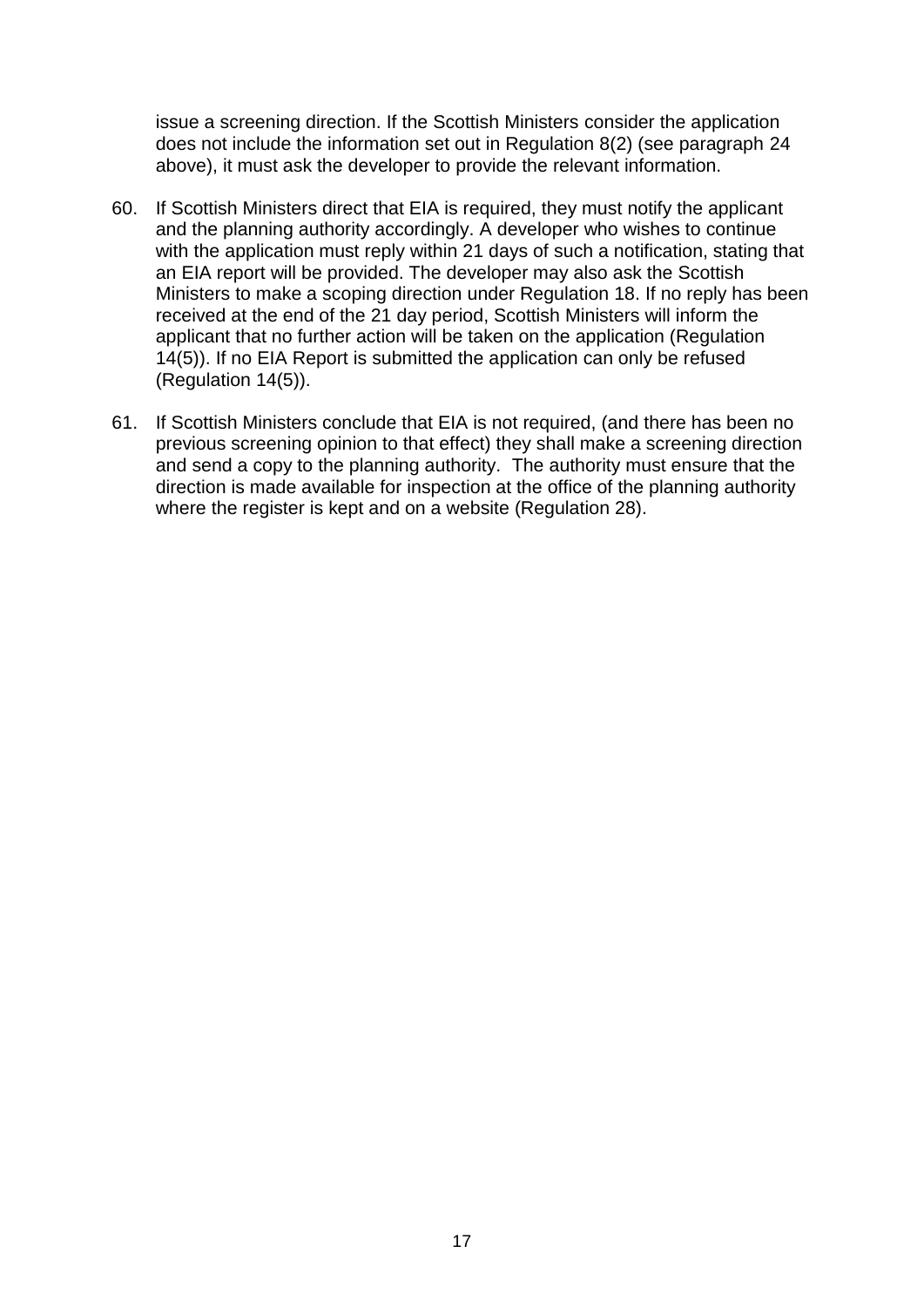# **SCOTTISH MINISTERS' GENERAL POWER TO MAKE DIRECTIONS**

- 62. Scottish Ministers are empowered to make directions in relation to the need for EIA (Regulations 7(4), 10 and 50 refer). Such directions will normally be made in response to an application from a developer who is in dispute with the planning authority about whether EIA is required (Regulation 10, see paragraph 51). However, Scottish Ministers also have a number of wider powers:
	- Scottish Ministers may make a screening direction as to whether development (of a type listed in Schedule 1 or Schedule 2 to the Regulations) is EIA development at any time prior to consent being granted, either at their own volition or where requested to do so in writing by any person (Regulation 7(4)).
	- Scottish Ministers may direct that a particular development which, although of a type listed in column 1 of Schedule 2 does not constitute Schedule 2 development for the purposes of the Regulations, is nonetheless EIA development (Regulation 7(5)).
	- Scottish Ministers may direct (Regulation 50) that EIA is always required for particular classes of development. Any such general directions will be notified to all planning authorities.
	- Scottish Ministers may make a direction that the Regulations do not apply in relation to a particular proposed development if the sole purpose of the development is to respond to civil emergencies and where the Scottish Ministers consider that compliance with the EIA Regulations would have an adverse effect on the purpose of the development (Regulation 6(4)).
	- Scottish Ministers may make a direction under Regulation 6(6) exempting a particular project in accordance with article 2(4) of the Directive, where in their opinion, compliance with the Regulations would have an adverse effect on the purpose of the proposed development.

## <span id="page-23-0"></span>**Request for a screening direction from Scottish Ministers by any person (Regulation 7(4))**

63. Generally, it will fall to planning authorities in the first instance to consider whether a proposed development requires EIA. Regulation 7(4) provides that any person may, where they consider a proposed development requires EIA, even though neither the planning authority nor the applicant takes that view, write to the Scottish Ministers requesting a screening direction. Any such requests will be considered on a case by case basis, in light of the 2017 Regulations. Some indication will therefore be looked for to demonstrate that the person making the request has seriously considered the basis on which an EIA might be needed, and has offered relevant grounds for that request. Where a planning authority has previously issued a screening opinion, the Scottish Ministers will consider whether the issues raised are sufficient to call into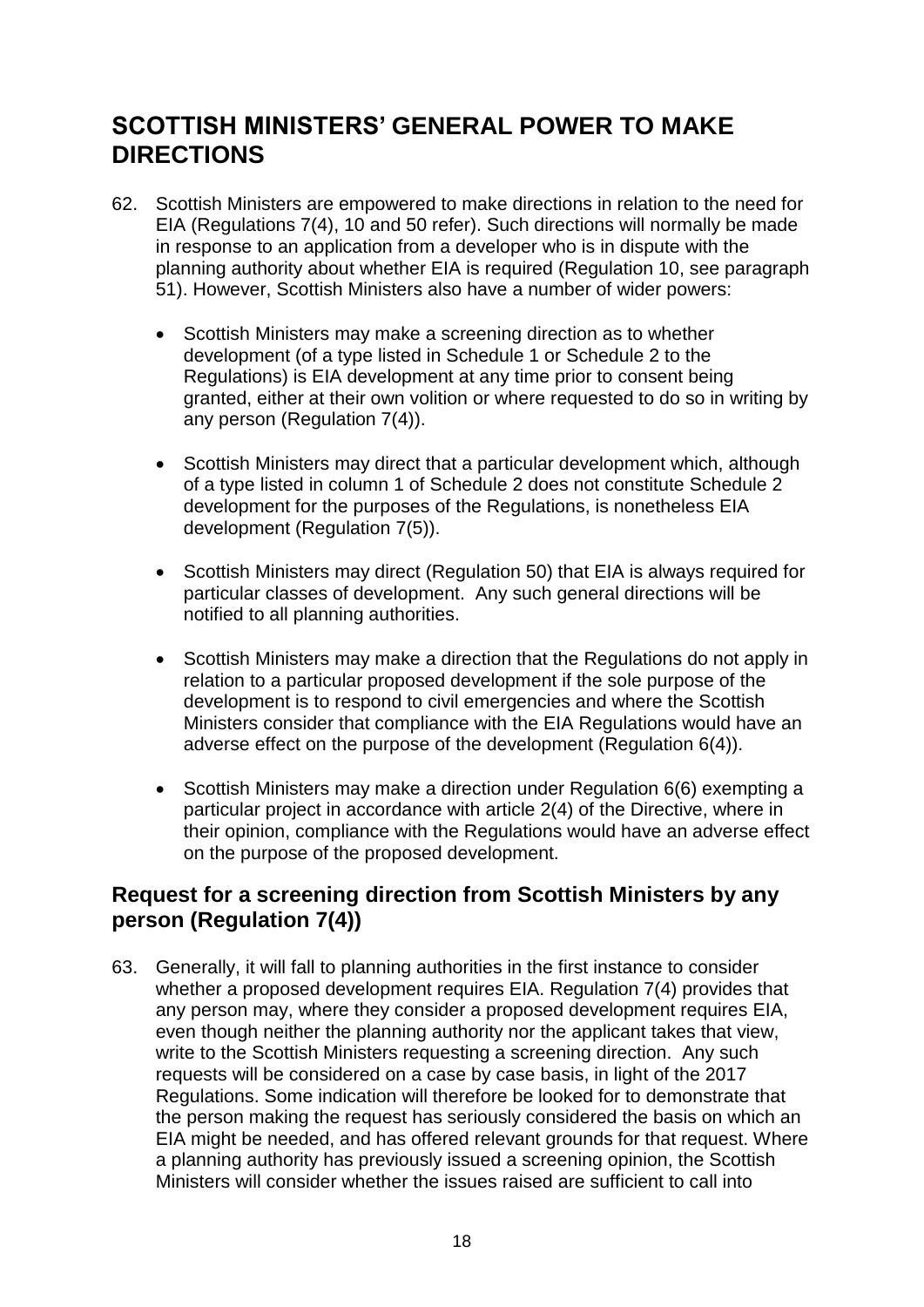question the validity of that screening opinion, and whether therefore a direction should be issued.

#### <span id="page-24-0"></span>**Procedure for making a screening direction**

- 64. Before making a direction, Scottish Ministers will normally give the planning authority and the developer the opportunity to offer comment.
- <span id="page-24-1"></span>65. Where Scottish Ministers issue a screening direction they must send, as soon as possible, copies of the direction and the accompanying statement (see paragraphs 53-54 above) to the planning authority, the developer and, where appropriate, to the person who made the request where this was not the developer.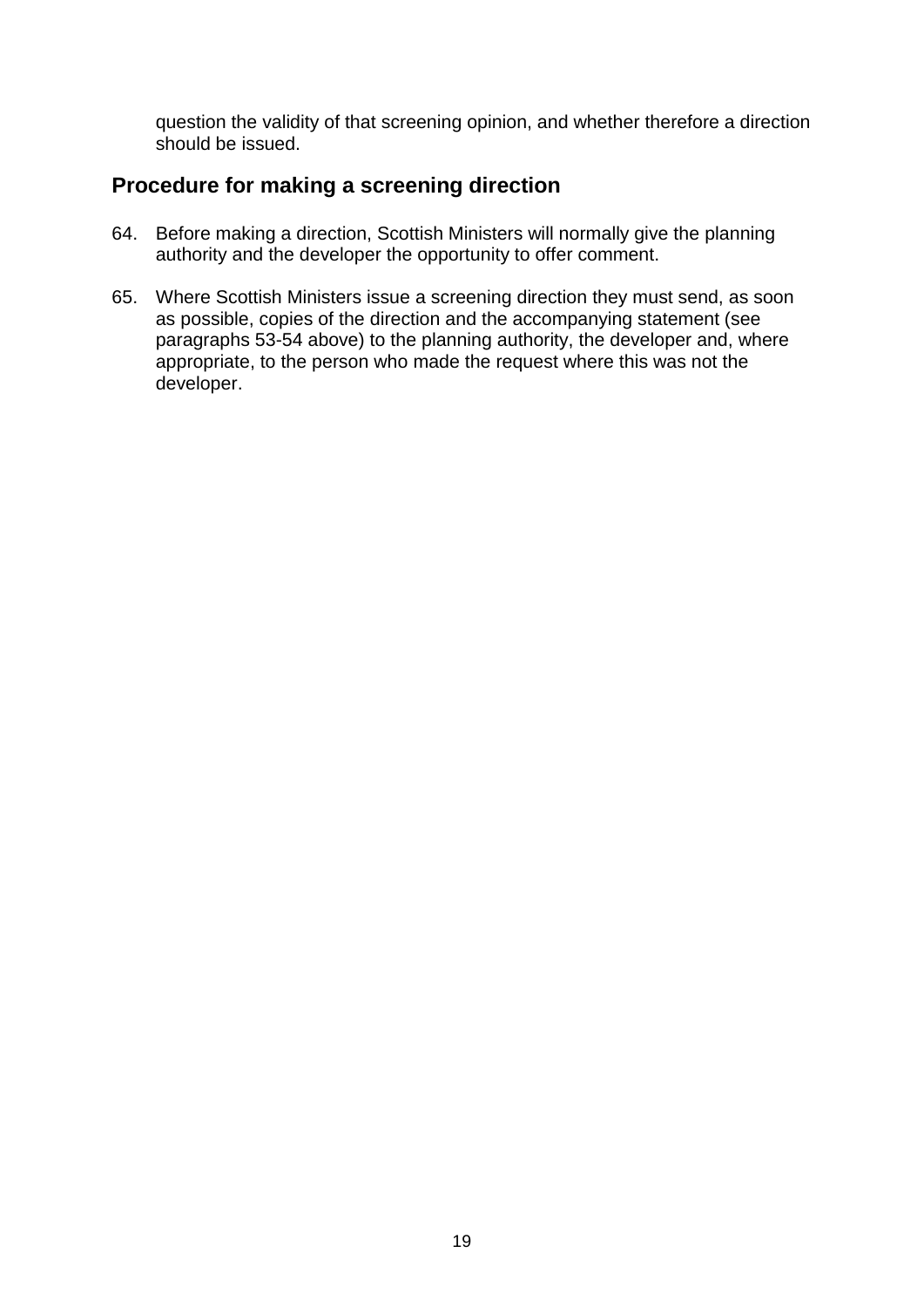# **EFFECT OF SCREENING OPINIONS AND SCREENING DIRECTIONS**

<span id="page-25-0"></span>66. There may, exceptionally, be cases where a screening opinion has been issued but it subsequently becomes evident that it needs to be changed. This is most likely to be after a negative screening opinion has been issued and new evidence comes to light. Where new evidence comes to light concerning an application for multi-stage consent in connection with a development for which a negative screening opinion or direction has previously been issued, the provisions of Regulations 32 - 35 set out the circumstances in which a new screening opinion or screening direction may be issued which supersedes the terms of an earlier screening opinion or direction (see paragraphs 138-144 for more information on multi-stage consents). Similar provision is made in article 3(8)(C) of The Town and Country Planning (General Permitted Development) (Scotland) Order 1992, as amended, in relation to prior notifications or applications for prior approvals. In all other circumstances, the authority could seek to persuade the applicant to voluntarily carry out an assessment and to submit an EIA Report in accordance with the Regulations. Alternatively, the planning authority may ask Scottish Ministers to issue a screening direction. In these circumstances any direction issued by Scottish Ministers, whether it agrees or disagrees with the authority's screening opinion, supersedes the previous screening opinion.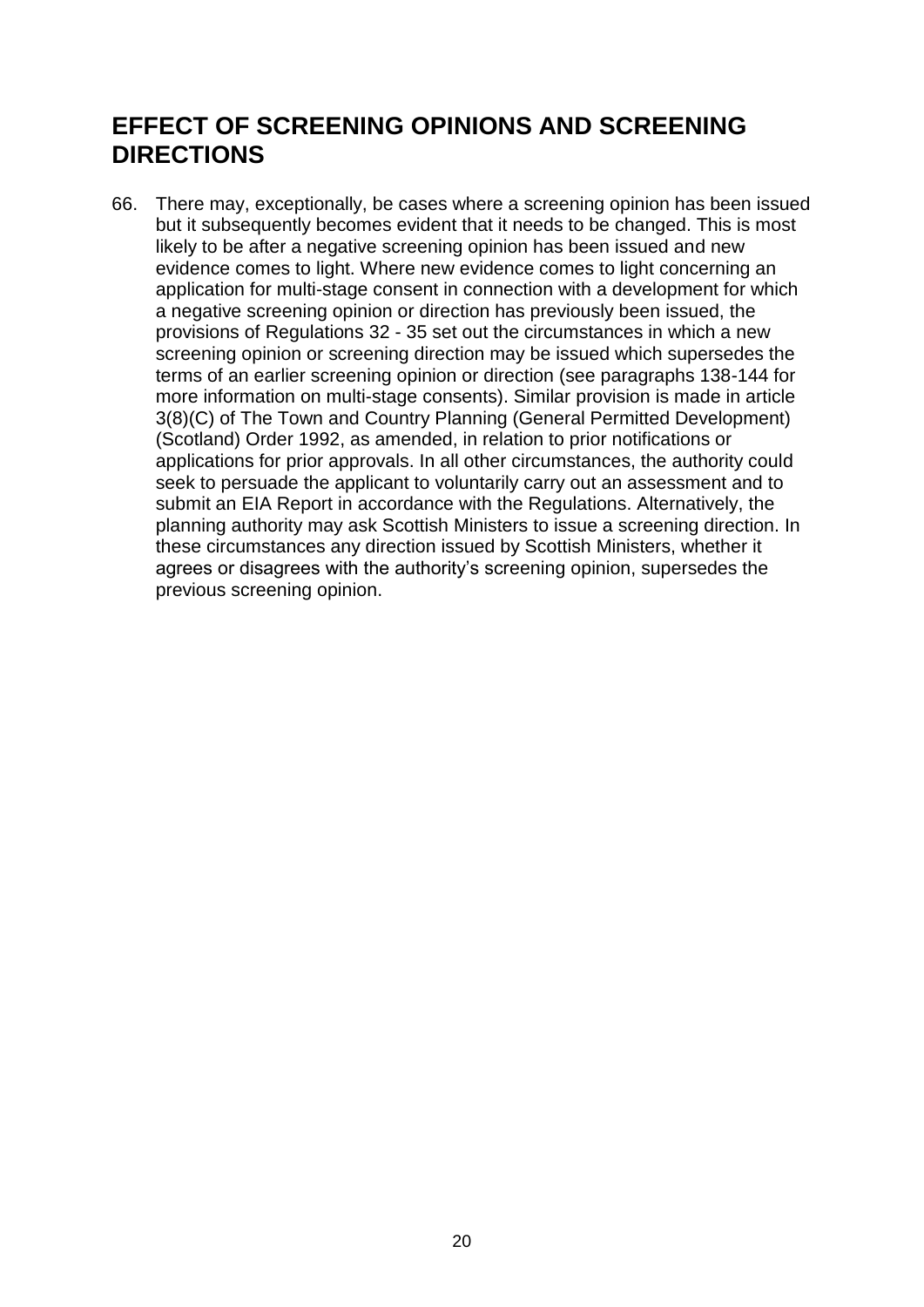# **PERMITTED DEVELOPMENT**

- 67. The Town and Country Planning (General Permitted Development) (Scotland) Order 1992 (GPDO) grants a general planning permission (usually referred to as permitted development rights - PDRs) for various specified types of development. Although many permitted development rights concern development of a minor, non-contentious nature such as development within the curtilage of a dwelling house, minor operations, temporary buildings and uses, and small business developments, there are some that could fall within the descriptions in Schedules 1 or 2.
- 68. The provisions of the GPDO (insofar as they relate to Schedule 1 or Schedule 2 development) are such that:
	- Schedule 1 development is not permitted development. Such developments always require the submission of a planning application and an EIA report;
	- Schedule 2 development does not constitute permitted development unless the planning authority has adopted a screening opinion to the effect that EIA is not required. Where the authority's opinion is that EIA is required, permitted development rights are withdrawn and a planning application must be submitted and accompanied by an EIA report.

These requirements do not apply to certain types of permitted development, described in paragraphs 157-159.

- 69. Requests to the planning authority for a screening opinion can be made alongside any "prior notification" or application for prior approval which may be required under the particular PDR, although developers may wish to establish at an earlier stage whether or not EIA and a planning application will be required. (See paragraphs 71-72 on prior approvals.)
- 70. Planning authorities should be on the lookout for work being carried out under PDRs to ensure that the developer has, where necessary, obtained a screening opinion that EIA is not required.

# <span id="page-26-0"></span>**Prior Approvals**

- 71. There may be circumstances in which an authority receives an application under the GPDO for a prior approval, or for a determination as to whether prior approval will be required (known as 'prior notification'), which the authority considers relates to Schedule 1 development. Regulation 56 amends the GPDO to require that the authority must adopt a screening opinion. Planning authorities should bear in mind that for schedule 1 development the screening opinion must always be that EIA is required.
- 72. Where an application for prior approval or prior notification is received, which the authority considers relates to schedule 2 development which may have significant effects on the environment, and those effects have not previously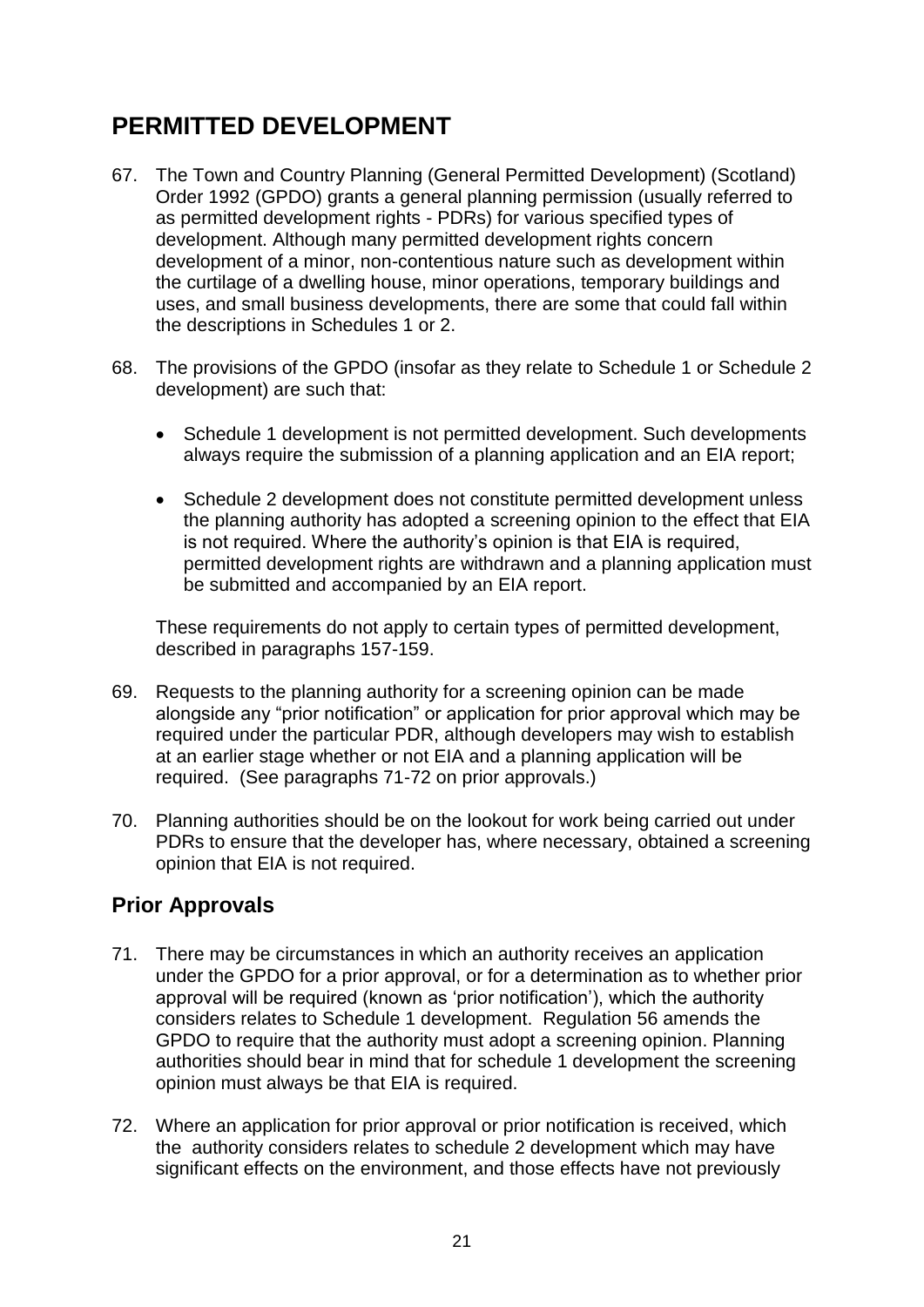<span id="page-27-0"></span>been identified (whether in any earlier opinion or direction, or because no opinion or direction has been issued) the authority must adopt a screening opinion. Any screening opinion adopted in those circumstances will supersede the terms of any earlier opinion or direction.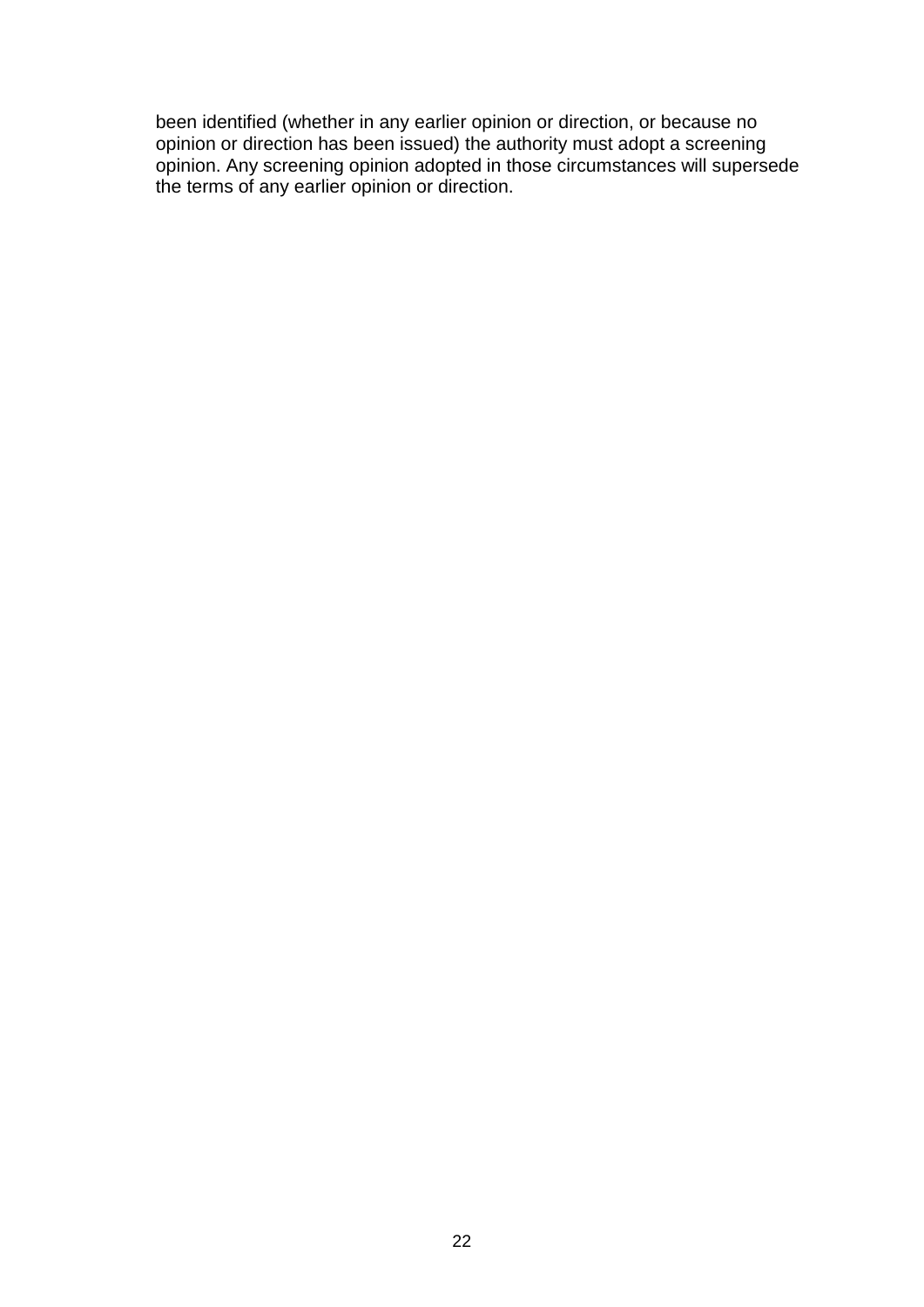# **EIA AND OTHER TYPES OF ENVIRONMENTAL ASSESSMENT**

- 73. There are a number of other European Community Directives which require the assessment of effects on the environment. For example:
	- Developments which will affect a Special Protection Area designated under the Wild Birds Directive or Special Areas of Conservation designated under the Habitats Directive must be subject to an assessment of those effects in accordance with the Conservation (Natural Habitats &c.) Regulations 1994.
	- Most major industrial developments will require a permit under the Pollution Prevention and Control (Scotland) Regulations 2012.
	- Certain establishments, which have the potential to cause a major accident hazard involving dangerous substances, require a consent under the Control of Major Accident Hazards Directive.
	- The "Strategic Environmental Assessment" (SEA) Directive which is given effect in Scotland through the [Environmental Assessment \(Scotland\) Act](http://www.legislation.gov.uk/asp/2005/15/contents)  [2005.](http://www.legislation.gov.uk/asp/2005/15/contents) The Act requires an environmental assessment of plans, programmes and strategies, including all new or replacement development plans.
- 74. These requirements and EIA are independent of each other in that the requirement for one does not mean another automatically applies. The individual tests set out in each system still apply. However, there are clearly some links between them and developers will benefit from identifying the different assessments required at an early stage and coordinating them to minimise undesirable duplication where more than one regime applies. For example, the EIA Report should include consideration where relevant of the operational effects of a development, and the EIA Report should inform any application for a PPC permit.
- <span id="page-28-0"></span>75. With regards to paragraph 73 above, the Regulations specifically require that, where a development is EIA development and also requires a Habitats Regulation Assessment, the planning authority (or Scottish Ministers as the case may be) must where appropriate ensure the Regulation Assessment and the environmental impact assessment are coordinated (regulation 54(1)).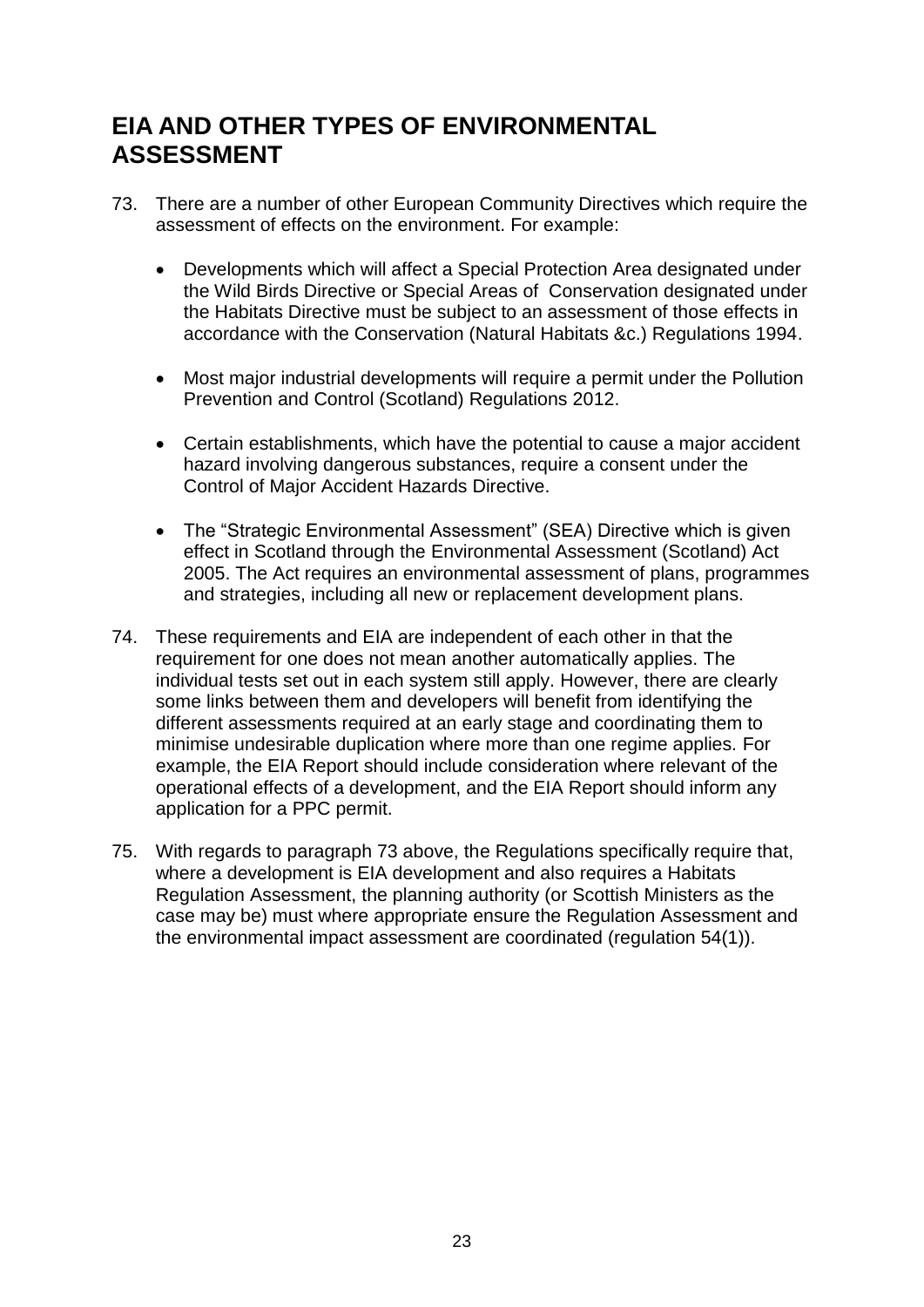# **PREPARATION AND CONTENT OF AN EIA REPORT**

#### <span id="page-29-0"></span>**General requirements**

- 76. It is the applicant's responsibility to prepare the EIA report. There is no statutory provision as to the form of an EIA report but it must constitute a 'single and accessible compilation'. (Berkeley v SSETR (2000) WLR 21/7/2000 p420). It must contain at least the information specified in Regulation 5 and any additional information specified in Schedule 4 of the 2017 Regulations (reproduced in Annex B to this Circular) which is relevant to the specific characteristics of a particular development and to the environmental features likely to be affected. It is emphasised that the requirement is to include the information that may reasonably be required for reaching a reasoned conclusion on the significant effects of the project on the environment, taking into account current knowledge and methods of assessment. Other impacts may be of little or no significance for the particular development in question and, if included in the EIA report, will need only very brief treatment to indicate that their possible relevance has been considered. Where a scoping opinion has been adopted or a scoping direction issued, (see paragraph 98) the EIA report must be based on that opinion or direction.
- 77. Regulation 5(2)(d) and paragraph 2 of Schedule 4 requires the applicant to include in the EIA report a description of the reasonable alternatives (development design, technology, location, size and scale) studied by the developer, which are relevant to the proposed project and its specific characteristics, and an indication of the main reasons for selecting the chosen option, including a comparison of the environmental effects.
- 78. The EIA Report is one output from the environmental impact assessment process. That process must identify and assess, in an appropriate manner, in light of the circumstances relating to the proposed development, the direct and indirect significant effects of the proposed development on a number of factors and the interaction between these factors (Regulation 4(2) and (3)). The factors are:
	- a) population and human health;
	- b) biodiversity, and in particular species and habitats protected under Directive 92/43/EEC and Directive 2009/147/EC;
	- c) land, soil, water, air and climate;
	- d) material assets, cultural heritage and the landscape.

The effects to be identified, described and assessed must include the expected effects deriving from the vulnerability of the development to risks, so far as relevant to the development, of major accidents and disasters (Regulation 4(4)). Paragraph 4 of Schedule 4 sets out more detailed aspects of some of the factors listed above. Paragraph 5 of Schedule 4 indicates, among other things, that consideration should, where relevant also be given to the likely significant effects resulting from use of natural resources, the emission of pollutants, the creation of nuisances and the elimination of waste.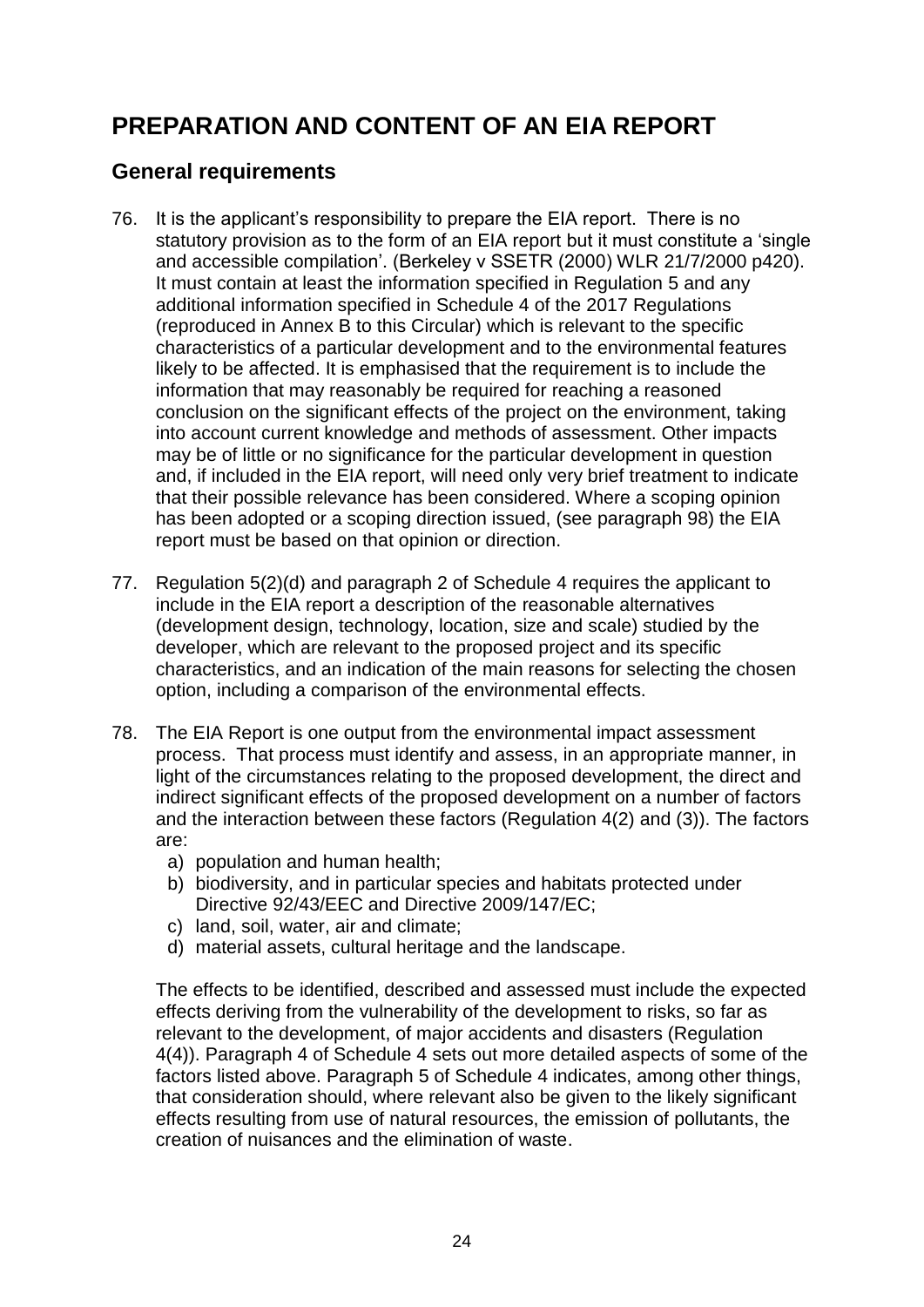- 79. The description of likely significant effects should, in addition to the direct effects of a development, also cover the indirect, secondary, cumulative, transboundary, short-term, medium-term, long-term, permanent and temporary, positive and negative effects. These are comprehensive lists, and a particular project may of course give rise to significant effects, and require full and detailed assessment, in only one or two respects.
- 80. The information in the EIA report must be summarised in a non-technical summary (paragraph 9 of Schedule 4 see Annex B). The non-technical summary is particularly important for ensuring that the public can comment fully on the EIA report. The EIA report may, of necessity, contain complex scientific data and analysis in a form which is not readily understandable by the lay person. The non-technical summary should set out the main findings of the EIA report in accessible plain English.

## <span id="page-30-0"></span>**Compiling an EIA report**

- 81. It is the developer's responsibility to prepare the EIA report. As a starting point, applicants may like to study the advice produced by the Scottish Government in the relevant Planning Advice Note on Environmental Impact Assessment, which should be read in conjunction with this guidance and with the Regulations themselves.
- 82. In order to ensure the completeness and quality of the EIA report, the developer must ensure that it is prepared by competent experts and that the report is accompanied by a statement outlining their relevant expertise, or qualifications, sufficient to demonstrate that this is the case (Regulation 5(5)).
- 83. There is no obligation on the applicant to consult anyone about the information to be included in a particular EIA report. However, there are good practical reasons to do so. Planning authorities will often possess useful local and specialised information and may be able to give preliminary advice on those aspects of the proposal that are likely to be of particular concern to the authority. The timing of such informal consultations is at the developer's discretion; but, it will generally be advantageous for them to take place as soon as the developer is in a position to provide enough information to form a basis for discussion. The applicant can ask that any information provided at this preliminary stage be treated in confidence by the planning authority and any other consultees, subject to statutory provisions including under the Environmental Information (Scotland) Regulations 2004.
- 84. It will normally also be helpful to a developer when preparing an EIA report to obtain information from the consultation bodies (see paragraph 101). Where a developer has formally notified the planning authority that an EIA report is being prepared, the planning authority will inform each of the consultation bodies of the details of the proposed development and that they may be requested to provide relevant, non-confidential, information (see paragraph 103). Nonstatutory bodies also have a wide range of information and may be consulted by the applicant.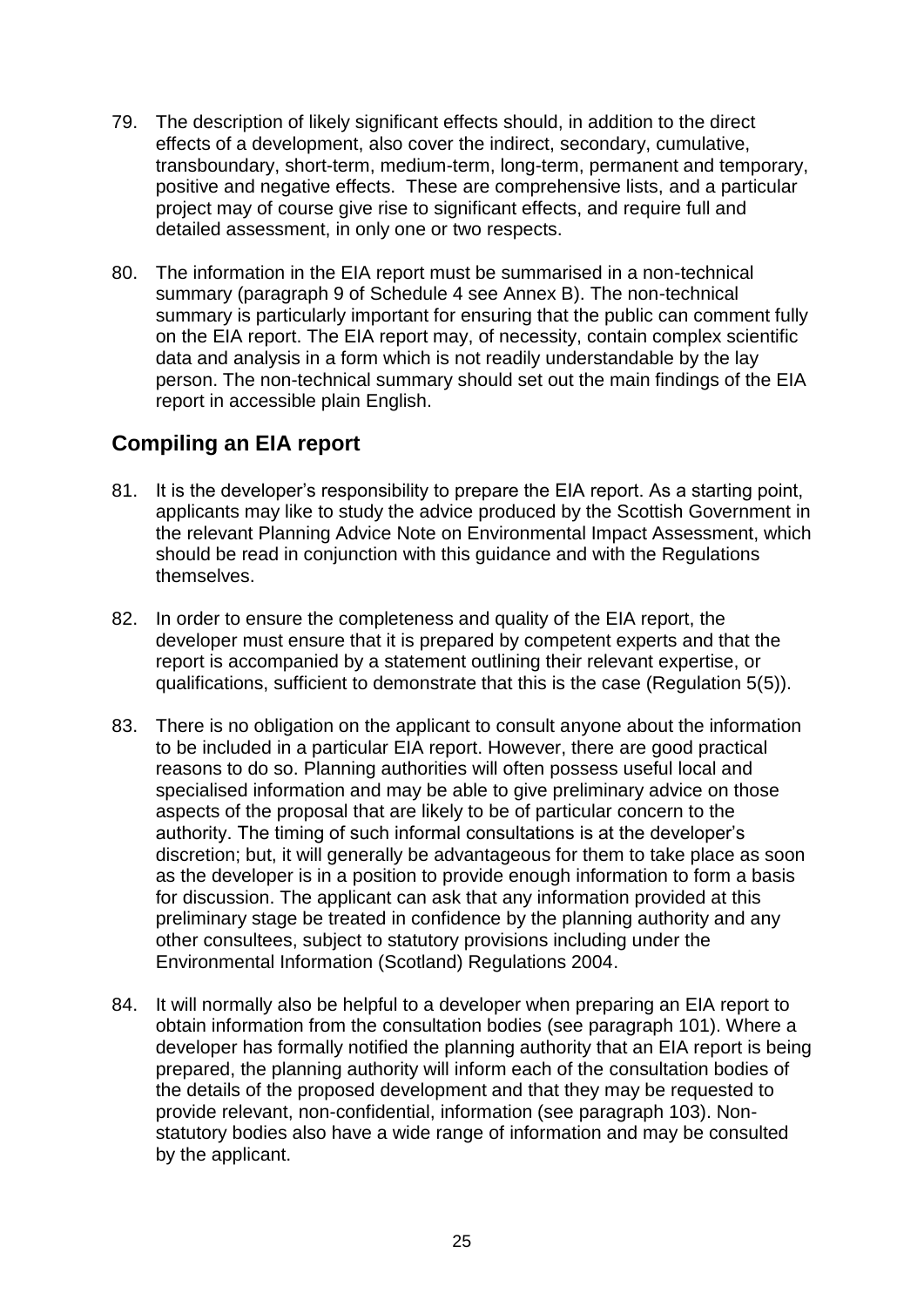#### <span id="page-31-0"></span>**Provision to seek a formal opinion from the planning authority on the scope of an EIA Report ('scoping opinion') (Regulation 17)**

- 85. A developer may ask the planning authority for their formal opinion on the information to be supplied in the EIA Report (a 'scoping opinion'). This provision allows the developer to be clear about what the planning authority considers the significant effects of the development are likely to be and, therefore, the topics on which the EIA report should focus.
- 86. A request for a scoping opinion must include (Regulation 17(2));
	- a) a description of the location of the development, including a plan sufficient to identify the land,
	- b) a brief description of the nature and purpose of the development and its likely significant effects on the environment,
	- c) such other information or representations as the person making the request may wish to provide or make.
- 87. As this information is similar to that required to be submitted to accompany a request for a screening opinion (see paragraph 24), it could be beneficial to submit both requests at the same time (Regulation 17(7)). A developer may also wish to submit a draft outline of the EIA report, giving an indication of what he or she considers to be the main issues, to provide a focus for the planning authority's considerations.
- 88. If the authority considers that it needs further information to be able to adopt a scoping opinion, the developer must be asked to provide it. This request must be made within 21 days of receipt of the scoping request.
- 89. The authority must consult the consultation bodies (see paragraph 101-103) before adopting its scoping opinion. Where the request relates to an application in respect of which the Health and Safety Executive ('HSE') would require to be consulted under paragraph 3 or 4 of Schedule 5 of the Development Management Procedure Regulations ('the DMR'), or the Office for Nuclear Regulation under paragraph 3A of schedule 5, the authority must also consult with that body before adopting any scoping opinion. Finally, the authority must also consult any other public body which it considers likely to have an interest in the proposed development by reason of its specific environmental responsibilities or local and regional competencies.
- 90. The planning authority must also take into account the information provided by the developer, in particular in respect of the specific characteristics of the development, including its location and technical capacity and its likely impact on the environment (Regulation 17(5)).
- 91. The planning authority must adopt the scoping opinion within 35 days of receiving the request or such longer period as may be agreed in writing. Where both a screening and a scoping opinion have been requested, the 35 day period will run from the date of adoption of the screening opinion (Regulation 17(6) and (7) respectively). This period may be extended if the authority and developer so agree in writing.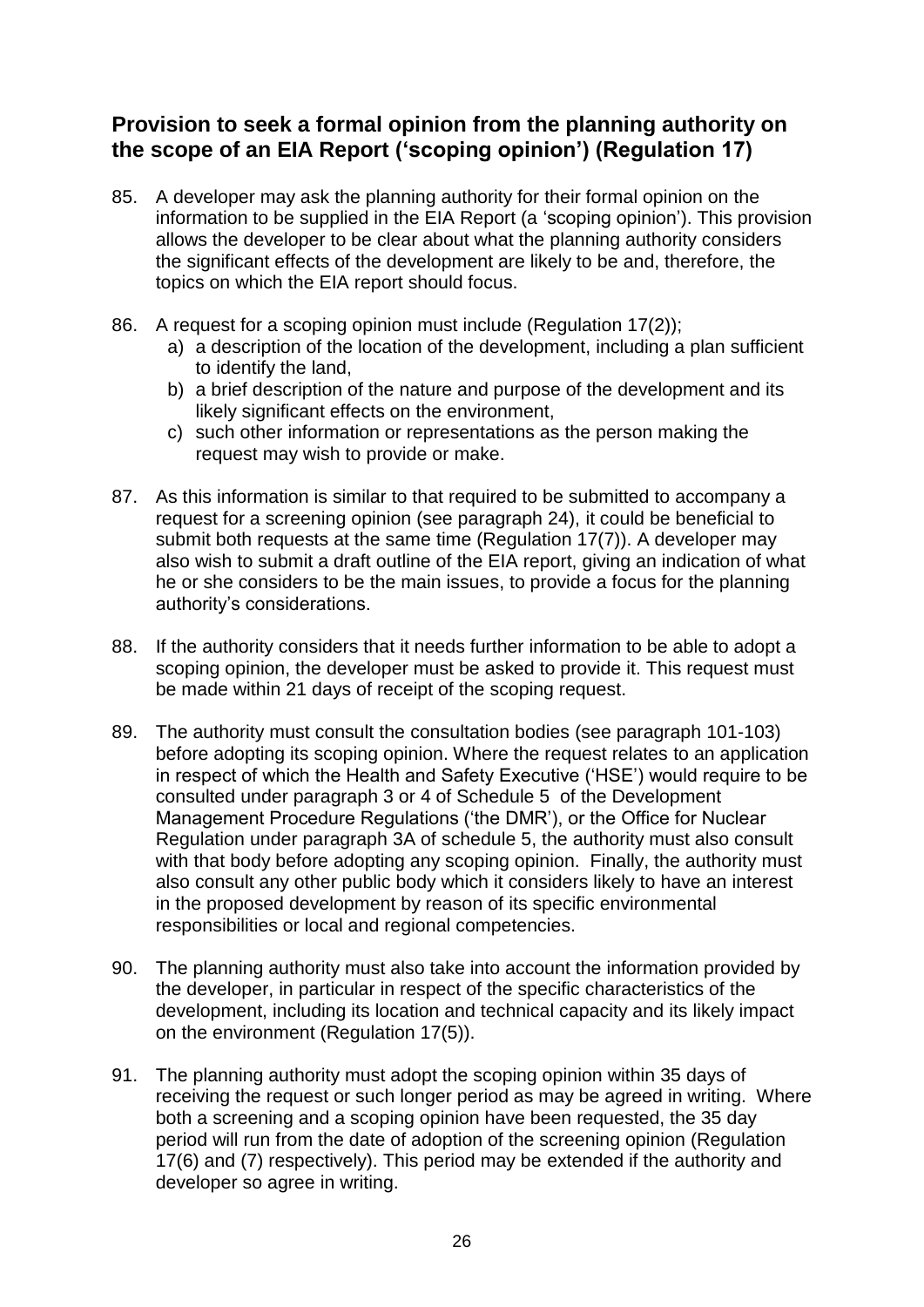92. The scoping opinion must be made available for public inspection for 2 years on a website and at the place where the planning register is kept. This requirement also applies to any request for a scoping opinion and, if applicable, any request for a scoping direction. If a planning application is subsequently made for development to which the scoping opinion relates, the opinion, request for the opinion and any request for a scoping direction, if applicable, should also be placed on Part 1 of the register with the application (Regulation 28).

#### <span id="page-32-0"></span>**Provision for a planning authority to adopt a scoping opinion without being asked to do so (Regulation 17(10))**

93. Where a request is made to a planning authority for a screening opinion but no request is made for a scoping opinion, the planning authority may at their own volition adopt a scoping opinion and must follow the process outlined in paragraphs 85-92 above, as if a request for a scoping opinion had been made on the date on which the authority adopted the screening opinion.

#### <span id="page-32-1"></span>**Request to Scottish Ministers for a scoping direction (Regulation 18)**

- 94. There is no provision to refer a disagreement between the developer and the planning authority over the content of an EIA Report to Scottish Ministers (although on call-in or appeal Scottish Ministers will need to form their own opinion on the matter). However, where a planning authority fails to adopt a scoping opinion within 35 days (or any agreed extension), the developer may ask the Scottish Ministers to make a scoping direction (Regulation 17(8)).
- 95. A developer may also request a scoping direction in respect of;
	- An EIA application referred to the Scottish Ministers without an EIA report (see paragraph 59)
	- An appeal to the Scottish Ministers without an EIA report (see paragraph) 59).

The request should be accompanied, by all the previous documents relating to the request for the scoping opinion, where appropriate, together with any additional representations the developer wishes to make. If the request for a scoping direction is made because the planning authority has failed to adopt a scoping opinion, the developer must also send a copy of the request to the planning authority.

96. Scottish Ministers must make a scoping direction within 35 days from the date of receipt of a request, or such longer period as they may reasonably require. They must consult the consultation bodies and the developer beforehand. Where the request relates to an application in respect of which either the 'HSE' or the Office for Nuclear Regulation would be required to be consulted under paragraph 3 or 4 of Schedule 5 or of paragraph 3A to the DMR respectively, the Scottish Ministers must also consult with that body before adopting any scoping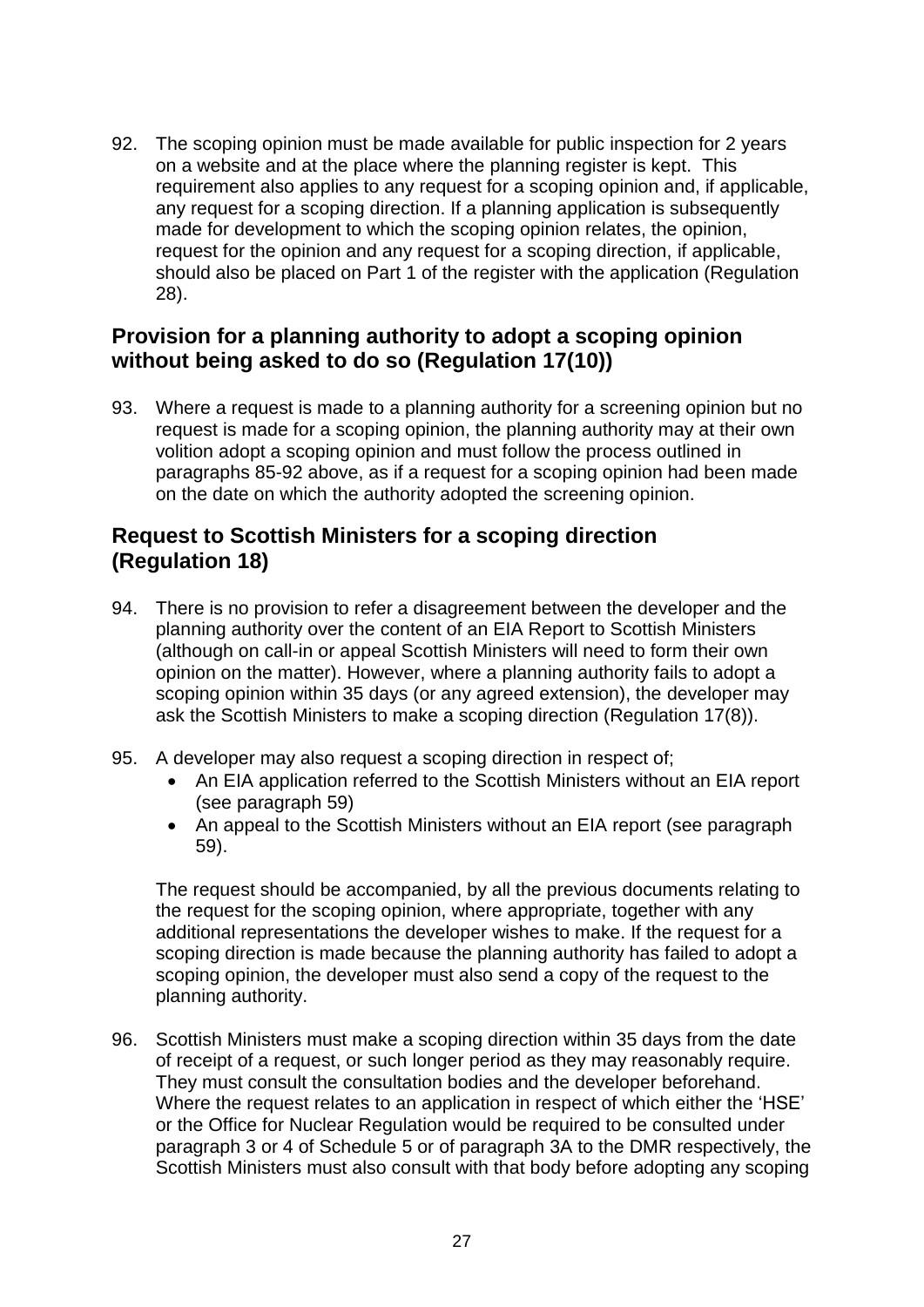direction. The Scottish Ministers must also take into account the matters set out in paragraph 90.

97. Copies of the scoping direction must be sent to the developer and to the planning authority, which must ensure that a copy is made available for inspection.

#### <span id="page-33-0"></span>**Effect of a scoping opinion or direction**

- 98. Regulation 5(3) provides that where a scoping opinion has been issued, the EIA report must be based on that scoping opinion and include the information that may reasonably be required for reaching a reasoned conclusion on the significant effects of the development on the environment, taking into account current knowledge and methods of assessment at the point at which scoping is undertaken.
- 99. As these documents represent the considered view of the planning authority or Scottish Ministers, a report which does not cover all the matters specified in the scoping opinion or direction is likely to be subject to calls for additional information under Regulation 26 (see paragraphs 116-118).
- 100. The fact that a planning authority or the Scottish Ministers given a scoping opinion or scoping direction does not however preclude them from requesting additional information in connection with an EIA report (Regulations 17(11) and 18(9) and paragraphs 116 - 118 refer).

## <span id="page-33-1"></span>**Provision of information by the consultation bodies (Regulation 19)**

- 101. Under the [Environmental Information \(Scotland\) Regulations 2004,](http://www.legislation.gov.uk/ssi/2004/520/contents/made) public bodies must make environmental information available to any person who requests it. The Regulations supplement these provisions in cases where a developer is preparing an EIA report. Under Regulation 19(3), once a developer has given the planning authority (or the Scottish Ministers as the case may be) notice in writing that they intend to submit an EIA report, the authority (or Scottish Ministers) must inform the consultation bodies, and any other public body they consider likely to have an interest (Regulation 19(3)(a)(ii)), to remind them of their obligation under Regulation 19(4) to make available, if requested, any relevant information in their possession. The planning authority (or Scottish Ministers) must also notify the developer of the names and addresses of the bodies to whom they have sent such a notice.
- 102. The consultation bodies as defined in Regulation 2(1) are:-
	- any adjoining planning authority, where the development is likely to affect land in their area;
	- Scottish Natural Heritage (SNH);
	- Scottish Water:
	- The Scottish Environment Protection Agency (SEPA);
	- Historic Environment Scotland (HES);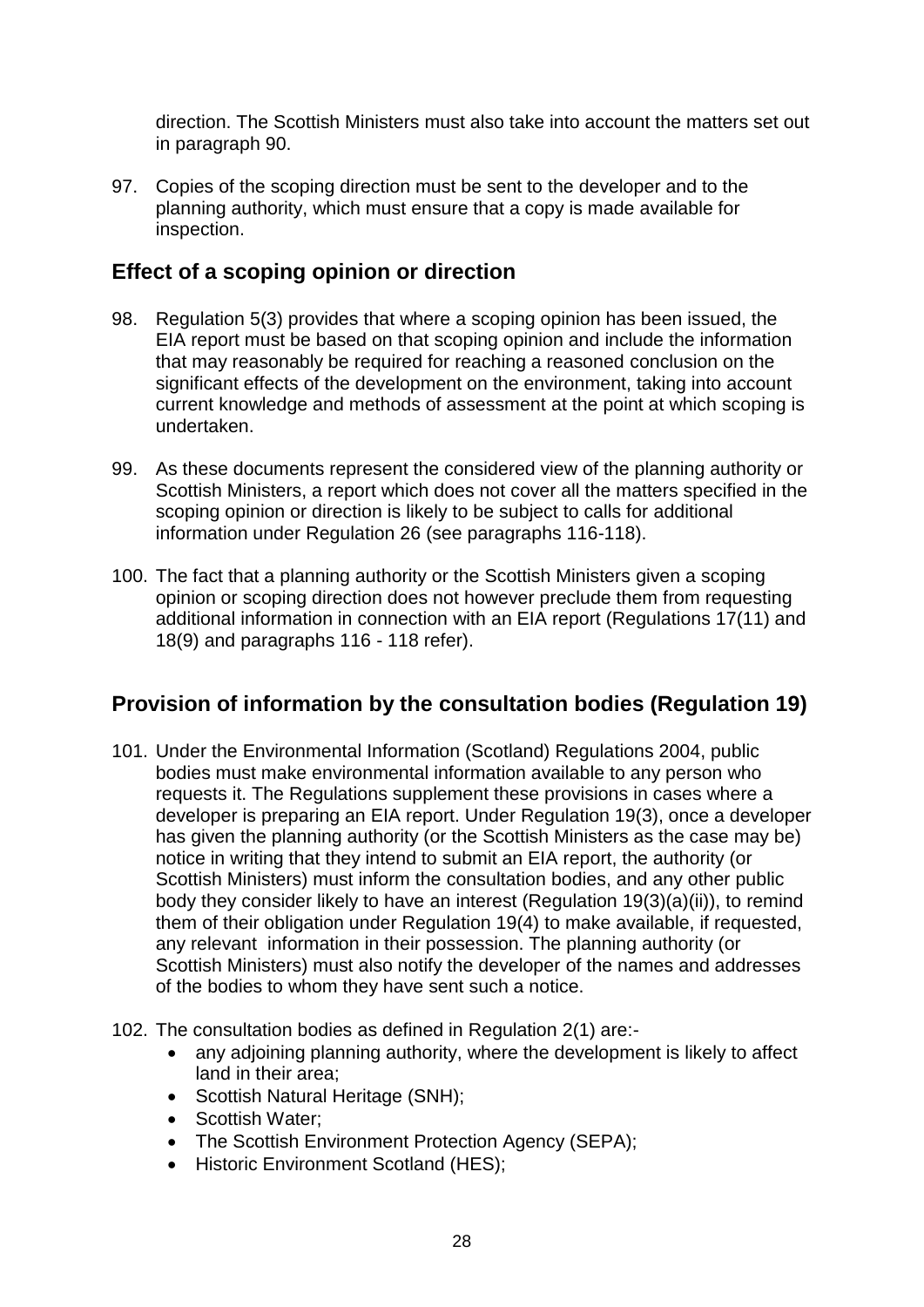- For marine fish farming applications only, the district salmon fishery board for that area and Scottish Ministers (Regulation 40(2)) are consultation bodies in addition those bodies listed above.
- 103. The consultation bodies are only required to provide information already in their possession. There is no obligation on the consultation bodies to undertake research or otherwise to take steps to obtain information which they do not already have. Nor is there any obligation to make available information which is not required to be disclosed under the Environmental Information (Scotland) Regulations 2004, although a decision to withhold particular information must be carefully considered under the terms of those Regulations. The consultation bodies may make a reasonable charge reflecting the cost of making available information requested by a developer.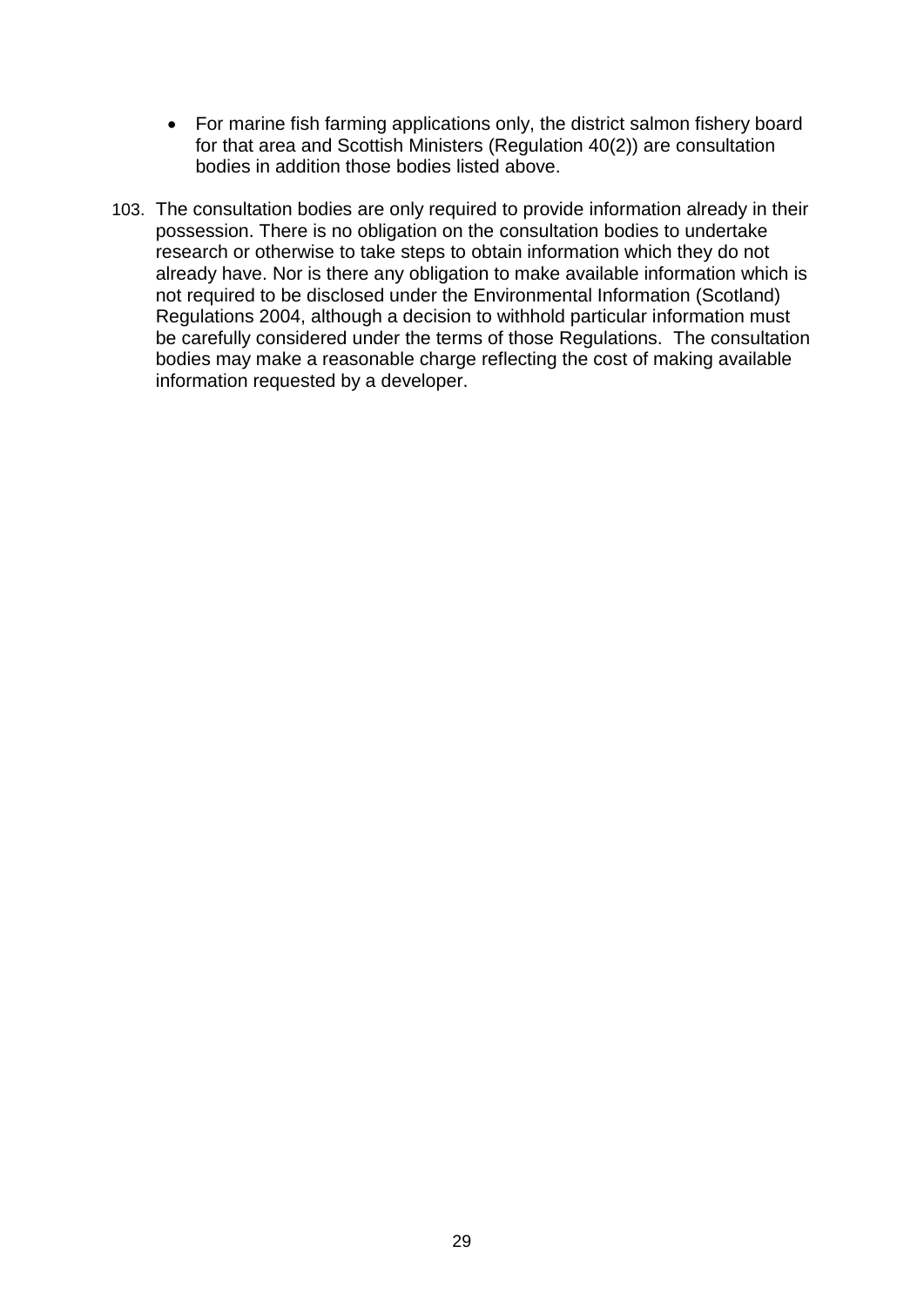# <span id="page-35-0"></span>**SUBMISSION OF EIA APPLICATION AND INITIAL PUBLICITY PROCEDURES**

## <span id="page-35-1"></span>**Submission of EIA report by developer**

- 104. When submitting an EIA report along with a planning application, the developer should send to the planning authority all the documents which must normally accompany a planning application, together with the requisite fee (which is not affected by the fact that an EIA report is required).
- 105. The developer must provide the planning authority with sufficient copies of the EIA report for the authority to send copies to Scottish Ministers and the consultation bodies plus an additional copy. Alternatively, a single copy may be submitted electronically to the planning authority for onward transmission, provided it satisfies the provisions of Regulation 43. In practice, and regardless of the format in which it is provided, developers will wish to ensure that the EIA Report is readily accessible and clearly labelled.
- 106. The developer must also make a reasonable number of copies of the EIA report available to the public, either free of charge or at a reasonable cost, reflecting printing and distribution costs (Regulation 25). Planning authorities and developers may wish to consider whether these copies should be held at the authority's offices, and whether the authority's staff should collect any charges for those copies on behalf of the developer.

## <span id="page-35-2"></span>**Notification and Publication of EIA Report (Regulations 20 and 21)**

- 107. Where a developer submits an EIA Report to a planning authority or Scottish Ministers, the authority or the Scottish Ministers as the case may be must notify those with an interest in "neighbouring land"**<sup>5</sup>** to that on which the proposed development would take place, of the availability of the report. The form of notification is specified in Schedule 5 to the Regulations and the process should, when the EIA Report is submitted at the same time as the planning application, be combined so far as possible with the neighbour notification requirements under Regulation 18 of the Development Management Procedure Regulations. Where an EIA Report is only later submitted to the Scottish Ministers to accompany an application which they have called-in for their determination or which is before Scottish Ministers on appeal, the relevant planning authority should provide the Scottish Ministers with full details, including the postal address, of all premises situated on "neighbouring land" as defined by Regulation 3(1) of the Development Management Procedure Regulations.
- 108. On receipt of the EIA Report, the planning authority (or as the case may be the Scottish Ministers) must publish a notice in the local press, the Edinburgh Gazette and on the application website (Regulation 21(5)). The applicant must,

<sup>-</sup>**<sup>5</sup>** Neighbouring land has the same meaning as in Regulation 3(1) of the Development Management Procedure Regulations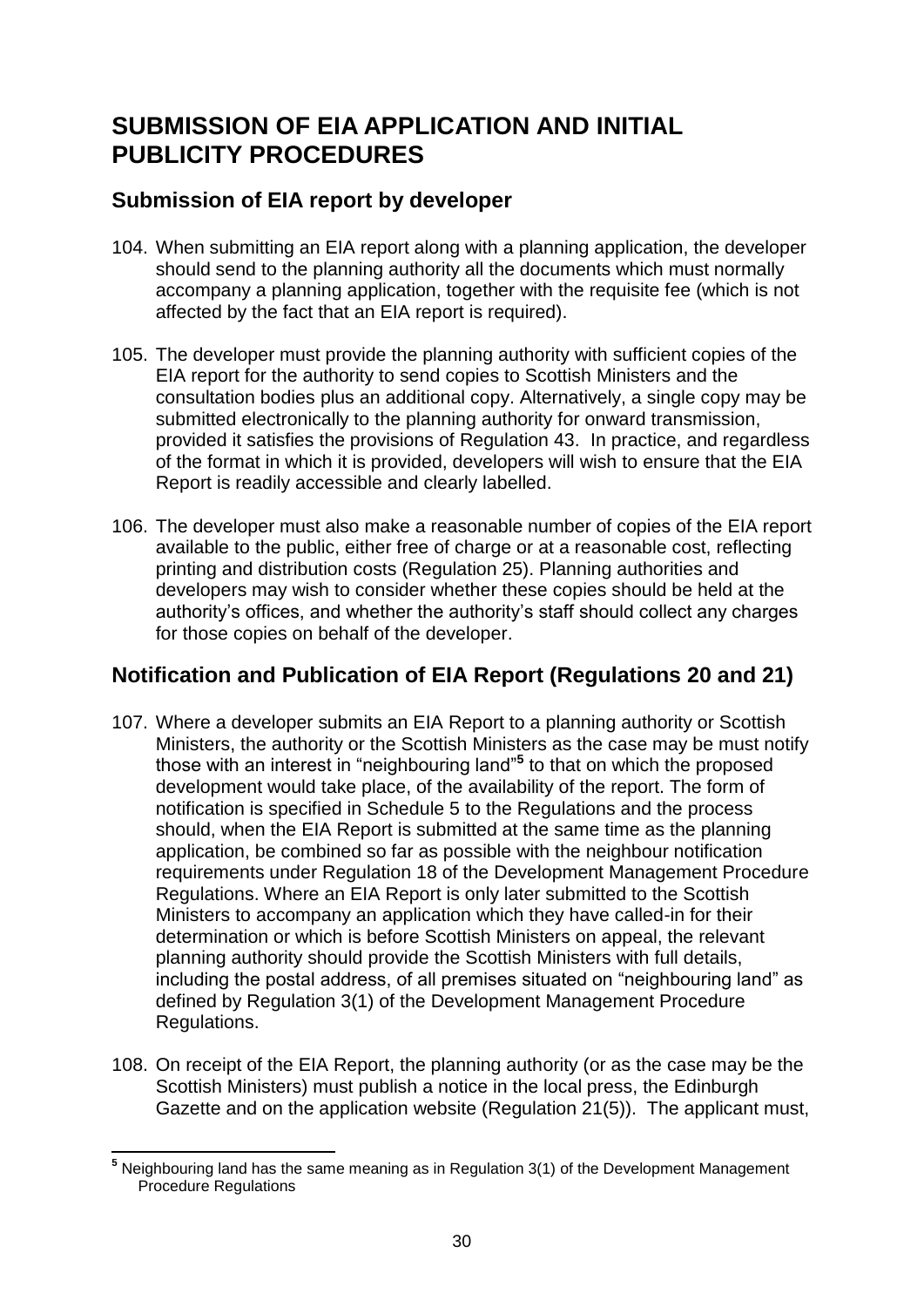when submitting the EIA report, pay the costs of publishing the notice in the local newspaper and the Edinburgh Gazette. The notices published must (in accordance with Regulation 21(2)):-

- Describe the application and the proposed development to which the EIA report relates;
- State that the proposed development is subject to EIA and, where relevant, that it is likely to have significant effects on the environment in another EEA state;
- state that the report is available for inspection free of charge and the times and places, and the means by which (including the application website), the report is available for inspection;
- state how copies of the report may be obtained;
- state the cost of a copy of the report;
- state how and by what date representation may be made (not less than 30 days from date of notice);
- provide details of the arrangements for public participation in the decision making process including a description of how notice will be given of the subsequent submission by the developer of any additional information and how representations in relation to that additional information may be made;
- state the nature of possible decisions to be taken in relation to the application and provide details of the authority by whom such decisions are to be taken.

#### <span id="page-36-0"></span>**Consultation where EIA report received by planning authority**

- 109. The planning authority should consult the consultation bodies, and any other public body they consider may have an interest, on the EIA report and the related planning application. Additionally, where the request relates to an application in respect of which the Health and Safety Executive ('HSE') would be required to be consulted under paragraph 3 or 4 of Schedule 5 to the Development Management Procedure Regulations ('the DMR') - i.e. broadly speaking developments involving or in the vicinity of major accident hazards the authority must also consult the HSE on the EIA Report. Authorities will wish to clearly differentiate between a consultation on the EIA Report and any consultation, where relevant, on the related planning application, to which different procedures apply.
- 110. The planning authority must inform all bodies consulted how and by when they may make representations. The date by which representations may be made must be no earlier than 30 days after the date on which copies of the report were sent to these bodies.

#### <span id="page-36-1"></span>**EIA report submitted after a planning application**

111. Where an applicant is submitting an EIA Report which relates to a planning application that has already been made, the procedures are essentially the same as described in paragraphs 105-108 above.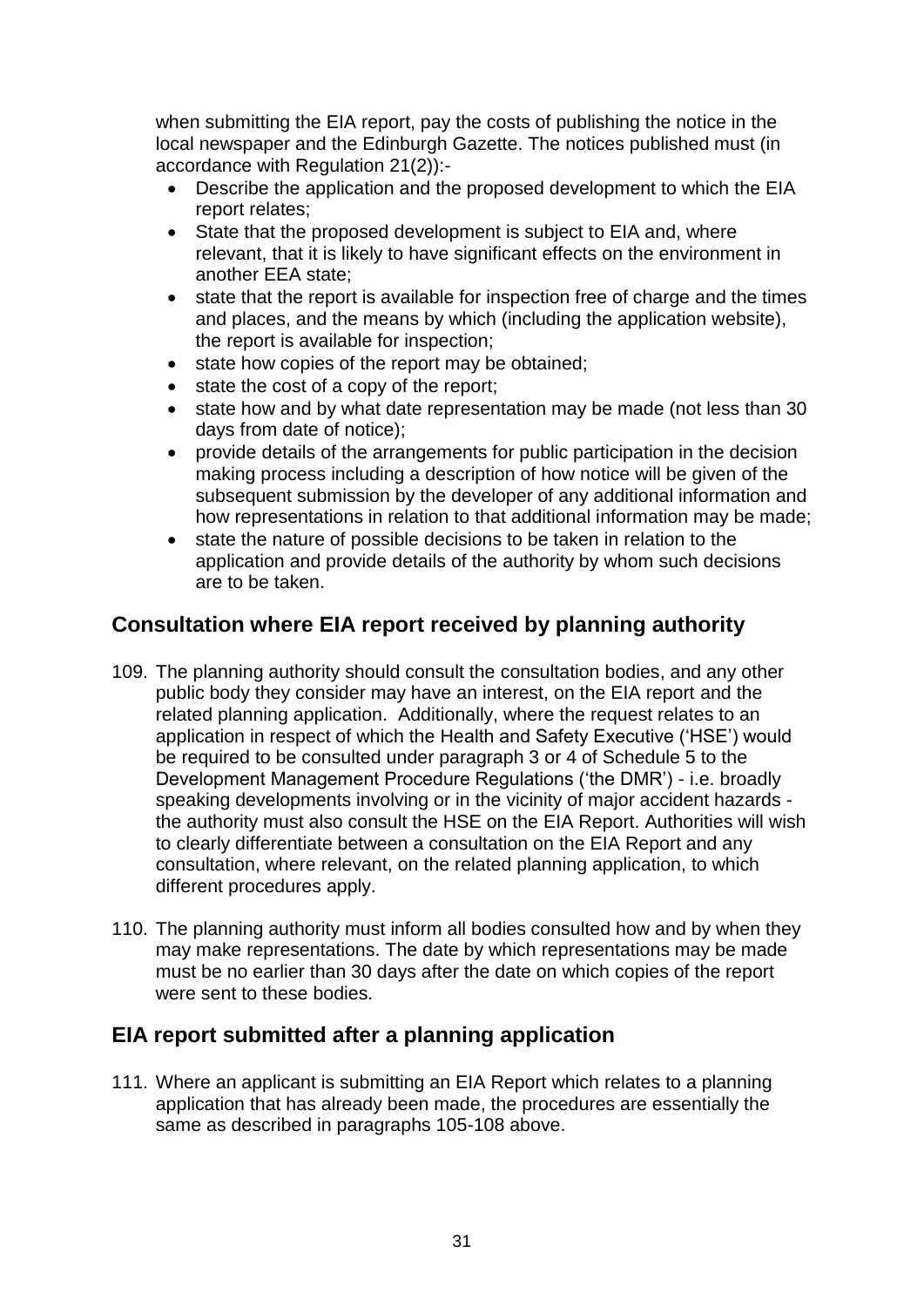# <span id="page-37-0"></span>**CONSIDERATION OF EIA APPLICATIONS**

112. The planning authority should determine the EIA application within 4 months from the date of receipt of the EIA report, instead of the usual 2 months from the receipt of the planning application (Regulation 49). The period for determination may be extended by written agreement between the authority and the applicant. Where an EIA Report is not submitted with an EIA application and the applicant indicates they propose to provide one, the time period for determining the application is suspended until the EIA report is received.

## <span id="page-37-1"></span>**Adequacy of the EIA Report**

- 113. The Regulations require that the planning authority (or the Scottish Ministers, as the case may be) must ensure that they have, or have access to, sufficient expertise to examine the EIA report (Regulation 4(7)). In practice, planning authorities are used to taking into account environmental information in the decision making process, and the case officer should identify those issues on which advice from specialists within the council may need to be sought. The independent review of planning, undertaken in 2016, highlighted there was an opportunity for authorities to make better use of shared services. In response it was agreed that this was worth further investigation and a commitment to working with stakeholders to identify priorities for shared services was given. The examination of the EIA report may also identify issues on which the specific views of the Consultation bodies will be required, in which case the Consultation bodies should be advised accordingly from the outset.
- 114. Planning authorities should satisfy themselves in every case that the submitted EIA report contains the information specified in Regulation 5(2) and, where relevant, Schedule 4 to the Regulations (see Annex B). Planning authorities must also ensure, where a scoping opinion or direction has been issued, that the EIA report is based on that opinion or direction. To avoid delays in determining EIA applications, consideration of the need for further information and any necessary request for such information should take place as early as possible in the scrutiny of the application.
- 115. It is important to ensure that all the information that may reasonably be required for reaching a reasoned conclusion on the significant effects of the development on the environment, taking into account current knowledge and methods of assessment, is provided. Planning authorities will wish to exercise care and judgment if using conditions to secure further ecological surveys after planning permission has been granted, to ensure that conditions designed to mitigate the likely effects of a proposed development are not used as a substitute for EIA or to circumvent the requirements of the EIA Directive.

## <span id="page-37-2"></span>**Provision of additional information (Regulation 26)**

116. Where the required information has not been provided, the authority (or Scottish Ministers as the case may be) must use its powers under Regulation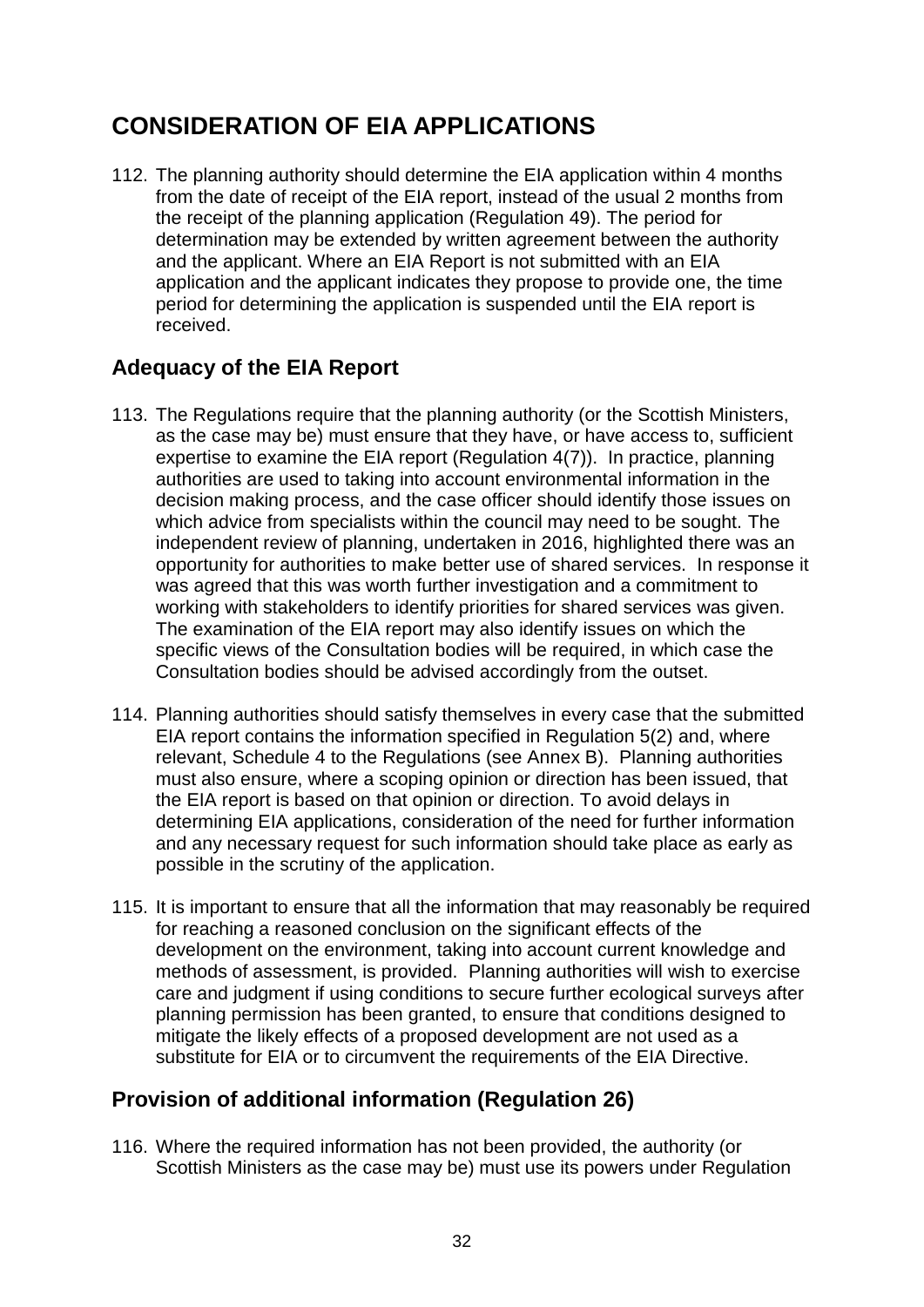26 (having regard in particular to current knowledge and methods of assessment) seek from the developer supplementary information about a matter to be included in the EIA report in accordance with Regulation 5(2) which they consider is directly relevant to reaching a reasoned conclusion on the significant effects of the development on the environment. Any information provided in response to such a written request must, in accordance with Regulation 27(1), be publicised, and consulted on, in a similar way to the EIA report. The provisions of Regulation 26 are without prejudice to the more general powers planning authorities have to request further information to enable them to deal with a planning application, under the DMR.

- 117. Where an applicant has voluntarily submitted any other information which, in the opinion of the planning authority or the Scottish Ministers, as the case may be, is substantive information about a matter to be included in the EIA report, that information should be advertised, sent to the consultation bodies, and taken into account in reaching a decision on the application.
- 118. The period of 4 months referred to in paragraph 112 continues to run while any correspondence about the adequacy of the information in a report is taking place (unless the information in the report is not sufficient for it to constitute an "EIA report", in terms of the definition in Regulations 2(1)). A planning application is not invalid purely because an inadequate EIA Report has been supplied nor because the applicant has failed to provide further information when required to do so under Regulation 26. However, if the applicant fails to provide enough information to complete the environmental impact assessment the application can be determined only by refusal (Regulation 3).

## <span id="page-38-0"></span>**Additional information provided for a public inquiry**

119. Scottish Ministers may use Regulation 26 to request further information for the purposes of a local inquiry under the Town and Country Planning (Scotland) Act 1997. By virtue of Regulation 27(2) if the request specifically states that the further information is to be provided for the purpose of an inquiry, the publicity and consultation procedures in Regulations 20 to 22, 24 and 25 do not apply to the extent that the information is required to be published as part of the inquiry.

## <span id="page-38-1"></span>**Verification of information in an EIA report**

120. Regulation 26(4) empowers a planning authority or Scottish Ministers to require an applicant or appellant to produce such evidence as they may reasonably call for to verify any information in the EIA report or such additional information as the case may be. Any such request for evidence must be made in writing.

#### <span id="page-38-2"></span>**Development with significant transboundary effects (Regulations 41 and 42)**

121. Planning authorities are required to send a copy of the EIA Report to Scottish Ministers and this enables them to consider whether the proposed development is likely to have significant effects on the environment of any EC Member State,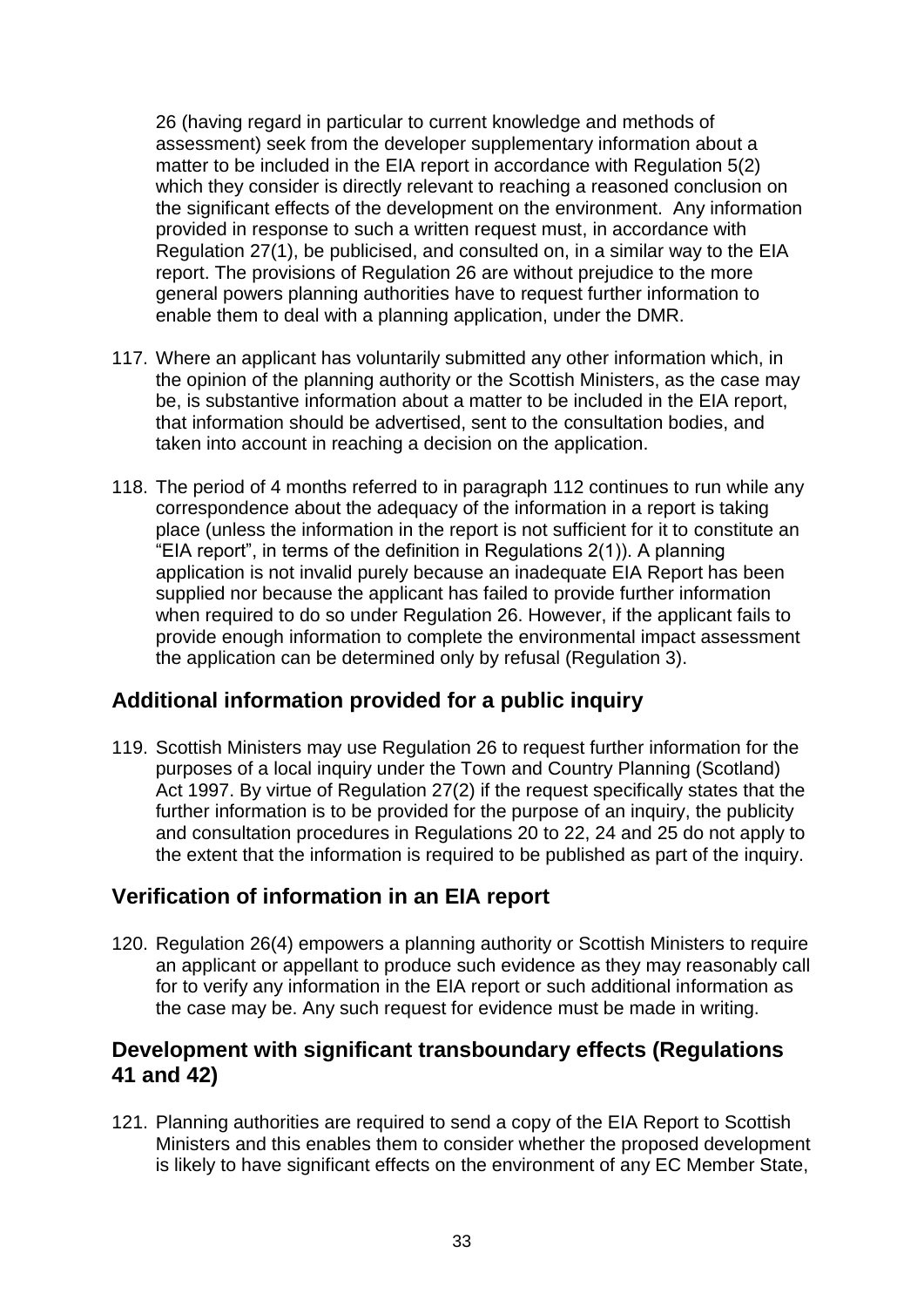or any other country that has ratified the UNECE Convention on Environmental Impact Assessment in a Transboundary Context (the Espoo Convention). This will also enable Scottish Ministers to respond promptly if a country asks for information about a particular development.

- 122. Developments that are likely to have significant effects on the environment of another country will be rare. However, should such a development occur in Scotland, Scottish Ministers must send information about the development to the government of the affected country, and invite them to participate in the consultation procedures. At the same time, Scottish Ministers will publish a notice in the Edinburgh Gazette giving details of the development and any available information on its possible transboundary impact. In any such case, Scottish Ministers will direct (under Regulation 32 of the Development management Procedure Regulations) that planning permission may not be granted until the end of such time as may be necessary for consultations with that government.
- 123. Where the environment in Scotland is likely to be significantly affected by a project in another EC Member State, Scottish Ministers will liaise with that country to agree how Scotland and its public are to be consulted so that they may participate fully in that country's EIA procedure.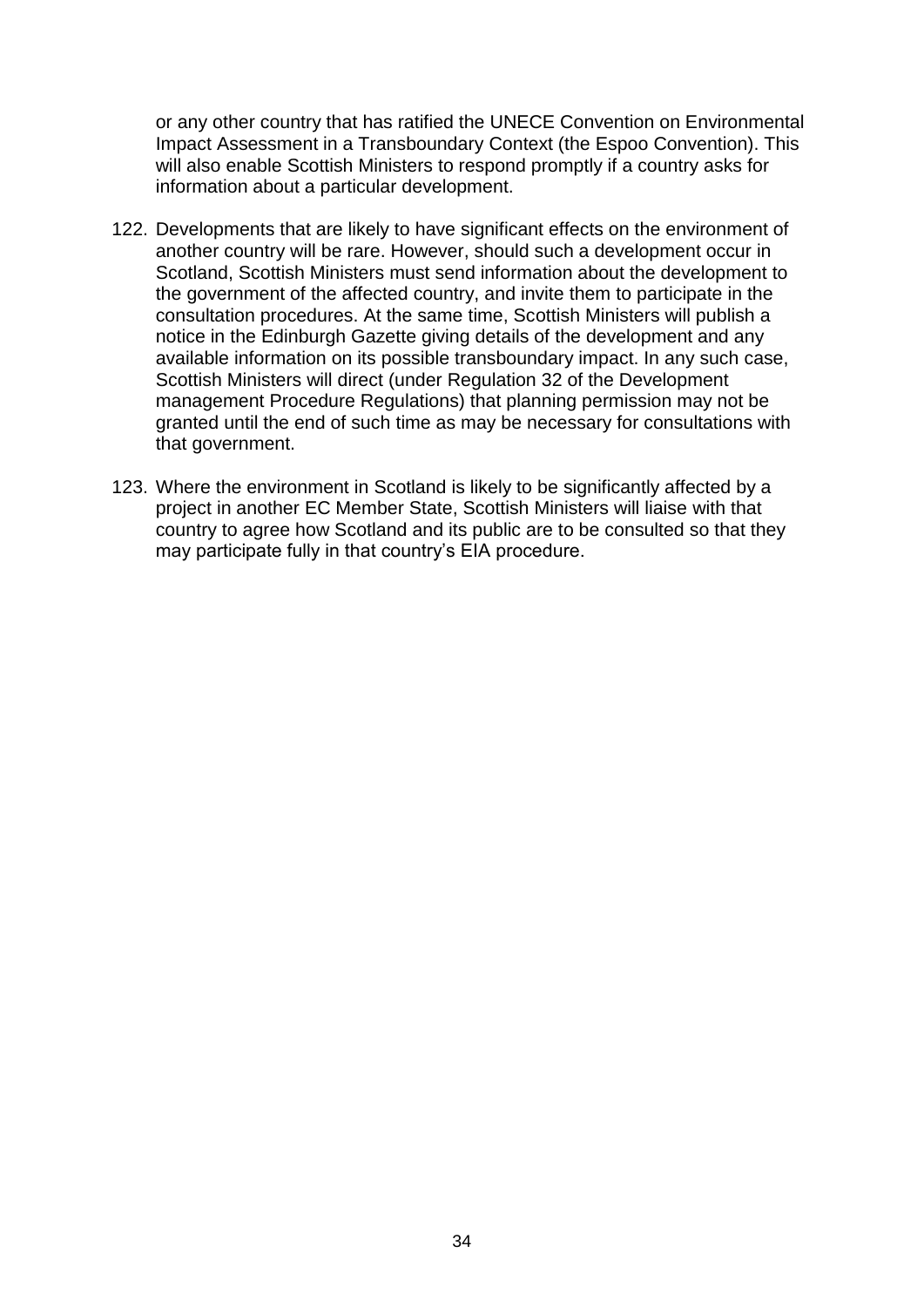# <span id="page-40-0"></span>**DETERMINING THE PLANNING APPLICATION**

124. The planning application may not be determined without first examining and taking into consideration the environmental information, including the EIA report, any additional information (see paragraphs 114-119), any comments made by the consultation bodies, and any representations from members of the public about environmental issues, and a reasoned conclusion reached by the planning authority (or the Scottish Ministers as the case may be) on the significant effects of the development on the environment.

## <span id="page-40-1"></span>**Content of a decision notice for EIA development**

- 125. Where an EIA application is determined, the planning authority or the Scottish Ministers must notify the developer of the decision. Regulation 29 sets out the information to be included in the 'decision notice' which must - in addition to the information required to be contained in a decision notice under Regulation 28(3) of the Development Management Procedure Regulations – also contain the following information:
	- a) a description of the development;
	- b) the terms of the decision;
	- c) the main reasons and considerations on which the decision is based;
	- d) information about the arrangements taken to ensure the public had the opportunity to participate in the decision making procedures; and
	- e) a summary of
		- i. the environmental information; and
		- ii. the results of the consultations and information gathered and how those results, in particular comments received from an EEA State pursuant to consultation under Regulation 41, have been incorporated or otherwise addressed;
	- f) if the decision is to grant planning permission
		- i. any conditions to which the decision is subject;
			- ii. the reasoned conclusion on the significant effects of the development on the environment; and
		- iii. a statement that the planning authority or the Scottish Ministers, as the case may be, are satisfied that the reasoned conclusion is still up to date; and
		- iv. a description of any features of the development and any measures envisaged in order to avoid, prevent or reduce and, if possible, offset likely significant adverse effects on the environment (see paragraphs 132 –134); and
		- v. a description of any monitoring measures required under Regulation 30 (see paragraphs 135-137); and
	- g) information regarding the right to challenge the validity of the decision and the procedures for doing so.
- 126. The decision to grant development consent must include, where appropriate, a description of any measures for monitoring the significant adverse effects of the development on the environment. In practice authorities may wish to use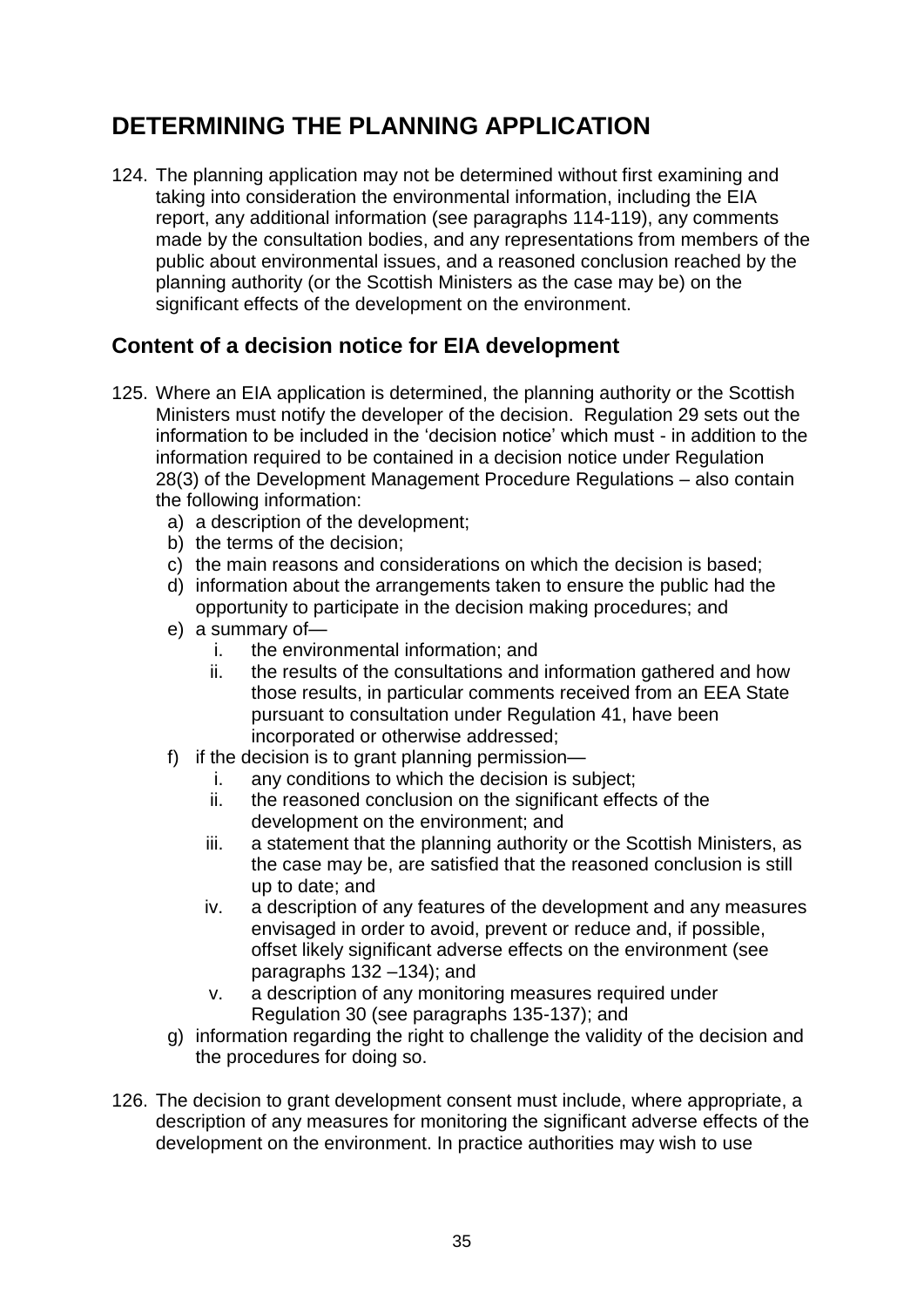conditions or a planning obligation to agree the detailed measures to be implemented (Regulation 29(5)).

- 127. The reasoned conclusion must set out the planning authority's (or the Scottish Ministers) consideration of the significant effects of the development on the environment. It must take account of the results of the examination of the EIA report, any other environmental information and, where appropriate, any supplementary examination. The reasoned conclusion is still up to date if, the planning authority or the Scottish Ministers as the case may be, are satisfied, having regard to current knowledge and methods of assessment, that the reasoned conclusion addresses the likely significant effects of the development on the environment.
- 128. In the case of a decision relating to a multi-stage consent where Regulation 4(6) applies, (likely significant effects not fully identifiable at the time of determination of the application for planning permission,) the decision notice must describe those matters which the authority or the Scottish Ministers consider are not fully identifiable.
- 129. With regard to paragraph 125 (g) above, this should include a note of the main means of challenge available, which in respect of any statutory means of challenge under the 1997 Act, will depend on whether or not the EIA application is determined by the planning authority, the Scottish Ministers or a reporter. When it is the planning authority which makes the determination, usually the reference would be to section 47 of the 1997 Act although the provisions of Regulation 12(5) have to be borne in mind; when it is the Scottish Ministers or a reporter then this is likely to be by reference to section 239 of the 1997 Act. However, each case must be considered with regard to its own set of circumstances and the appropriate reference should be inserted accordingly. In addition to any statutory means of challenge, the availability of proceeding with a petition for judicial review of the determination would need to be mentioned. In all of these scenarios the statement should also provide information about the general circumstances of application and where further information on such means of challenge and the procedures for these can be found (such as through the Scottish Courts Service or through the Citizens Advice Bureau).

## <span id="page-41-0"></span>**Publicising determinations of EIA applications (Regulation 31)**

130. When the planning authority has determined an EIA application, must send a copy of the decision notice to the Scottish Ministers and must inform the public and those bodies consulted under paragraph 102 above of the decision and of where a copy of the decision notice can be inspected, either by publishing a notice in a local newspaper or by such other means as are reasonable in the circumstances. The authority must also make a copy of the decision notice available on the application website and at an office of the planning authority where the register (of planning applications) may be inspected.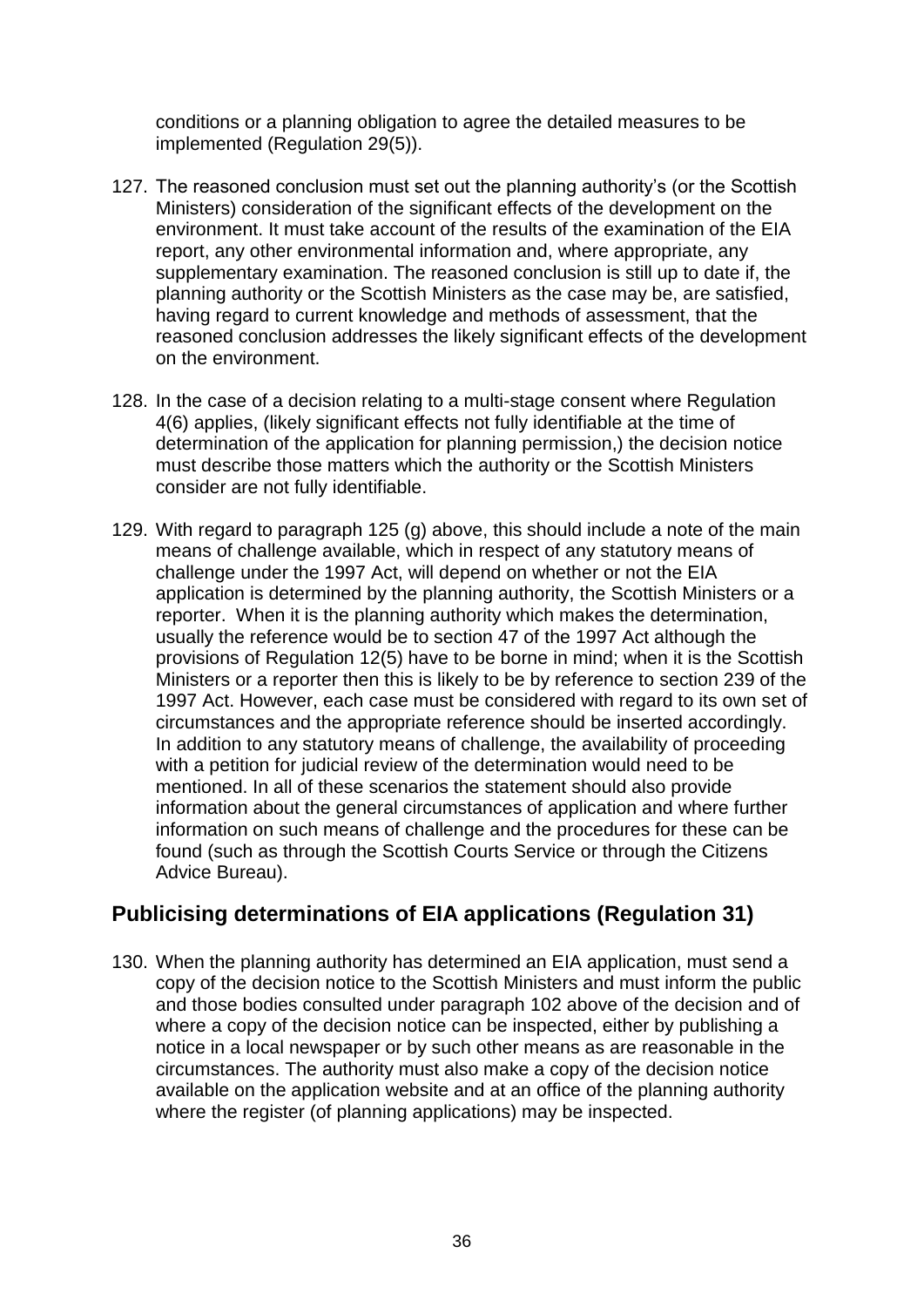131. Where Scottish Ministers have, or a reporter has determined an EIA application, they will send a copy of their determination to the planning authority for them to publicise in the same way as if it were a decision of the authority.

#### <span id="page-42-0"></span>**Securing mitigation measures**

- 132. For the purposes of the decision notice, mitigation measures are taken to mean "any features of the development and any measures envisaged in order to avoid, prevent or reduce and, if possible, offset likely significant adverse effects on the environment…" Planning authorities will need to consider carefully how such measures are secured, however this will usually be through either a planning condition or a planning obligation (under section 75 of the Town and Country planning (Scotland) Act 1997, as amended by the Planning etc. (Scotland) Act 2006). A planning obligation is enforceable by the planning authority, who have powers to take direct action to ensure compliance with the terms of the obligation. Detailed guidance on the use of planning obligations is set out in Circular 3/2012.
- 133. Authorities should bear in mind that a condition requiring the development to be "in accordance with the EIA Report" is unlikely to be valid unless the EIA Report was exceptional in the precision with which it specified the mitigation measures to be undertaken. Even then, the condition would need to refer to the specific part of the EIA Report rather than the whole document. Planning conditions should not however duplicate other legislative controls. In particular, planning authorities should not seek to substitute their own judgement on pollution control issues for that of the bodies with the relevant expertise and the statutory responsibility for that control. Advice on planning conditions is contained in The Scottish Office Development Department Circular 4/1998 and the Addendum issued in April 1999. Advice on the links between the Town and Country Planning system and environmental Regulation are dealt with in PAN 51 (Planning, Environmental Protection and Regulation).
- 134. Developers may wish to adopt environmental management systems to demonstrate implementation of mitigation measures.

## <span id="page-42-1"></span>**Monitoring Measures (Regulation 30)**

- 135. In considering whether to require monitoring measures, and the nature of any measures to be imposed, planning authorities should bear in mind that monitoring arrangements under other regulatory regimes may be used if appropriate, with a view to avoiding duplication. In all cases, authorities should ensure that the type of parameters to be monitored and the duration of the monitoring should be proportionate to the nature, location and size of the project, and the significance of its effects.
- 136. Monitoring should not be used as a general means of gathering environmental information; rather it is a means of monitoring, where appropriate, the effectiveness of any measures to avoid, prevent, reduce or offset significant adverse effects of the development identified through the EIA process. It follows that authorities should give consideration to whether any required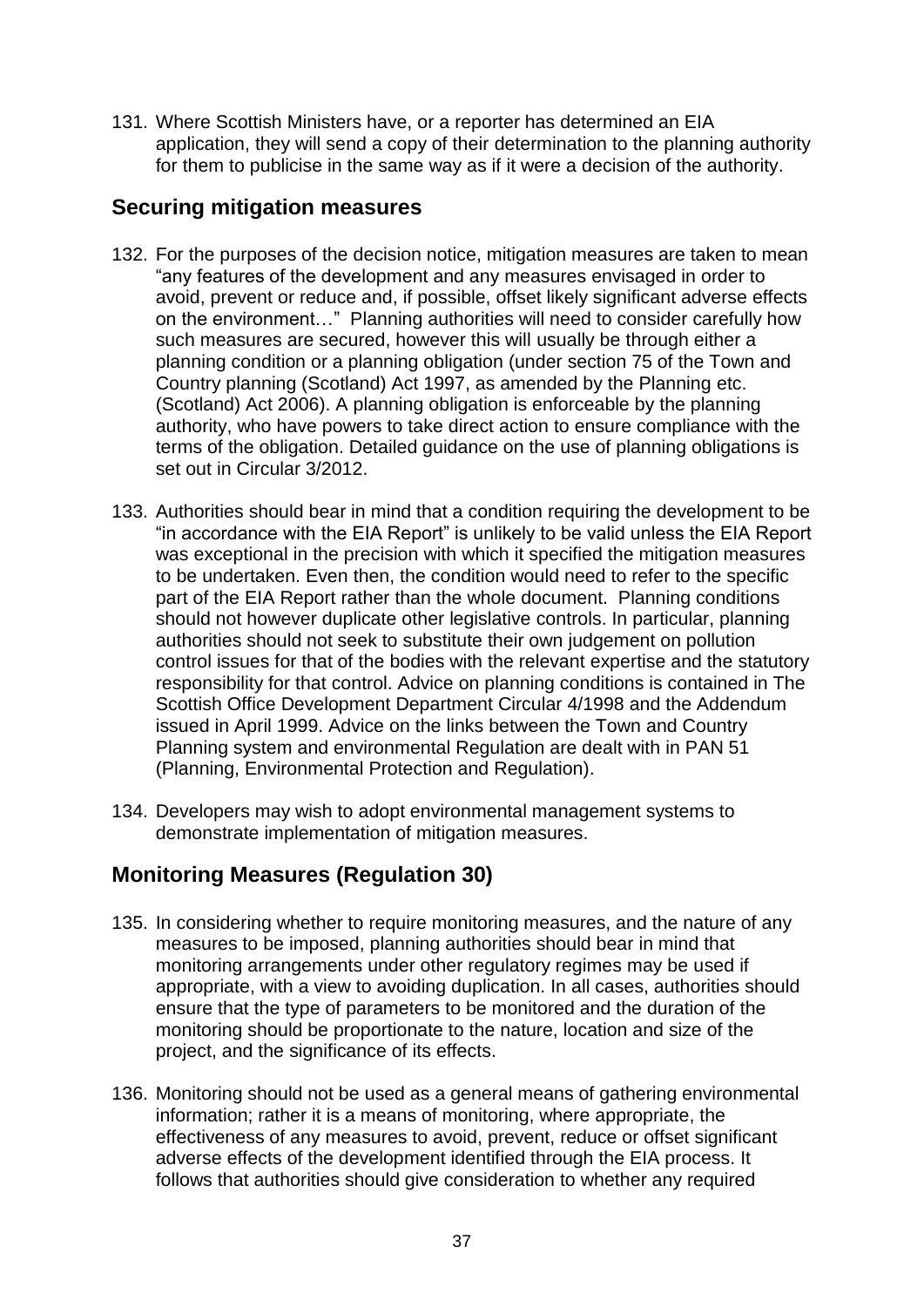monitoring measures should also make provision for any remedial action to be taken where appropriate.

137. Where it is considered appropriate that monitoring measures are attached to a consent this can be achieved through the use of existing mechanisms, including through the use of planning conditions and planning obligations, information on which is provided in paragraphs 132 – 133 above. Regardless of the mechanism used, authorities should ensure that provisions are clear and precise, to ensure clarity for all parties concerned. Regulation 30(4) sets out that, where monitoring measures are required, the planning authority must take steps to ensure those measures are implemented.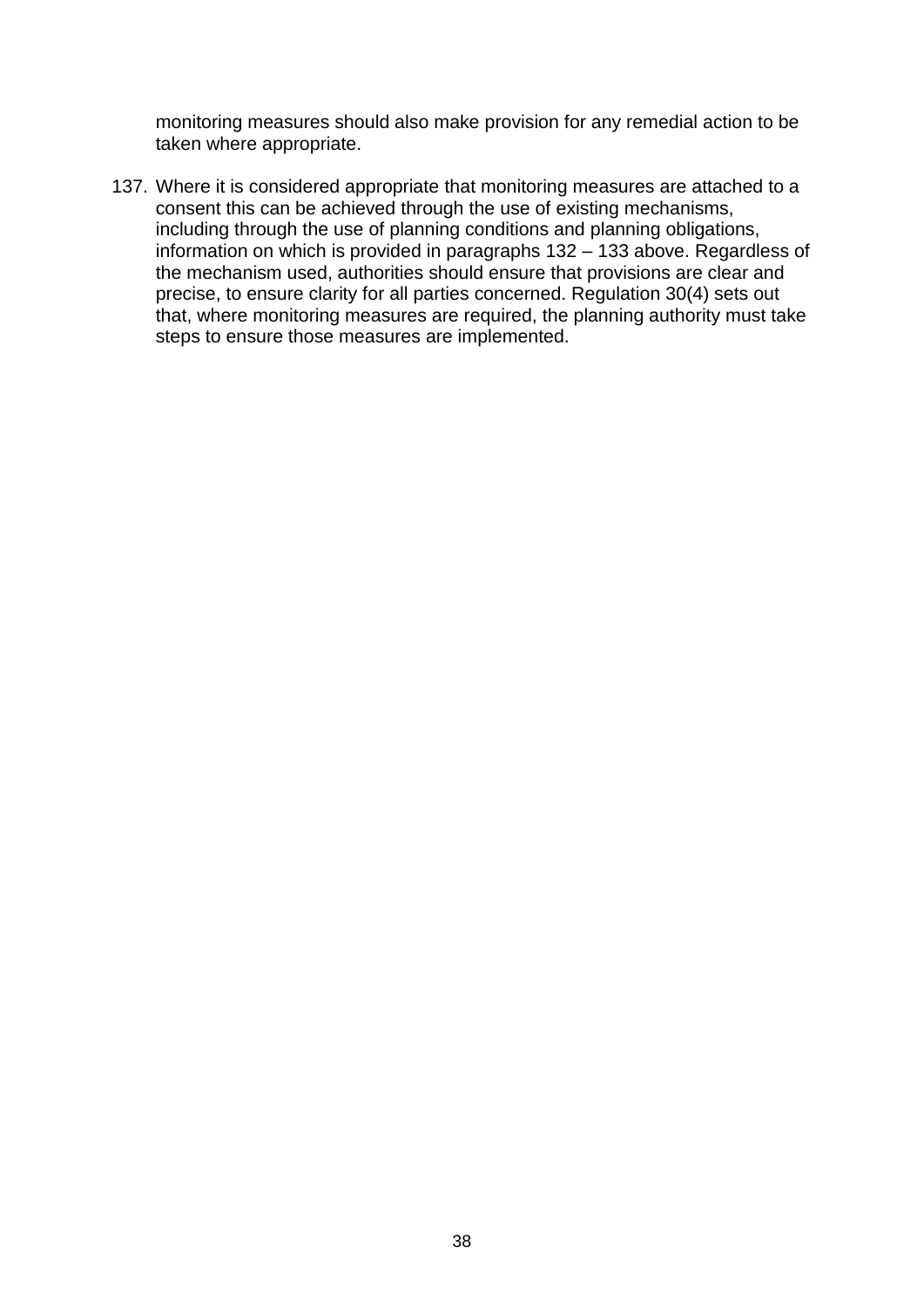# <span id="page-44-0"></span>**SPECIAL CASES**

## <span id="page-44-1"></span>**Multi Stage Consents**

- 138. In cases where a consent procedure comprises more than one stage (a 'multistage consent'), one stage involving a principal decision and the other an implementing decision which cannot extend beyond the parameters set by the principal decision, the European Court of Justice has made clear that the effects which a project may have on the environment must be identified and assessed at the time of the procedure relating to the principal decision. (Cases C-201/02 and C-508/03 refer.) However, the courts have equally made clear that if those effects are not identified or identifiable at the time of the principle decision, assessment must be undertaken at the subsequent stage.
- 139. If sufficient information is given with the application for planning permission (whether an application for planning permission in full, or for planning permission in principle), it ought to be possible for the authority to determine whether the EIA undertaken at that stage will take account of all potential environmental effects likely to follow as consideration of an application proceeds through the multi-stage process. Furthermore, if when granting planning permission the authority ensures the permission is conditioned by reference to the development parameters considered in the EIA report, it will normally be possible for an authority to treat the EIA at the permission stage as sufficient for the purposes of granting any subsequent multi stage consents. Where this is the case, as no additional information would have been submitted, it will simply remain for authorities to publicise the Decision Notice in accordance with Regulation 29 as modified by regulation 36(2). Ultimately, authorities will wish to seek to minimise the risk that new environmental information comes to light at a later stage which, had it been known about previously, would have resulted in the principle decision being refused or which subsequently requires additional mitigation measures to be imposed.
- 140. The ruling in case Commission v UK (C-508/03) made it clear that there may be circumstances in which certain significant effects on the environment are not identifiable until the time of the procedure relating to the implementing decision. In that event the assessment of those effects should be carried out in the course of the subsequent stage.

#### <span id="page-44-2"></span>**Determining an Application for Multi Stage Consent**

- 141. Regulation 2(1) defines an 'application for multi-stage consent' as an application for approval, consent or agreement required by a multi stage condition. A multi stage condition means;
	- a) a condition imposed on planning permission granted on an application made under Part III of the Act or section 242A (urgent crown development)
	- b) a condition specified in a simplified planning zone scheme,
	- c) a condition imposed on planning permission deemed to be granted by a direction made under section 57 of the Act (development with government authorisation; or,
	- d) a condition specified in an enterprise zone scheme, or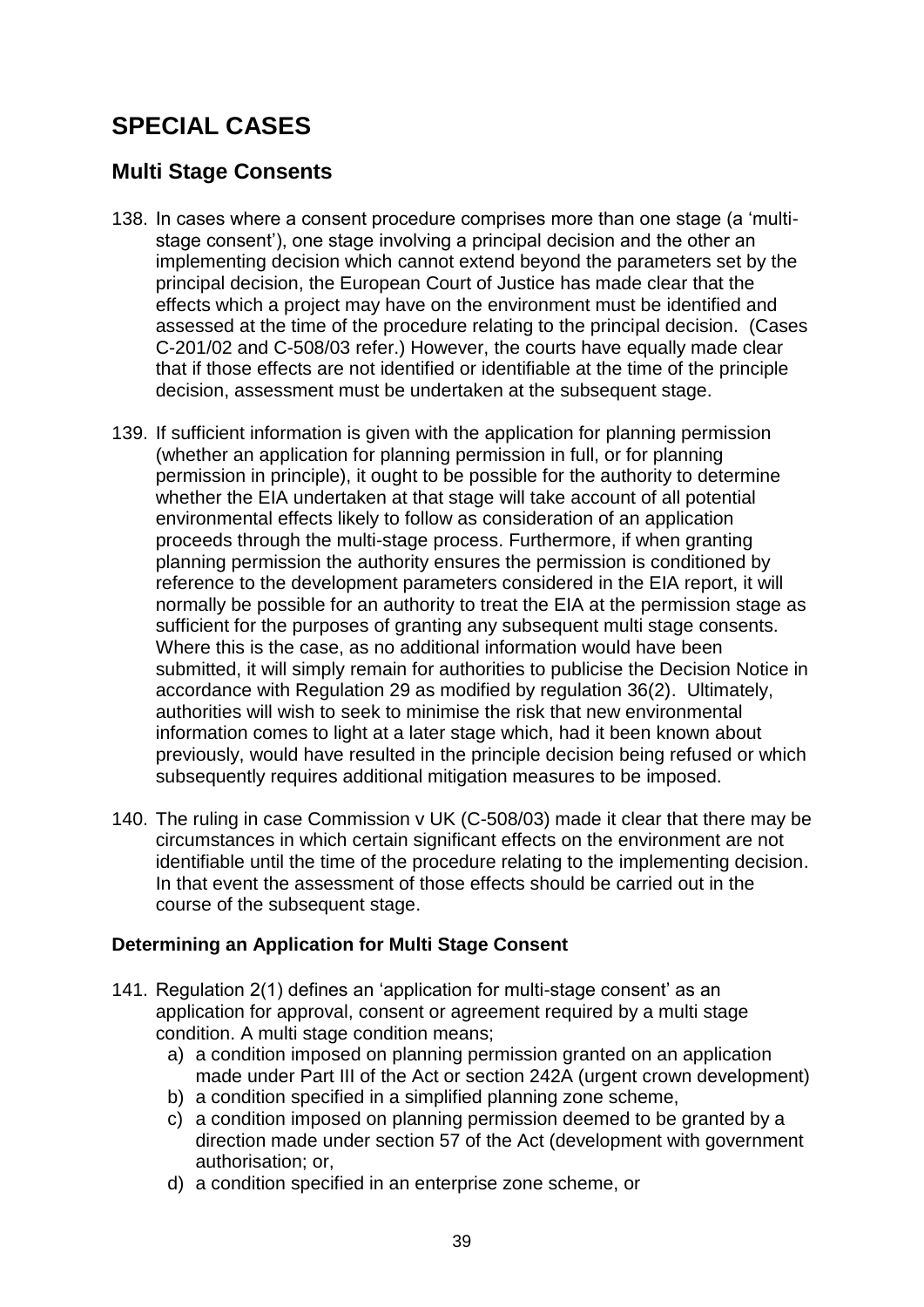e) a ROMP condition (as defined below),

and where (in terms of the condition) the approval, consent or agreement of the planning authority must be obtained before all or part of the development permitted by the planning permission may begin, or in the case of a ROMP condition, be continued.

- 142. Before determining an application for multi-stage consent in respect of EIA development, Regulation 33 requires the authority to take into account any EIA previously undertaken, and to consider whether the application before them may have any significant effects on the environment that have not previously been identified. When submitting an application for multi-stage consent in respect of an EIA development, applicants should therefore ensure that sufficient information is included to;
	- enable the authority to identify the original planning permission; and
	- identify any EIA report previously submitted, whether in connection with the original permission or in relation to any previous application for multistage consent.
- 143. Applicants will not usually be required to re-submit any previous EIA report, but may exceptionally chose to submit a revised or updated statement along with their application for multi-stage consent. Where an EIA report is either submitted for the first time, revised or updated, or where additional information is supplied, the publicity and consultation provisions of the Regulations are triggered, and will apply as appropriate. In such cases the authority should also ensure that a copy of the original planning permission and supporting documents are made available for public inspection alongside the EIA report.
- 144. Where an EIA report has not been submitted for the first time and no additional information supplied, the planning authority or the Scottish Ministers as the case may be must comply with the requirements of regulation 29 as modified by regulation 36(2) concerning the notification of the decision.

#### <span id="page-45-0"></span>**Provision to request additional information (Regulation 26)**

145. Where an application for multi-stage consent is received in respect of an EIA development for which an EIA report has previously been submitted, the provisions of Regulation 26 (additional information and evidence relating to EIA reports) apply as they would in relation to an EIA application. The authority or the Scottish Ministers must, notwithstanding whether an EIA report has previously been revised or updated, require in writing the submission of such supplementary information as is directly relevant to reaching a reasoned conclusion on the significant effects of the development on the environment. In considering whether supplementary information is required, the authority must examine the adequacy of the EIA report for the development as a whole in the light of those matters which are now before them for approval. See paragraphs 113-115 for further guidance on the adequacy of reports. In practice, where sufficient information has been supplied with the application for planning permission, the need for additional information should rarely arise.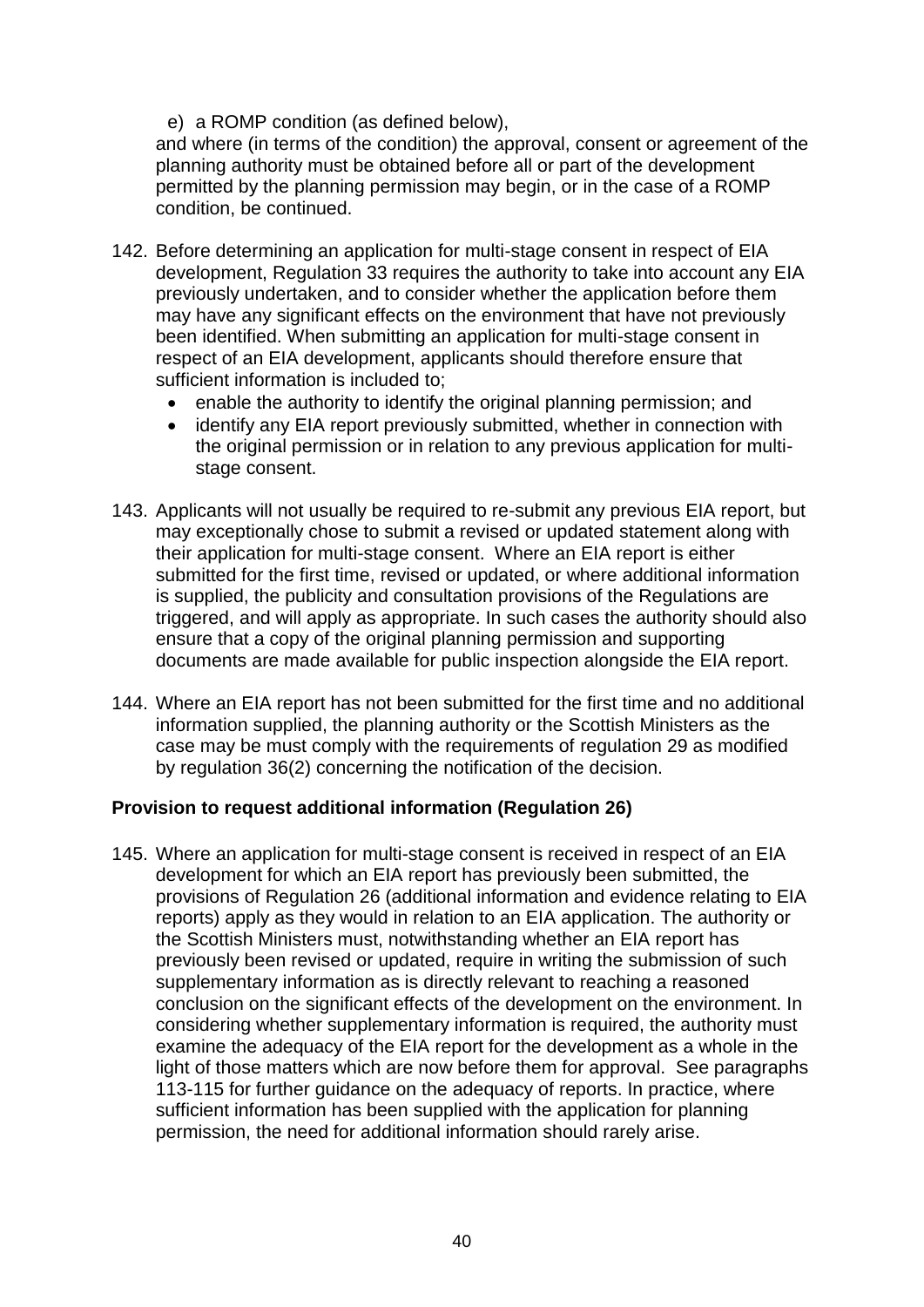#### <span id="page-46-0"></span>**Application for multi-stage consent in connection with a development for which EIA has not previously been undertaken (Regulation 34)**

146. Before submitting an application for multi-stage consent, developers who are in any doubt about whether EIA will be required may request a screening opinion. See paragraphs 24-27 for more information on obtaining a screening opinion.

#### <span id="page-46-1"></span>**Provision to supersede earlier screening opinions or directions**

- 147. Where an application for multi stage consent is made to an authority without an EIA report in connection with a development for which EIA has not previously been undertaken, and it appears to that authority that the application relates to a planning permission for:
	- Schedule 1 development, or
	- Schedule 2 development which the authority considers may have significant effects on the environment that have not previously been identified,

the authority must adopt a screening opinion in respect of the development. Provision is made in the Regulations that a screening opinion adopted in these circumstances shall supersede the terms of any earlier opinion or direction (Regulation 34(5)).

- 148. Where an authority adopts a screening opinion such that EIA is required pursuant to paragraph 147 above, the provisions of the Regulations apply in a similar way as they would to an application for planning permission in full. This includes provision for the developer, if they disagree with that screening opinion, to ask the Scottish Ministers to make a screening direction. (Regulation 9(5)).
- 149. Regulation 35 makes similar provisions in respect of applications for multi-stage consent referred or appealed to the Scottish Ministers without an EIA report, requiring Ministers to issue a screening direction where appropriate.

#### <span id="page-46-2"></span>**Extension of the period for an authority's decision on a planning application**

150. Regulation 49 (applied by Regulation 36) extends the time period for determining an application for multi-stage consent from 2 months to 4 months.

#### <span id="page-46-3"></span>**Changes or Extensions to approved Development**

151. Changes or extensions to Schedule 1 or Schedule 2 developments which may have significant effects on the environment also fall within the scope of the Regulations.

#### *Schedule 1 development*

Where the change or extension is of a type listed in Schedule 1 and where the change or extension itself meets any thresholds or description set out in that schedule, it constitutes a Schedule 1 development and EIA is always required.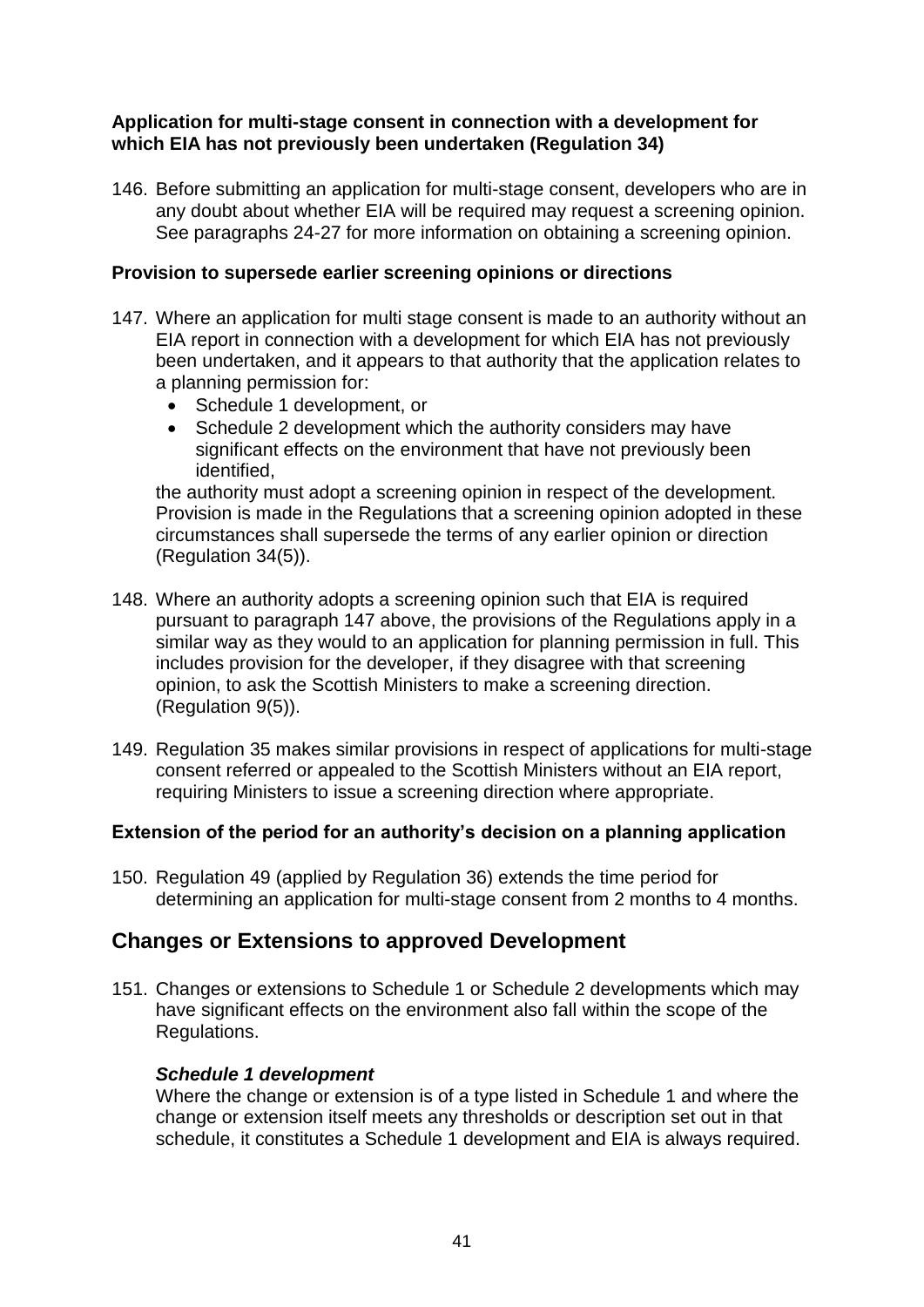#### *Schedule 2 development*

If the change or extension is listed in Schedule 1 but does not itself meet any thresholds or criteria set out in that schedule, or if it is listed in column 1 of Schedule 2, it is considered to be a Schedule 2 development where the following additional criteria are met (this process is set out in figure 2):

- the corresponding thresholds and criteria applied to the development as changed or extended are met or exceeded; and
- where the thresholds are met or exceeded, the change or extension may itself have significant adverse effects on the environment; or
- the application concerns development to be located wholly or in part in a 'sensitive area' as defined in Regulation 2(1) (see paragraph 37).

Some changes or extensions may fall within classes of development to which permitted development rights may apply (see paragraphs 67-70). Development of a minor nature or which concerns the day to day operations of existing sites is unlikely to result in a significant environmental effect, and will not require screening. However, developers will wish to be on the look-out for changes or extensions which may have significant adverse effects, and in such cases will wish to request a screening opinion from the planning authority.

#### <span id="page-47-0"></span>**Identifying Schedule 1 and Schedule 2 development**

152. In determining whether a change or extension is of a type listed in Schedule 1 or Schedule 2, planning authorities should have regard to the "wide scope and broad purpose" of the Directive (see paragraphs 19-21 for more information). Where an application is made for a change or extension to an existing development, authorities must consider the purpose of that change or extension, and not just the works to be undertaken. For example, the European Court of Justice, in the case of Abraham and Others (ECJ C-2/07), held that it 'would be contrary to the very objective of [the EIA Directive] to exclude works to improve or extend the infrastructure of an existing airport from the scope of [the Directive] on the ground that Annex I covers the 'construction of airports' and not 'airports' as such.' In that case the European Court of Justice ruled that works to modify an airport thus comprise not only works to extend the runway, but all works relating to the buildings, installations or equipment of that airport where they may be regarded, in particular because of their nature, extent and characteristics, as a modification of the airport itself. That is the case in particular for works aimed at significantly increasing the activity of the airport and air traffic.

#### <span id="page-47-1"></span>**The need for EIA for Schedule 2 development**

153. Development which comprises a change or extension requires EIA only if the change or extension is likely to have significant environmental effects (determined through the screening process). However, the significance of any effects must be considered in the context of the existing development. For example, even a small extension to an airport runway might have the effect of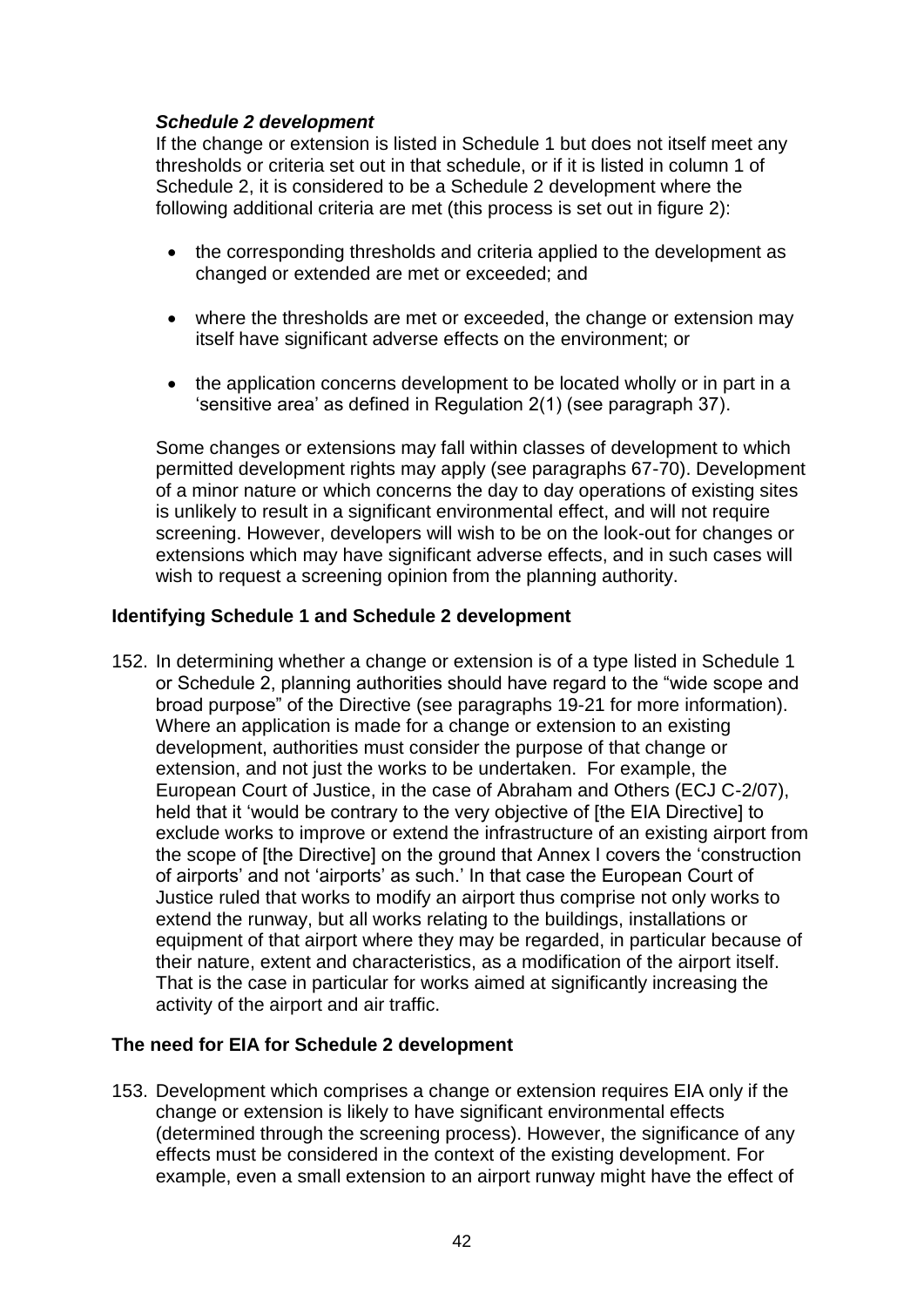allowing larger aircraft to land, thus significantly increasing the level of noise and emissions. In some cases, repeated small extensions may be made to development. Quantified thresholds cannot easily deal with this kind of 'incremental' development. An expansion of the same size as a previous expansion will not automatically lead to the same determination on the need for EIA because the environment may have altered since the question was last addressed.

#### <span id="page-48-0"></span>**Preparation and content of an EIA Report**

154. It should be noted that the applicant can be asked to provide an EIA Report only in respect of the specific application made. Therefore, where an application concerns a change or extension to an existing development, the applicant should be asked to provide an EIA report only in respect of the proposed change or extension. However, the European Court of Justice has made clear in the case of Abraham and Others that it would be contrary to the Directive if, when assessing the environmental impact of a project, or of its modification, account were taken only of the direct effects of the works envisaged themselves, and not of the environmental impact liable to result from the use and exploitation of the end product of those works. In any case, the information provided in the EIA report should accord with the requirements of Regulation 5 and Schedule 4 (Annex B refers) of the EIA Regulations. A scoping report can assist in setting out those effects that should be addressed.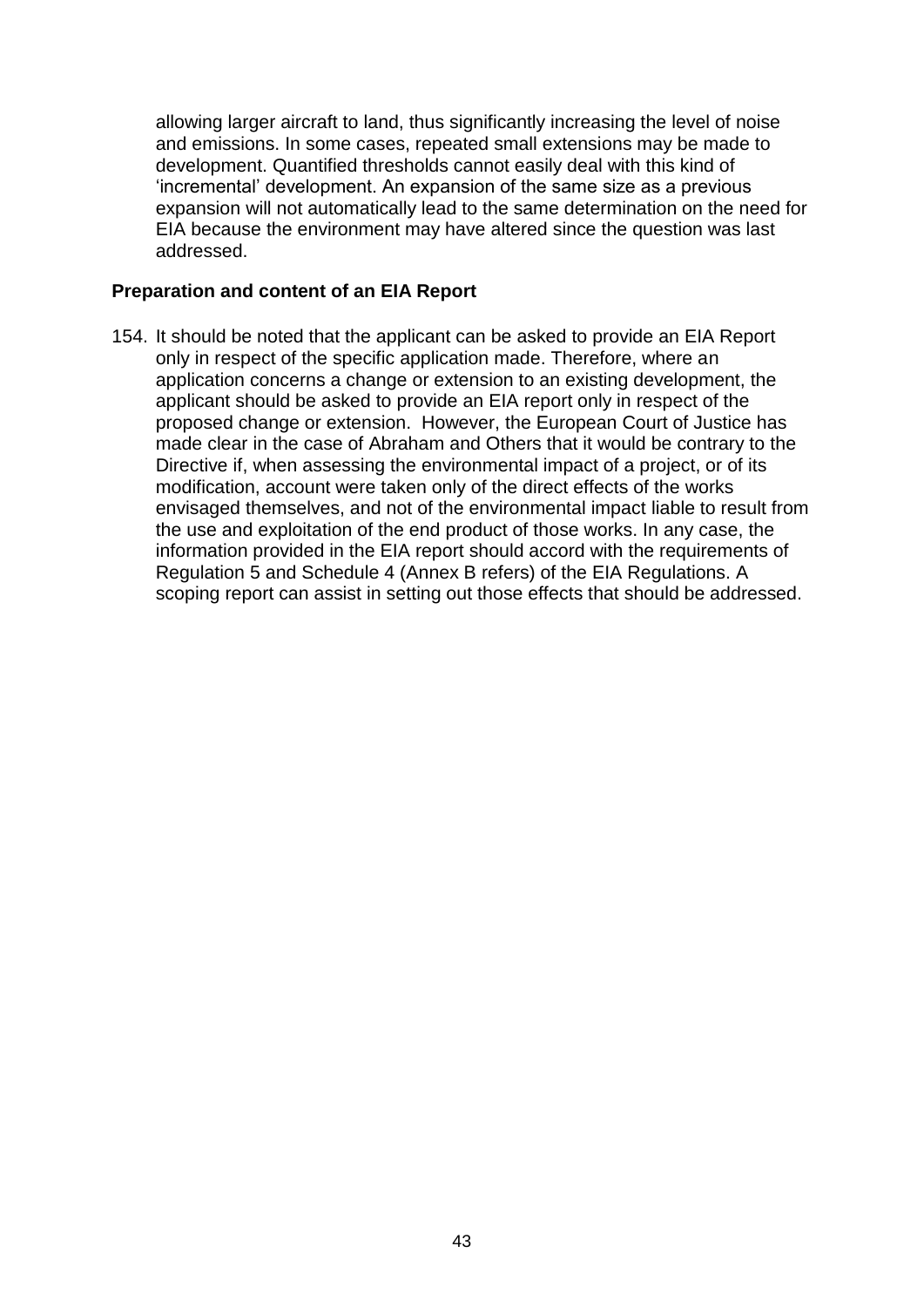

#### **Figure 2: Establishing whether a change or extension is a schedule 2 development**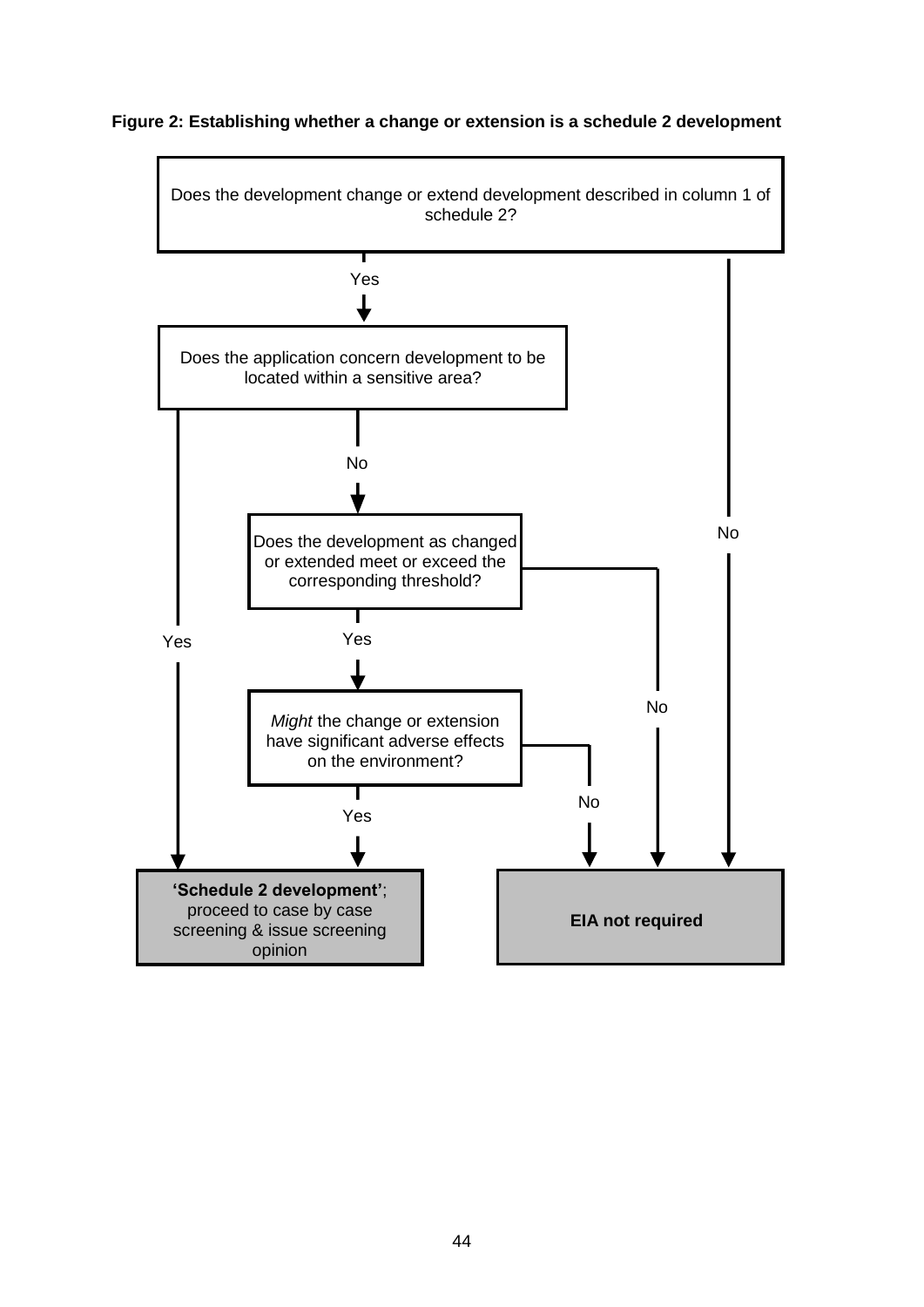# <span id="page-50-0"></span>**Simplified Planning Zones and Enterprise Zones (Regulation 37)**

155. No schedule 1 development can be granted planning permission by the adoption or approval of a Simplified Planning Zones (SPZ) or through the designation or modification of an Enterprise Zone (EZ). Schedule 2 development may be included in SPZs and EZs and can be granted permission by them, providing the particular development has been the subject of a screening opinion or direction that it is not EIA development.

#### <span id="page-50-1"></span>**Permitted Development (Exception to the Town and Country Planning EIA provisions)**

- 156. The provisions of the EIA Regulations do not apply to development within the following classes in Schedule 1 to the General Permitted Development Order (GPDO):
	- Part 7 (forestry buildings and operations);
	- Class 26 of Part 8 (development comprising deposit of waste material resulting from an industrial process);
	- Part 11 (development under local or private acts or orders);
	- Class 39(1)(a) of Part 13 (development by public gas transporters);
	- Class 58 of Part 17 (development by licensees of the Coal Authority);
	- Class 64 of Part 18 (deposit of mining waste);
	- Class 73 of Part 26 (development by the Scottish Ministers as roads authority).

Development is also excluded which consists of the carrying out of drainage works to which The Agriculture, Land Drainage and Irrigation Projects (Environmental Impact Assessment) (Scotland) Regulations 2017 applies.

- 157. Development permitted under Part 7, under Class 29(1)(a) and (b) of Part 11, Class 29(1)(c) of Part 11, Class 39(1)(a) of Part 13 and Class 73 of Part 26 is the subject of alternative consent procedures to which separate Regulations or procedures apply. Development permitted under Class 26 of Part 8, Class 58 of Part 17 and Class 64 of Part 18 is excluded as it concerns projects begun on or before 1 July 1948, before the date on which the Directive came into operation.
- 158. Development having the response to civil emergencies as its sole purpose may be exempted on a case by case basis, if compliance with EIA would have an adverse effect on those purposes See paragraphs 62 to 63 (Scottish Ministers general powers to make directions).

## <span id="page-50-2"></span>**Urgent Crown Development (Regulation 39)**

159. Special provision is made for development which is of national importance and is required urgently ('urgent crown development'). Where the appropriate authority responsible for Crown land certifies that a development meets those criteria, the application for planning permission can be made directly to the Scottish Ministers under section 242A of the 1997 Act. Regulation 39 applies the 2017 Regulations to the Crown subject to modifications. In particular, pre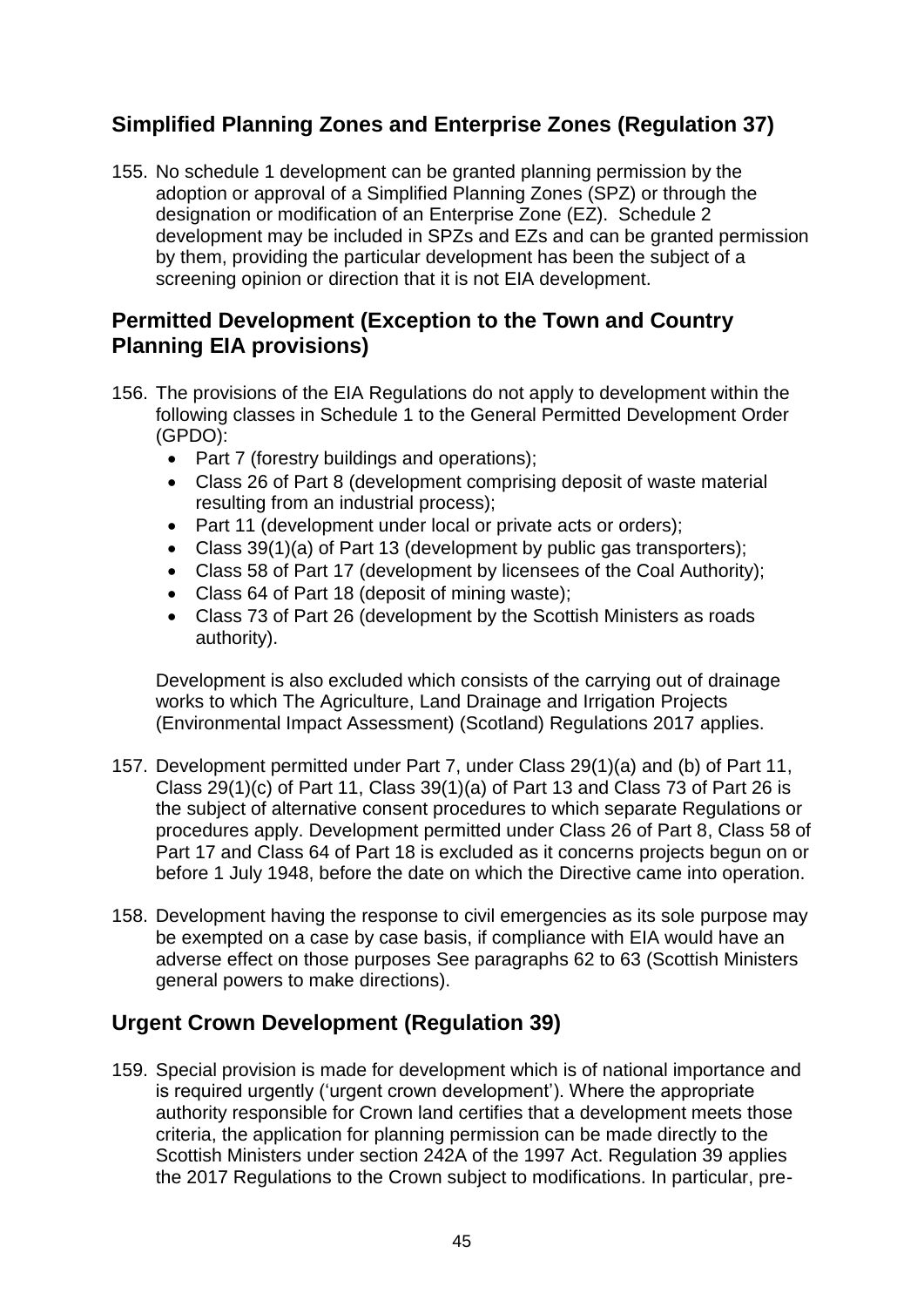application requests for screening and scoping can be made to the Scottish Ministers in these urgent cases and there are requirements to pass screening and scoping decisions to the relevant planning authority to be kept alongside the register. The guidance in this Circular relating to screening will be applied to these urgent applications as it would to a called-in application or appeal to be determined by the Scottish Ministers.

# <span id="page-51-0"></span>**Marine Fish Farming (Regulation 40)**

160. The 2017 Regulations apply to applications for planning permission relating to fish farm development. There are additional 'consultation bodies' for such applications (see paragraph 102) and the requirements of Regulation 20 neighbour notification of the EIA report) do not apply.

## <span id="page-51-1"></span>**ROMP Applications (Regulation 38)**

161. Regulation 38 sets out how the Regulations apply the EIA procedures when determining applications for the review of old mineral permissions ("ROMP applications") under Schedules 8, 9 and 10 of the Town and Country Planning (Scotland) Act 1997 ("the 1997 Act"). Regulation 38 requires planning authorities to consider and, if appropriate, require EIA before determining a ROMP application. It applies the generality of provisions contained in the Regulations to ROMP applications in the same way they would apply to a planning application, subject to certain necessary modifications. These modifications are discussed further below.

#### <span id="page-51-2"></span>**Existing ROMP Provisions**

162. There is a legislative requirement to review regularly the conditions attached to all mineral permissions so that improved operating and environmental standards can be secured. The Planning and Compensation Act 1991 introduced a requirement to upgrade Interim Development Orders ("IDOs") approved between 1943 and 1948. The legislative provisions were subsequently consolidated in Schedule 8 of the 1997 Act. The Environment Act 1995 introduced a requirement for reviewing mineral permissions granted between 1948 and 1982, as well as future 15-year periodic reviews of all extant mineral permissions (including IDOs). SDD Circular 34/1996 gives advice on the statutory procedures to be followed. The relevant provisions were subsequently consolidated in Schedule 9 and 10 of the 1997 Act.

#### <span id="page-51-3"></span>**Disapplication of deemed approved provisions**

163. Regulation 38 (18) confirms that deemed consent provisions under paragraphs 14(6)(b) of Schedule 8, 9(8) of Schedule 9 and 6(7) of Schedule 10 to the 1997 Act shall not operate where EIA may be required, unless either the relevant planning authority has adopted a screening opinion or the Scottish Ministers have made a screening direction to the effect that EIA is not required.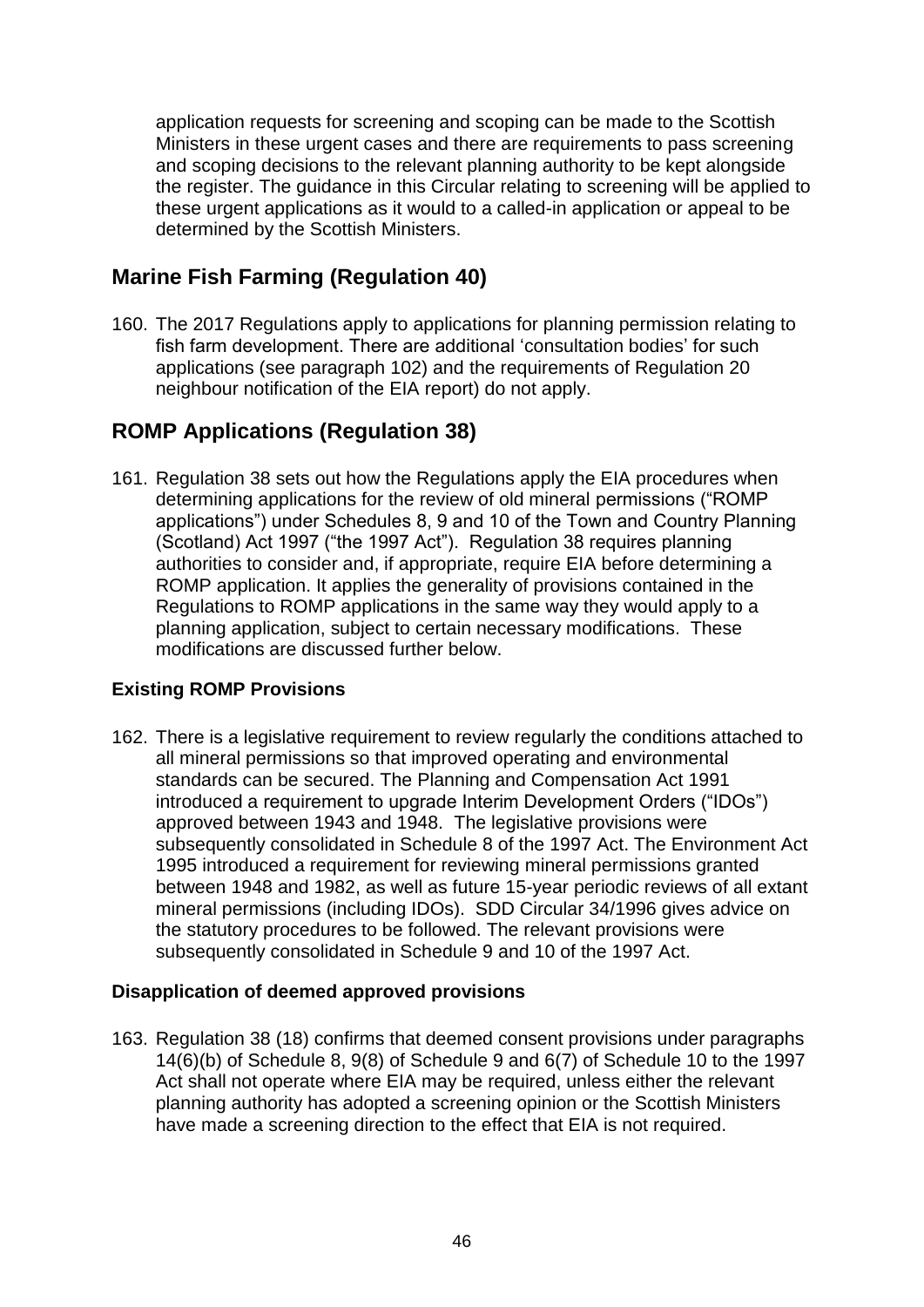#### <span id="page-52-0"></span>**Suspension of planning permission**

- 164. Regulation 38(12) provides that where a competent authority requires an EIA report, or where supplementary information is required (paragraph 145) they shall notify the operator and specify the date by which the EIA report or supplementary information as the case may be is required.
- 165. If, on receipt of a notification that an EIA report is required the operator accepts that an EIA is needed they must:
	- write within 42 days (this period is extended from 21 days to 42 days or such other period as may be agreed in writing by Regulations 38 (2), (5) and (6), stating that the operator accepts that an EIA report is needed and propose to provide it by the specified date; and
	- submit an EIA report by the specified date.

If the operator does not accept that EIA is needed they must, unless Scottish Ministers have made a screening direction to the effect that the ROMP development is not an EIA development, write within 42 days to the Scottish Ministers requesting a screening direction (see paragraph 51 on applying to Scottish Ministers for a screening direction).

- 166. If the operator does not comply with paragraph 165 above, or does not provide the required supplementary information by the date specified, then the planning permission to which the ROMP application relates will cease to have effect at the end of the 42 day period or on the day following the date specified or agreed by the authority of Scottish Ministers as the case may be, for submission of the EIA report, or supplementary information as appropriate. This suspension does not apply to any requirement to comply with restoration and aftercare conditions. Permission remains suspended until the EIA or supplementary information is submitted.
- 167. Regulation 38(16) requires planning authorities to enter in the register (provided for in Section 36 of the 1997 Act) any such suspension, and the dates that suspension commenced and is lifted.

#### <span id="page-52-1"></span>**Right of appeal against non-determination**

168. Regulation 38(22) – (23) provides for a right of appeal to the Scottish Ministers if a planning authority fails to give notice of its determination within 4 months (or any other time period agreed in writing) of receipt of an application accompanied by an EIA report. Or in the case where an EIA report, or additional information has been required after an application has been submitted, within 4 months (or any such longer period as may have been agreed in writing) of receipt of the EIA report or additional information. The Regulations also provide that, in determining the 4 month period (or any period extended as above), where a planning authority has notified an operator that submission of an EIA report is required, or the Scottish Ministers have given a screening direction, no account shall be taken of any period before the issuing of the direction.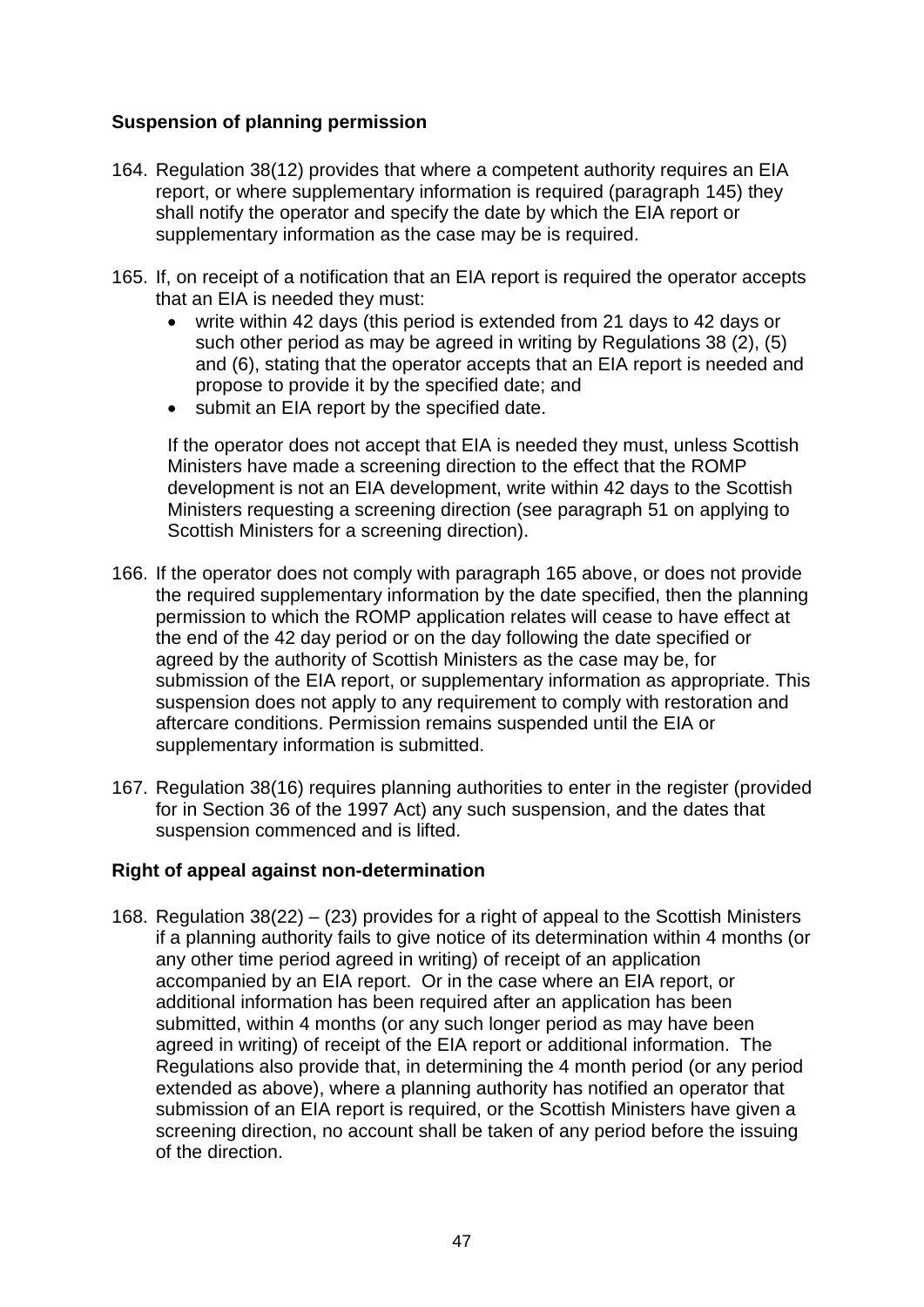#### <span id="page-53-0"></span>**Establishing whether EIA is required**

- 169. When considering whether a ROMP application is a Schedule 1 or Schedule 2 development, the 2017 Regulations require that any applicable thresholds or criteria apply to the development as changed or extended.
- 170. Further guidance on changes or extensions to existing development is provided in paragraph 151. For guidance on the need for EIA for Schedule 2 development, see paragraphs 18-23.

#### <span id="page-53-1"></span>**Pre-application considerations**

- 171. Planning authorities and operators should bear in mind that if the need for EIA only emerges after the ROMP application is submitted, failure to comply with procedural requirements may ultimately lead to the mineral development being suspended until such time as the requirements are met. Operators and planning authorities should therefore work closely together to ensure that all relevant environmental issues are considered at the earliest possible stage of the review process. This means ensuring sufficient time to allow for the preparation and submission of any EIA report, particularly if more complex or seasonal (e.g. ecological data collection) issues are likely to be raised.
- 172. Under Section 4(1) of Schedule 10 to the 1997 Act, planning authorities must give at least 12 months advance notice to land and mineral owners that a periodic review of a mineral permission is due. The timing of the notice should take account of the complexities of individual cases. In the interests of certainty, it is recommended that this notice confirms that consideration must be given to whether EIA is required.
- 173. If necessary, operators should be pro-active in instigating the commencement of review procedures, ahead of any statutory notice, by formally asking the planning authority for their written opinion on the need for EIA, and if required, what information should be included in any EIA report. If no such request is made prior to receipt of the statutory notice, it is recommended that operators immediately request a screening opinion following receipt of the 12 month notice.

#### <span id="page-53-2"></span>**Procedures when EIA is required**

<span id="page-53-3"></span>174. The objective of the process is to produce a ROMP application, and (where required) an accompanying EIA report, which can be agreed as mutually acceptable to all parties. This should better ensure that the planning authority can proceed to determine the ROMP application without unnecessary complications or delay, and minimise the risk of the existing permission being suspended. The scheme of conditions eventually submitted by the operator should include conditions that are intended to mitigate any adverse effects identified in any accompanying EIA report. See also paragraphs 135 – 137 on monitoring.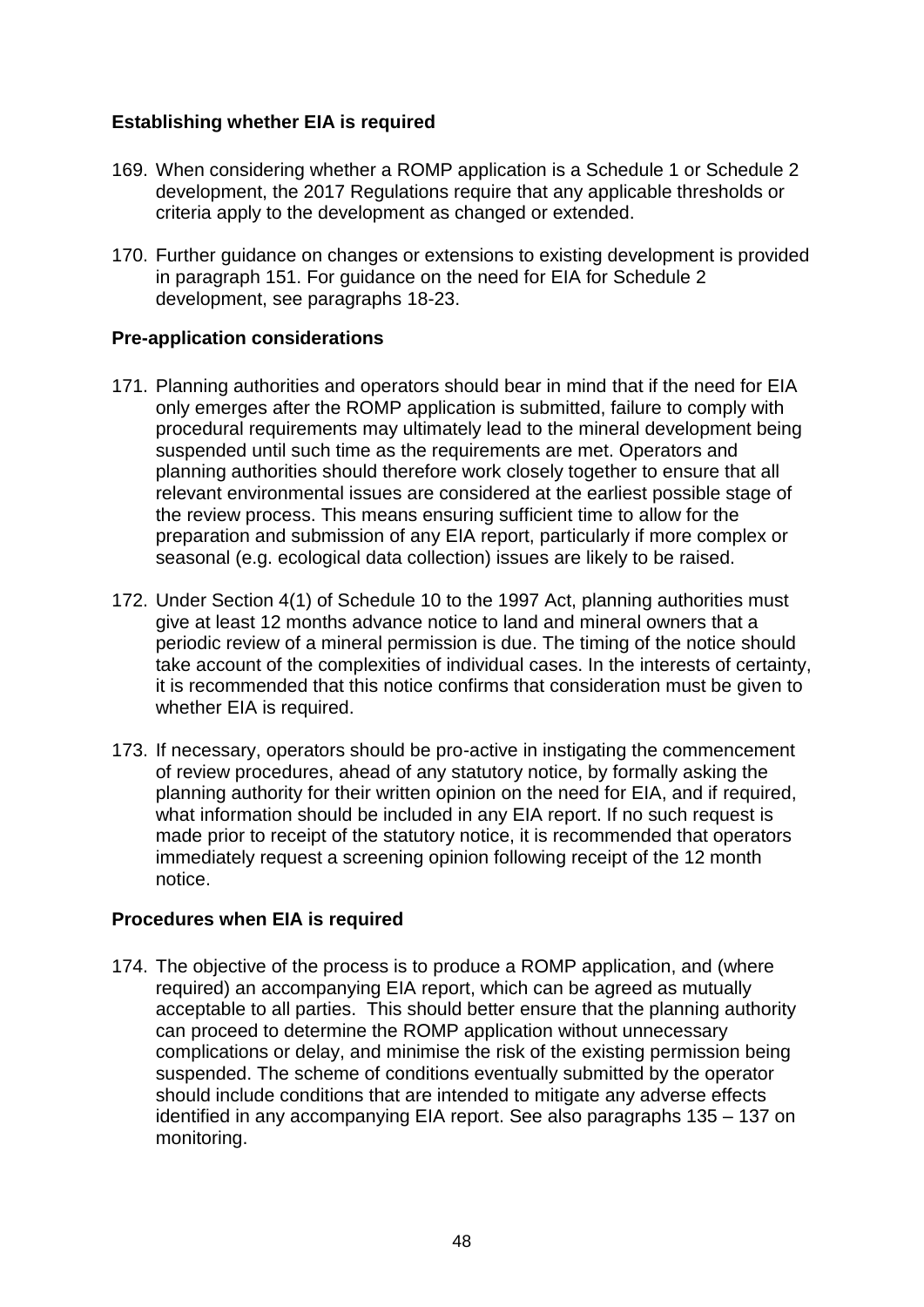#### **Suspension of Mineral Permissions**

- 175. If the procedures outlined in this Circular are followed, and the planning authorities and operators work closely at all stages of the ROMP application, then the suspension provisions at Regulation 38(14) should not be required. Where operators have not complied with procedural requirements then the preference should be for any problems to be resolved through discussion and co-operation. If operators are genuinely seeking to supply the required information and are expected to do so within an acceptable period then planning authorities should consider any requests for an extension to the submission of information favourably.
- 176. In certain circumstances, planning authorities will need to consider the use of the suspension provision. These circumstances may include the environmental damage that may be caused by a delay in submitting an EIA report, the uncertainty that is caused to communities by unnecessary delays in completing the review process; and the failure of operators to make genuine attempts to comply with set deadlines. If a deadline is set (including any agreed extension) and is not complied with then the planning permission to which the ROMP application relates will be suspended following the date specified by the authority for the submission of the EIA report, or additional information, as appropriate. This suspension does not apply to restoration and aftercare conditions which continue in place.
- <span id="page-54-0"></span>177. On that date, any development consisting of the winning and working of minerals, or involving the depositing of mineral waste, will amount to unauthorised development. The operator should not continue the work. If working does continue, then the planning authority has available to it a range of enforcement powers, including enforcement notices, temporary stop notices and applications for interdict, and it may have to use these in order to prevent further unauthorised development taking place. Further guidance is given in SEDD Circular 10/2009.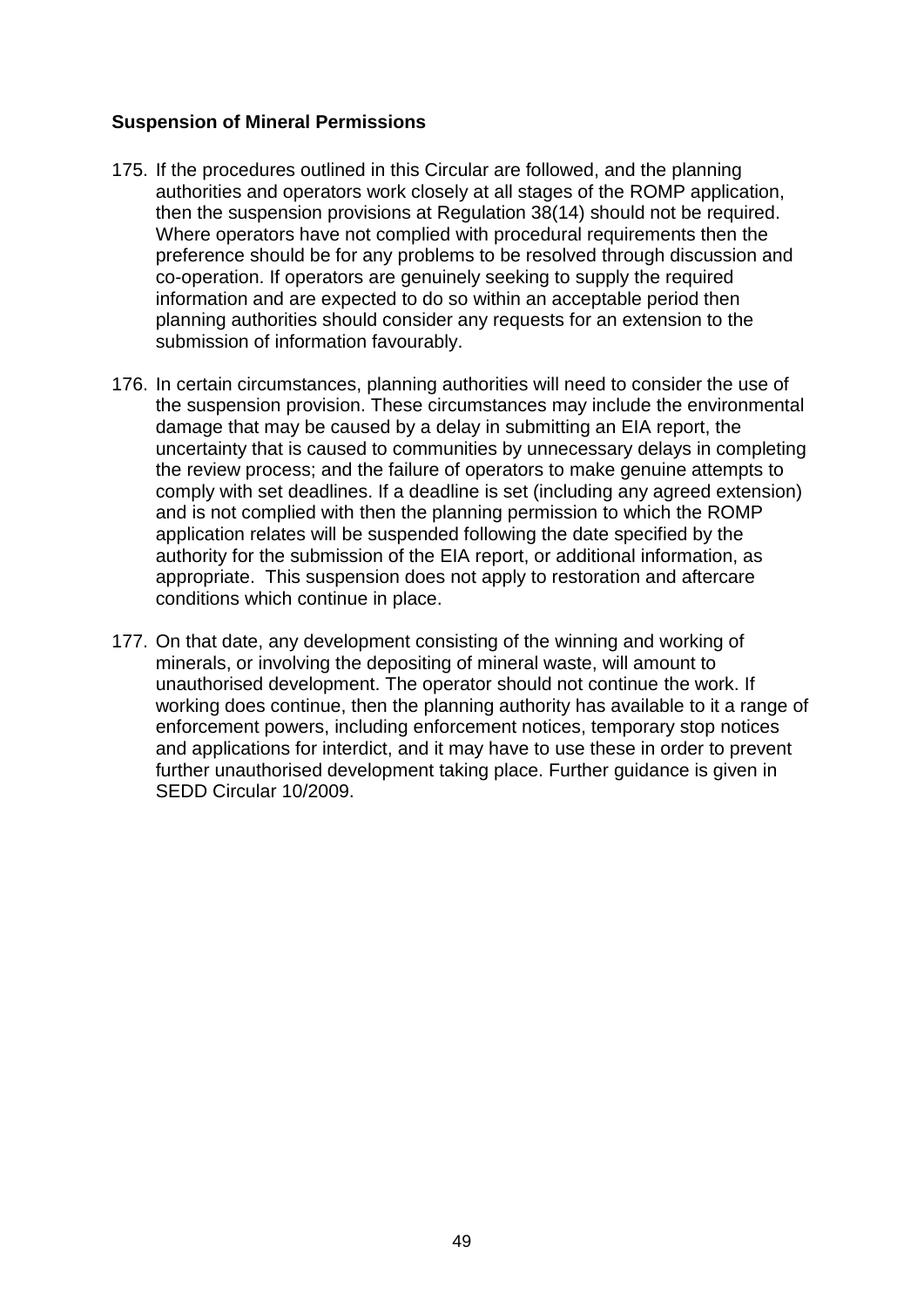# **OFFENCES AND PENALTIES**

- 178. The 2017 regulations introduce arrangements for offences and subsequent penalties. It is now an offence for any person or bodies corporate, in order to obtain a particular decision on an EIA application to;
	- knowingly or recklessly make a false or misleading statement in a material particular;
	- with intent to deceive, use a document which is false or misleading in a material particular; or,
	- to withhold any material information with intent to deceive,

<span id="page-55-0"></span>A person guilty of any of the above offences is liable to a fine.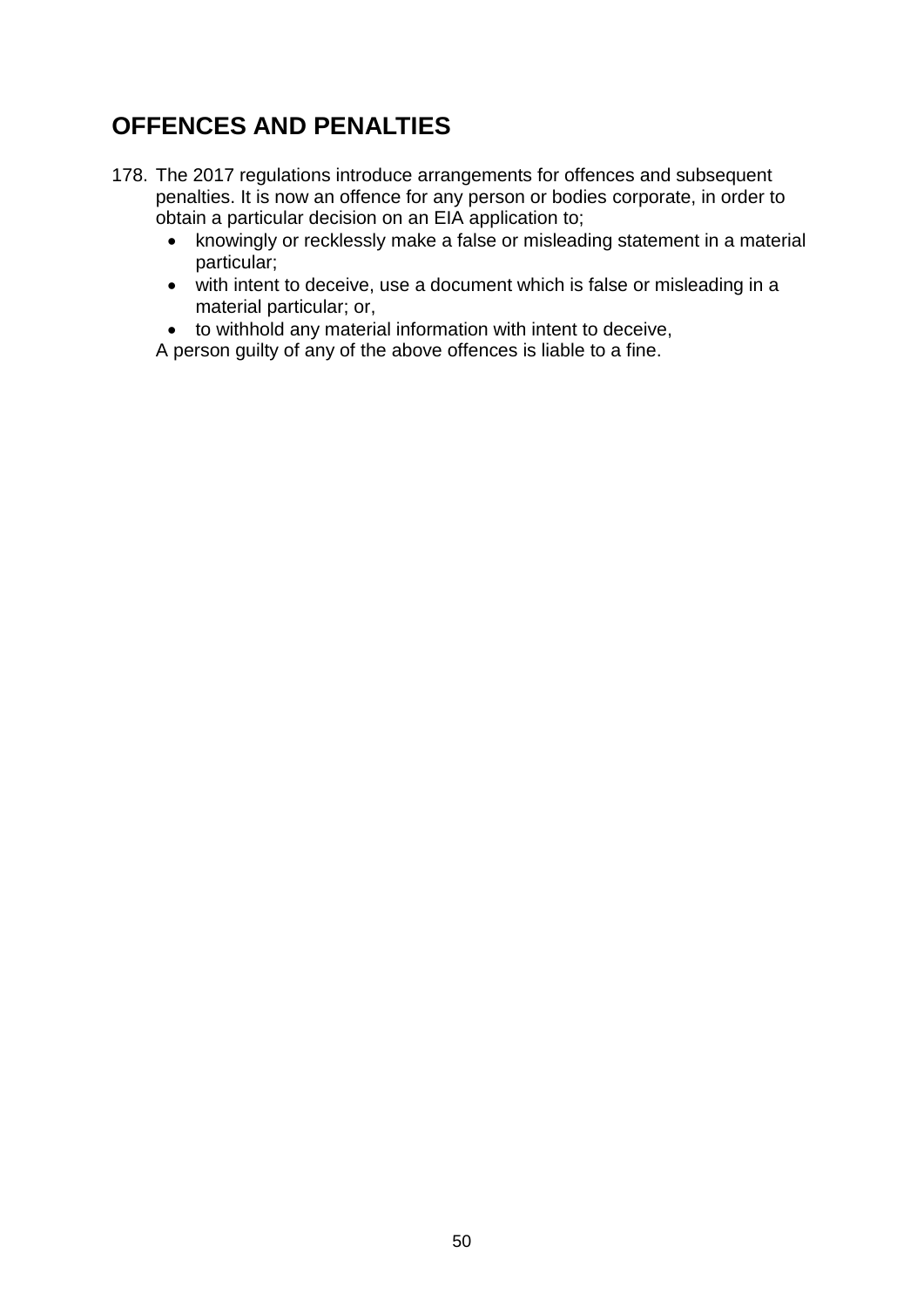# **TRANSITIONAL MEASURES**

- 179. The 2017 Regulations enter into force on 16th May 2017. Regulation 60 of the 2017 Regulations revokes the Town and Country Planning (Environmental Impact Assessment) (Scotland) Regulations 2011 but the 2011 Regulations will nevertheless continue to apply in the following circumstances:
	- Where a developer has submitted, before 16th May 2017, an 'Environmental Statement' in connection with an application for planning permission, the 2011 Regulations continue to apply to that application.
	- Where a developer who is minded to make an EIA application requests a scoping opinion in respect of the proposed development under Regulation 14(1) of the 2011 Regulations before 16th May 2017, the 2011 Regulations continue to apply to an application for planning permission subsequently submitted for that same proposed development for which the scoping opinion was sought.
	- Where before 16 May 2017 an applicant asks the Scottish Ministers under Regulation 11(3) of the 2011 Regulations, to make a scoping direction in connection with an application for planning permission referred to the Scottish Ministers without an Environmental Statement, the 2011 Regulations apply to the determination of the application.
	- Where in connection with an appeal relating to the grant of planning permission an appellant asks the Scottish Ministers to make a scoping direction under Regulation 12(2) of the 2011 Regulations before 16th May 2017, the 2011 Regulations apply to the determination of that appeal.

#### <span id="page-56-0"></span>**Applications for multi-stage consent**

180. Where an application for multi-stage consent is made and an EIA Report (or 'Environmental Statement') was previously submitted in connection with the development before 16<sup>th</sup> May 2017, the 2017 Regulations apply with certain modifications. In such cases any assessment, under Regulation 33(2)(a), as to whether there may be significant effects on the environment not previously identified or assessed is to be made with reference to Schedule 4 of 2011 Regulations. Similarly, the consideration in such cases of whether any supplementary information is to be required or any additional information submitted is to be made with reference to Schedule 4 of the 2011 Regulations.

## <span id="page-56-1"></span>**Screening**

181. The policy intention of the transitional arrangements is to provide certainty and continuity for developers regarding the criteria to be applied in determining whether or not EIA is required. To achieve this, Parts 1 and 2 and Schedules 1, 2 and 3 of the 2011 Regulations continue to apply in the following circumstances: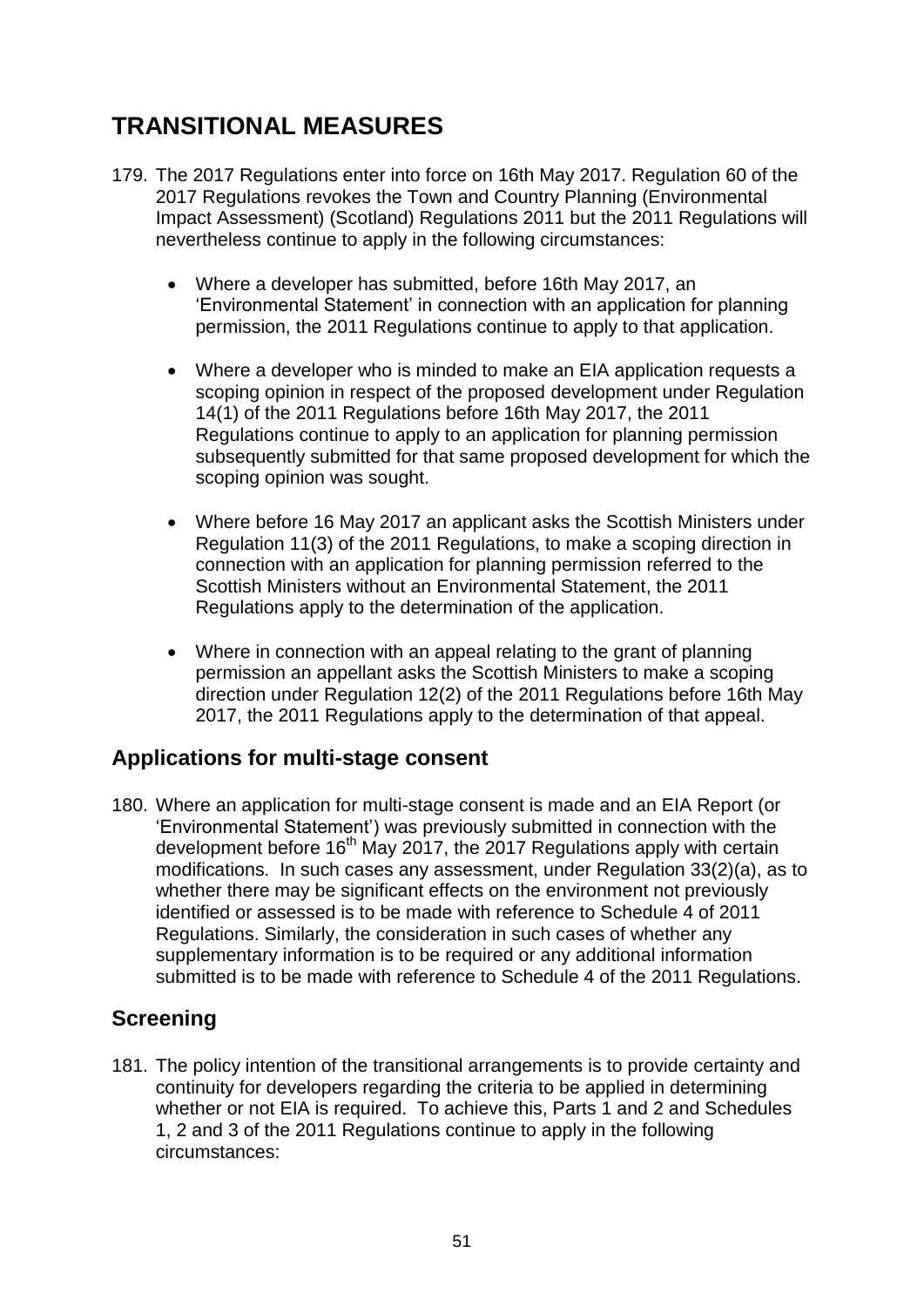- Where a person who is minded to carry out development requests a screening opinion before 16th May 2017 under Regulation 6(1) of the 2011 Regulations.
- Where, following a request to the planning authority under Regulation 6(1) made before the 16th May 2017, a developer subsequently asks the Scottish Ministers for a screening direction under Regulation 6(6).
- The 2017 Regulations provide that Scottish Ministers may, under Regulation 7(4), make a screening direction either at their own volition or where requested to do so in writing by any person. To provide continuity for developers, where any screening direction is subsequently issued by the Scottish Ministers under Regulation 7(4) for a development for which a request for a screening opinion was previously made under Regulation 6(1) before 16th May 2017, the screening criteria to be applied in making the subsequent screening direction are those contained in Schedule 3 of the 2011 Regulations.

Where schedule 3 of the 2011 Regulations are applied in connection with the screening opinion or direction, the 2017 Regulations will apply to any subsequent EIA application or appeal except in the circumstances described in paragraphs 179 and 180 above.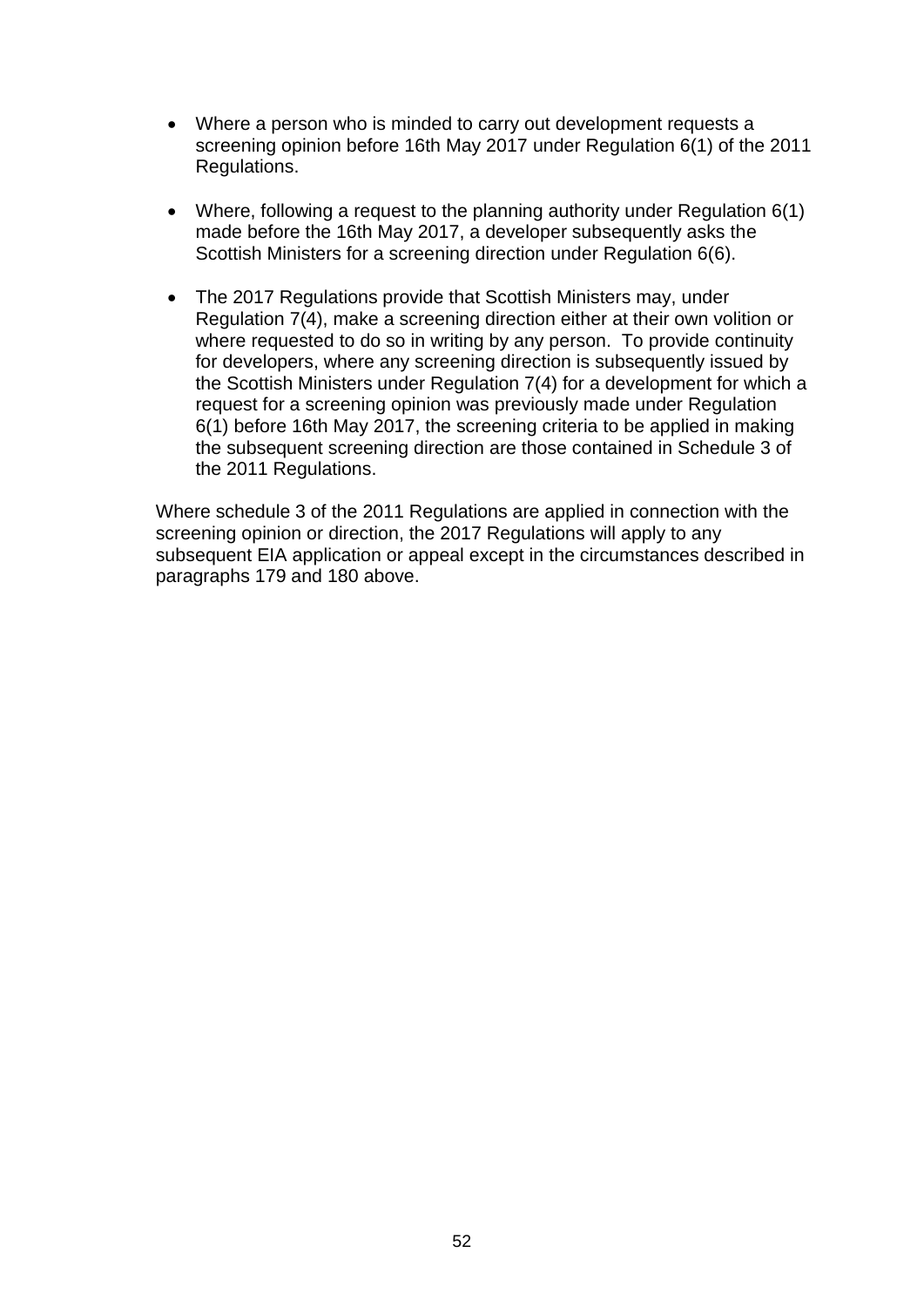# <span id="page-58-0"></span>**PREVIOUS CIRCULARS CANCELLED OR AMENDED**

This Circular withdraws Scottish Government Circular 3/2011, Circular 8/2007 and Circular 26/1991

# <span id="page-58-1"></span>**FURTHER COPIES AND ENQUIRIES**

Enquiries about the content of this Circular should be addressed to William Carlin, Environmental and Natural Resources Team, Planning and Architecture, Area 2-H, Victoria Quay, Edinburgh EH6 6QQ, Telephone 0131 244 5094 e-mail [William.carlin@gov.scot.](mailto:William.carlin@gov.scot) Further copies and a list of current planning circulars may be obtained online at https://beta.gov.scot/publications/circulars-index/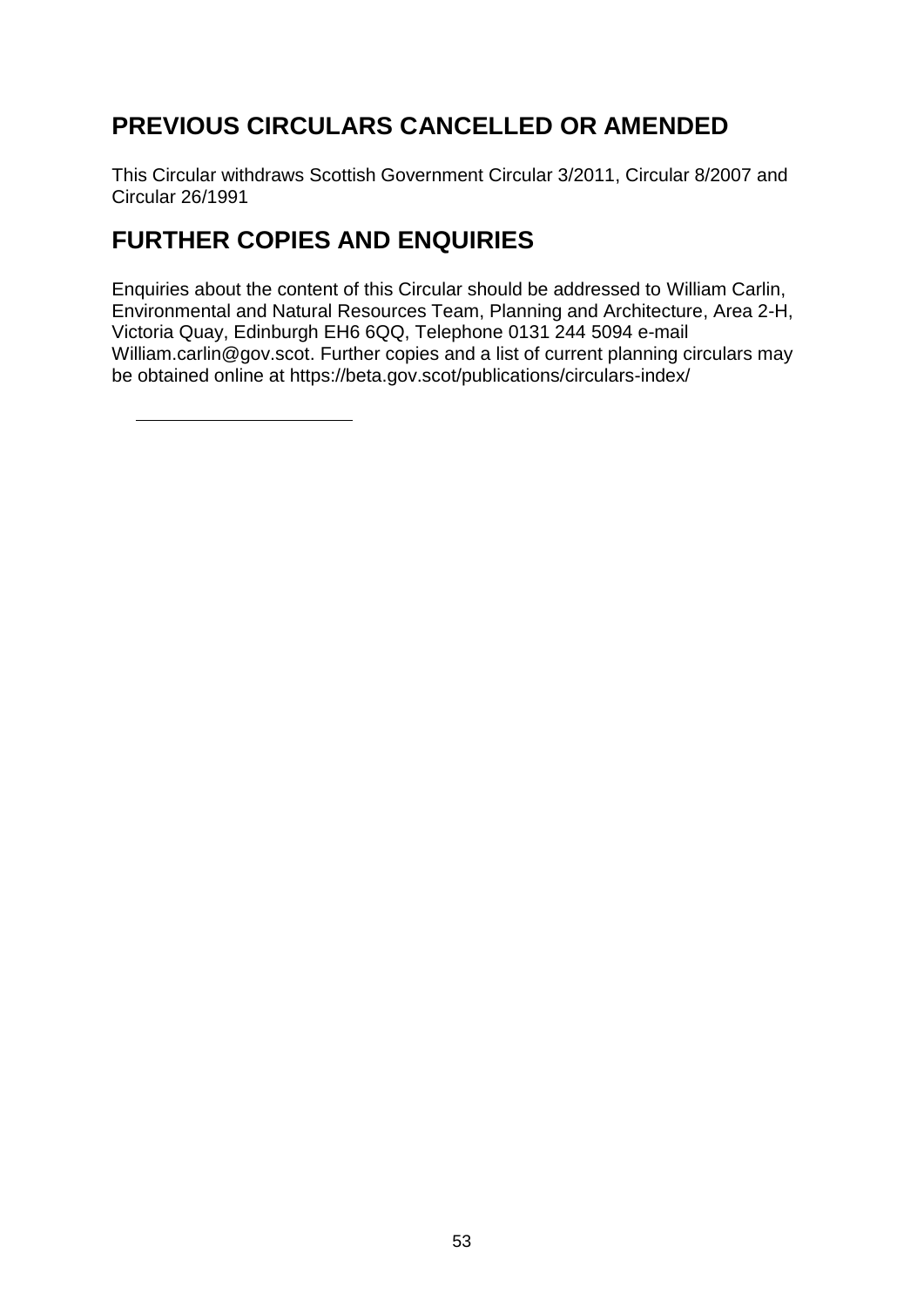# <span id="page-59-0"></span>**ANNEX A: SELECTION CRITERIA FOR SCREENING SCHEDULE 2 DEVELOPMENT**

This is a reproduction of Schedule 3 of the Regulations (see paragraphs 24, 28, 32, 53, of the Circular).

#### **Characteristics of development**

1. The characteristics of development must be considered having regard, in particular, to:-

- a) the size and design of the development;
- b) cumulation with other existing development and/or approved development;
- c) the use of natural resources, in particular land, soil, water and biodiversity ;
- d) the production of waste;
- e) pollution and nuisances;
- f) the risk of major accidents, and/or disasters which are relevant to the project concerned, including those caused by climate change, in accordance with scientific knowledge;
- g) the risks to human health (for example due to water contamination or air pollution).

#### **Location of development**

2. The environmental sensitivity of geographical areas likely to be affected by development must be considered having regard, in particular, to:-

- a) the existing and approved land use;
- b) the relative abundance, availability, quality and regenerative capacity of natural resources (including soil, land, water and biodiversity) in the area and its underground;
- c) the absorption capacity of the natural environment, paying particular attention to the following areas:
	- i. wetlands, riparian areas, river mouths;
	- ii. coastal zones and the marine environment;
	- iii. mountain and forest areas;
	- iv. nature reserves and parks;
	- v. european sites and other areas classified or protected under national legislation:
	- vi. areas in which there has already been a failure to meet the environmental quality standards, laid down in Community legislation and relevant to the project, or in which it is considered that there is such a failure;
	- vii. densely populated areas;
	- viii. landscapes and sites of historical, cultural or archaeological significance.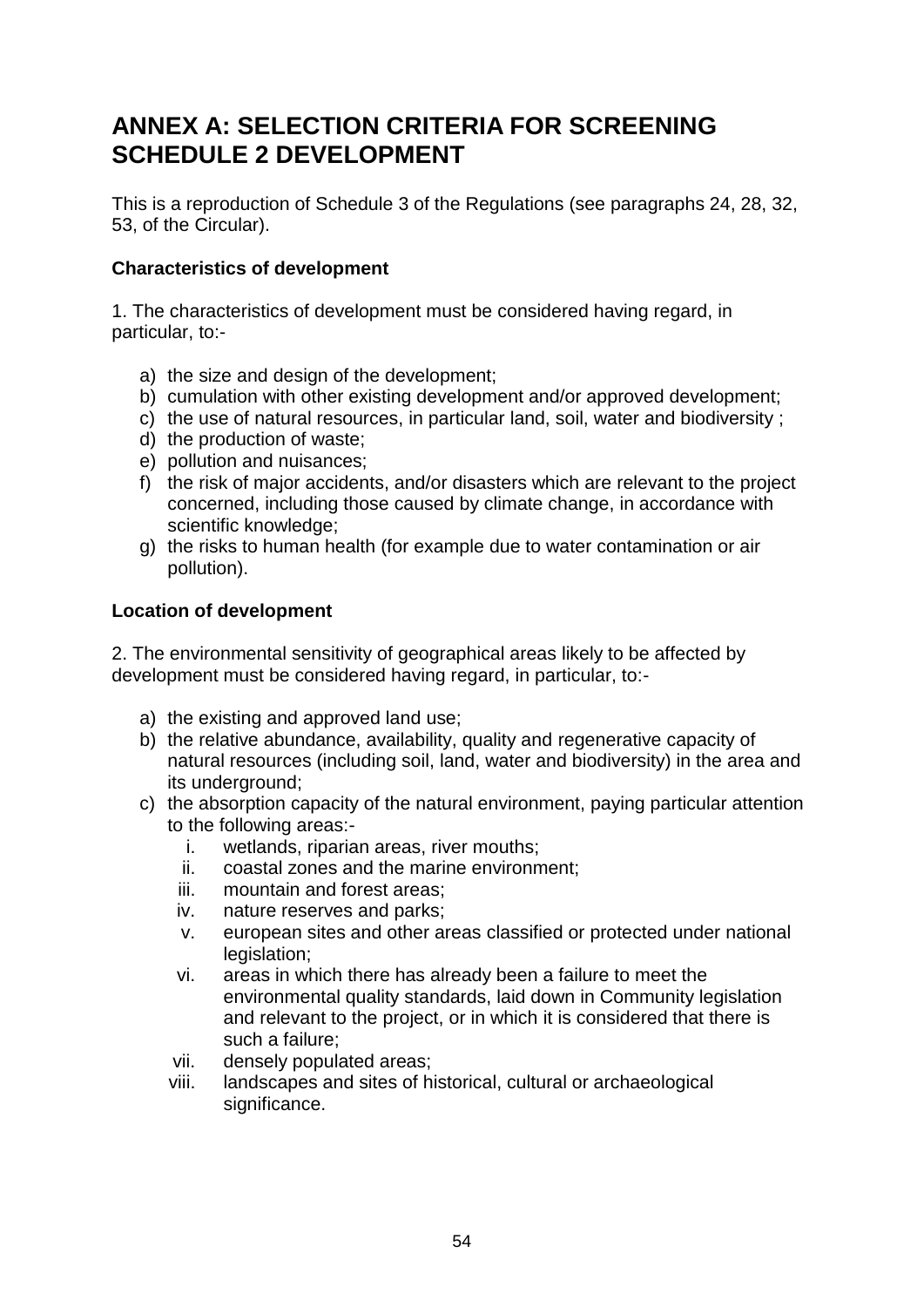#### **Characteristics of the potential impact**

3. The potential significant effects of development must be considered in relation to criteria set out under paragraphs 1 and 2 above, with regard to the impact of the development on the factors specified in Regulation 3A(3),taking into account -

- a) the magnitude and special extent of the impact (for example geographical area and size of the population likely to be affected);
- b) the nature of the impact;
- c) the transfrontier nature of the impact;
- d) the intensity and complexity of the impact;
- e) the probability of the impact;
- f) the expected onset, duration, frequency and reversibility of the impact;
- g) the cumulation of the impact with the impact of other existing and/or approved development;
- h) the possibility of effectively reducing the impact.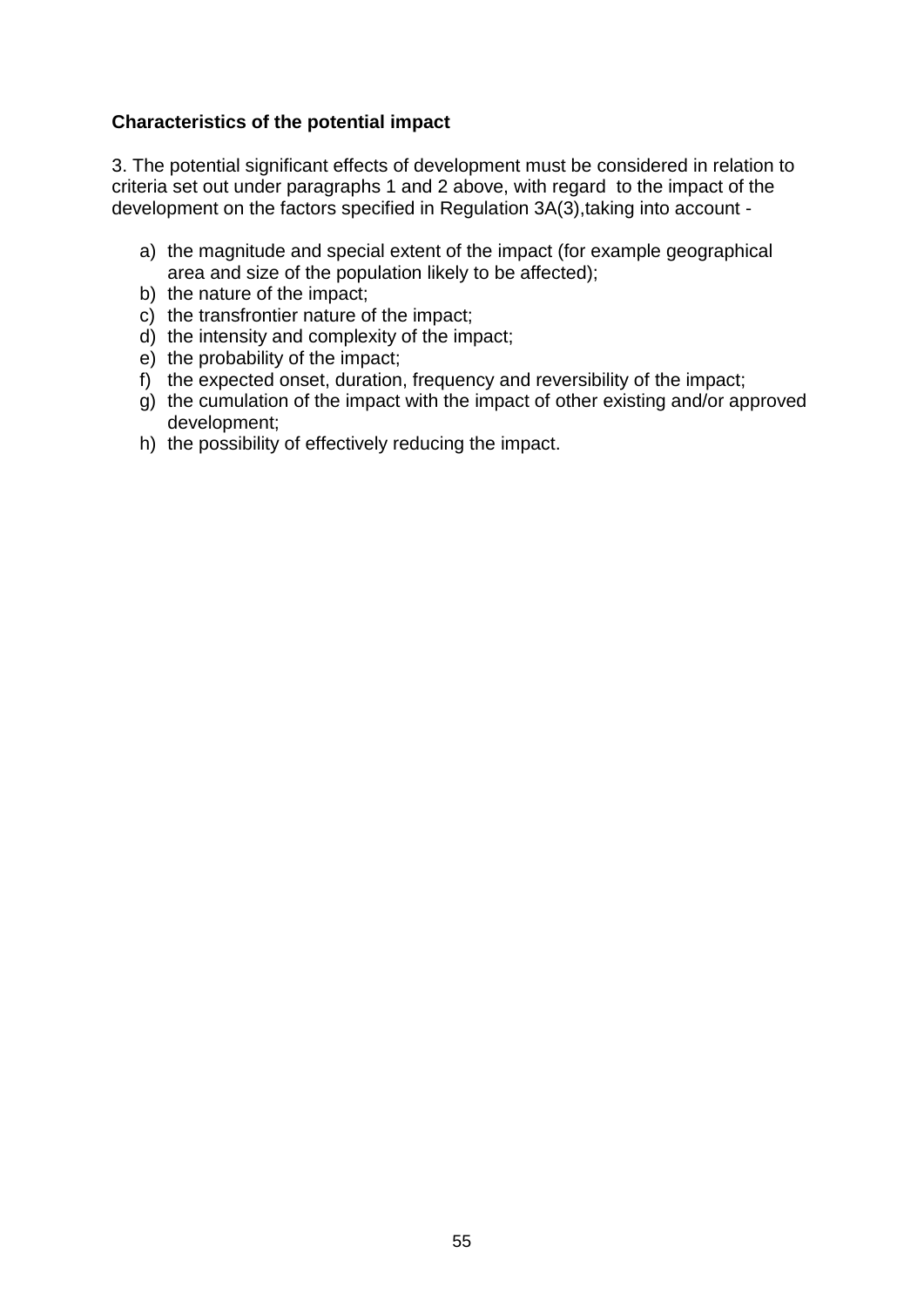# <span id="page-61-0"></span>**ANNEX B: INFORMATION TO BE INCLUDED IN AN EIA REPORT**

This is a copy of Schedule 4 of the Regulations (see paragraphs 76-78, 80, 114, 154 in the Circular)

#### **Information for inclusion in environmental impact assessment reports**

- 1. A description of the development, including in particular:
	- a) a description of the location of the development;
	- b) a description of the physical characteristics of the whole development, including, where relevant, requisite demolition works, and the land-use requirements during the construction and operational phases;
	- c) a description of the main characteristics of the operational phase of the development (in particular any production process), for instance, energy demand and energy used, nature and quantity of the materials and natural resources (including water, land, soil and biodiversity) used;
	- d) an estimate, by type and quantity, of expected residues and emissions (such as water, air, soil and subsoil pollution, noise, vibration, light, heat, radiation and quantities and types of waste produced during the construction and operation phases.

2. A description of the reasonable alternatives (for example in terms of development design, technology, location, size and scale) studied by the developer, which are relevant to the proposed project and its specific characteristics, and an indication of the main reasons for selecting the chosen option, including a comparison of the environmental effects.

3. A description of the relevant aspects of the current state of the environment (baseline scenario) and an outline of the likely evolution thereof without implementation of the development as far as natural changes from the baseline scenario can be assessed with reasonable effort on the basis of the availability of environmental information and scientific knowledge.

4. A description of the factors specified in Regulation 4(3) likely to be significantly affected by the development: population, human health, biodiversity (for example fauna and flora), land (for example land take), soil (for example organic matter, erosion, compaction, sealing), water (for example hydromorphological changes, quantity and quality), air, climate (for example greenhouse gas emissions, impacts relevant to adaptation), material assets, cultural heritage, including architectural and archaeological aspects, and landscape.

5. A description of the likely significant effects of the development on the environment resulting from, inter alia:

- a) the construction and existence of the development, including, where relevant, demolition works;
- b) the use of natural resources, in particular land, soil, water and biodiversity, considering as far as possible the sustainable availability of these resources;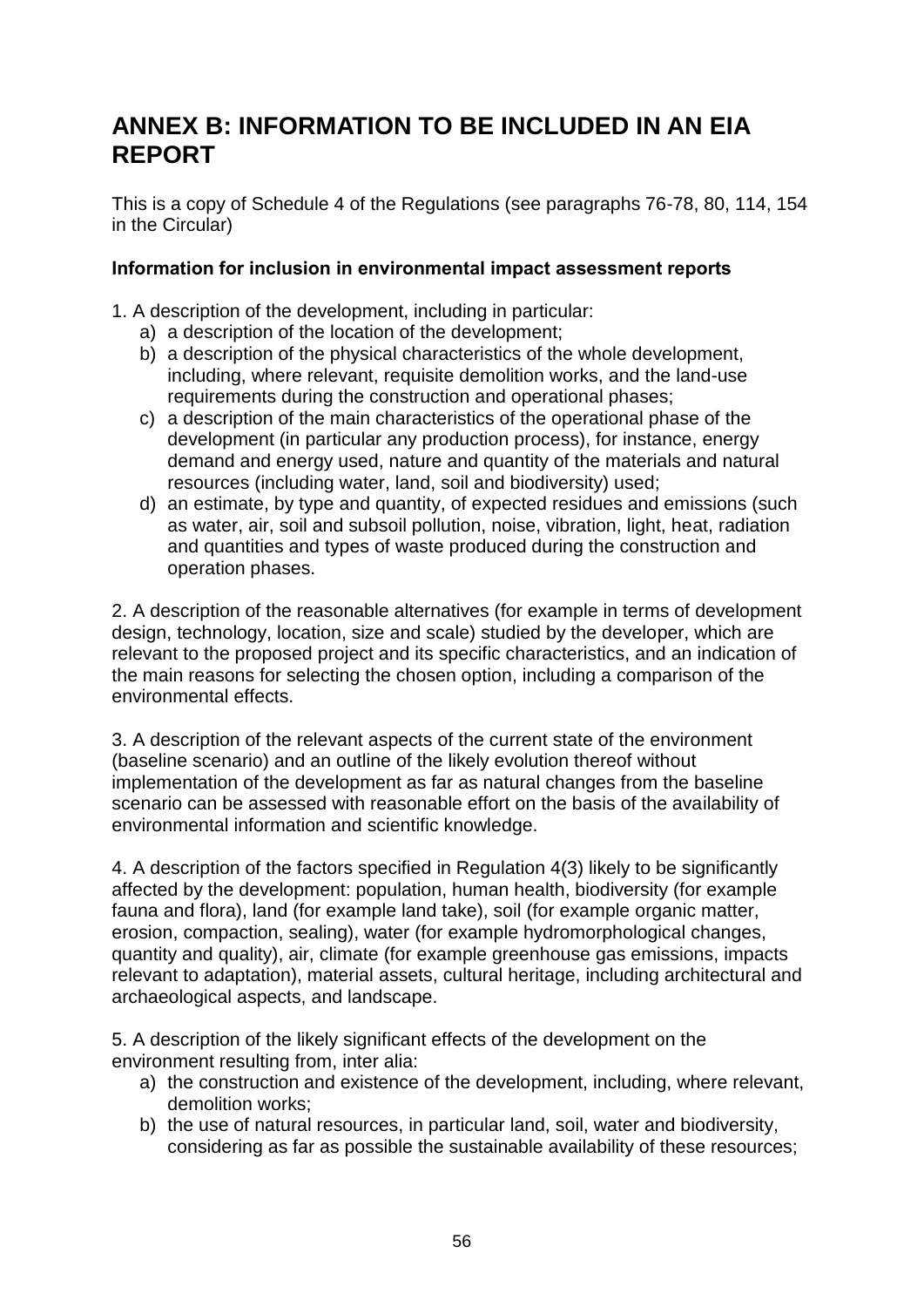- c) the emission of pollutants, noise, vibration, light, heat and radiation, the creation of nuisances, and the disposal and recovery of waste;
- d) the risks to human health, cultural heritage or the environment (for example due to accidents or disasters);
- e) the cumulation of effects with other existing and/or approved projects, taking into account any existing environmental problems relating to areas of particular environmental importance likely to be affected or the use of natural resources;
- f) the impact of the project on climate (for example the nature and magnitude of greenhouse gas emissions) and the vulnerability of the project to climate change:
- g) the technologies and the substances used.

The description of the likely significant effects on the factors specified in Regulation 4(3) should cover the direct effects and any indirect, secondary, cumulative, transboundary, short-term, medium- term and long-term, permanent and temporary, positive and negative effects of the development. This description should take into account the environmental protection objectives established at Union or Member State level which are relevant to the project [including in particular those established under Council Directive 92/43/EEC3 and Directive 2009/147/EC].

6. A description of the forecasting methods or evidence, used to identify and assess the significant effects on the environment, including details of difficulties (for example technical deficiencies or lack of knowledge) encountered compiling the required information and the main uncertainties involved.

7. A description of the measures envisaged to avoid, prevent, reduce or, if possible, offset any identified significant adverse effects on the environment and, where appropriate, of any proposed monitoring arrangements (for example the preparation of a post-project analysis). That description should explain the extent, to which significant adverse effects on the environment are avoided, prevented, reduced or offset, and should cover both the construction and operational phases.

8. A description of the expected significant adverse effects of the development on the environment deriving from the vulnerability of the development to risks of major accidents and/or disasters which are relevant to the project concerned. Relevant information available and obtained through risk assessments pursuant to Union legislation such as Directive 2012/18/EU of the European Parliament and of the Council or Council Directive 2009/71/Euratom or relevant assessments carried out pursuant to national legislation may be used for this purpose provided that the requirements of this Directive are met. Where appropriate, this description should include measures envisaged to prevent or mitigate the significant adverse effects of such events on the environment and details of the preparedness for and proposed response to such emergencies.

9. A non-technical summary of the information provided under paragraphs 1 to 8.

10. A reference list detailing the sources used for the descriptions and assessments included in the EIA report.